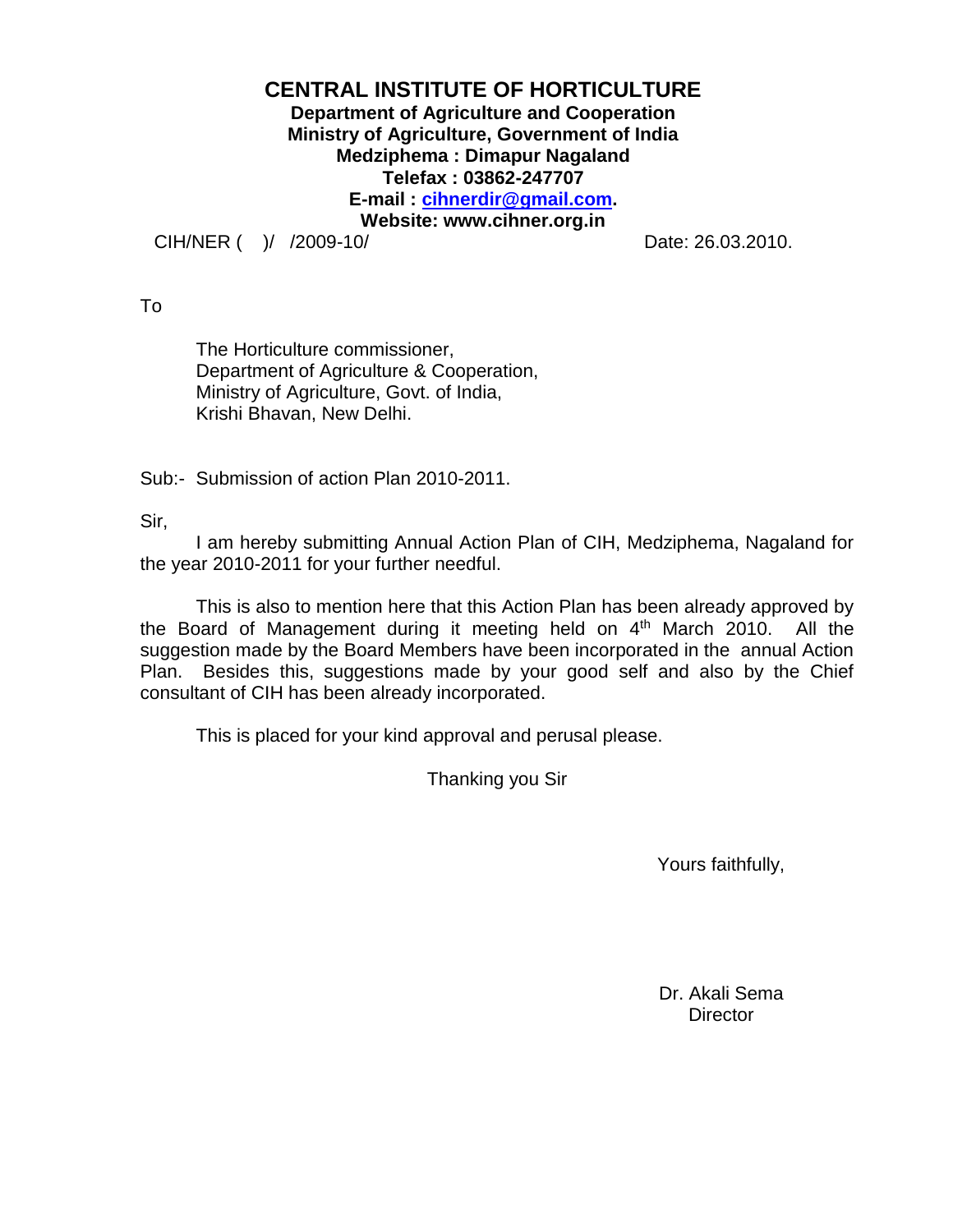# **CENTRAL INSTITUTE OF HORTICULTURE**





# *ACTION PLAN 2010-11*

**CENTRAL INSTITUTE OF HORTICULTURE Deptt. of Agriculture and Cooperation Ministry of Agriculture, Govt. of India Medziphema-Nagaland Telefax : 03862 – 247707 Email: [cihnerdir@gmail.com](mailto:cihnerdir@gmail.com) Website:cihner.org.in**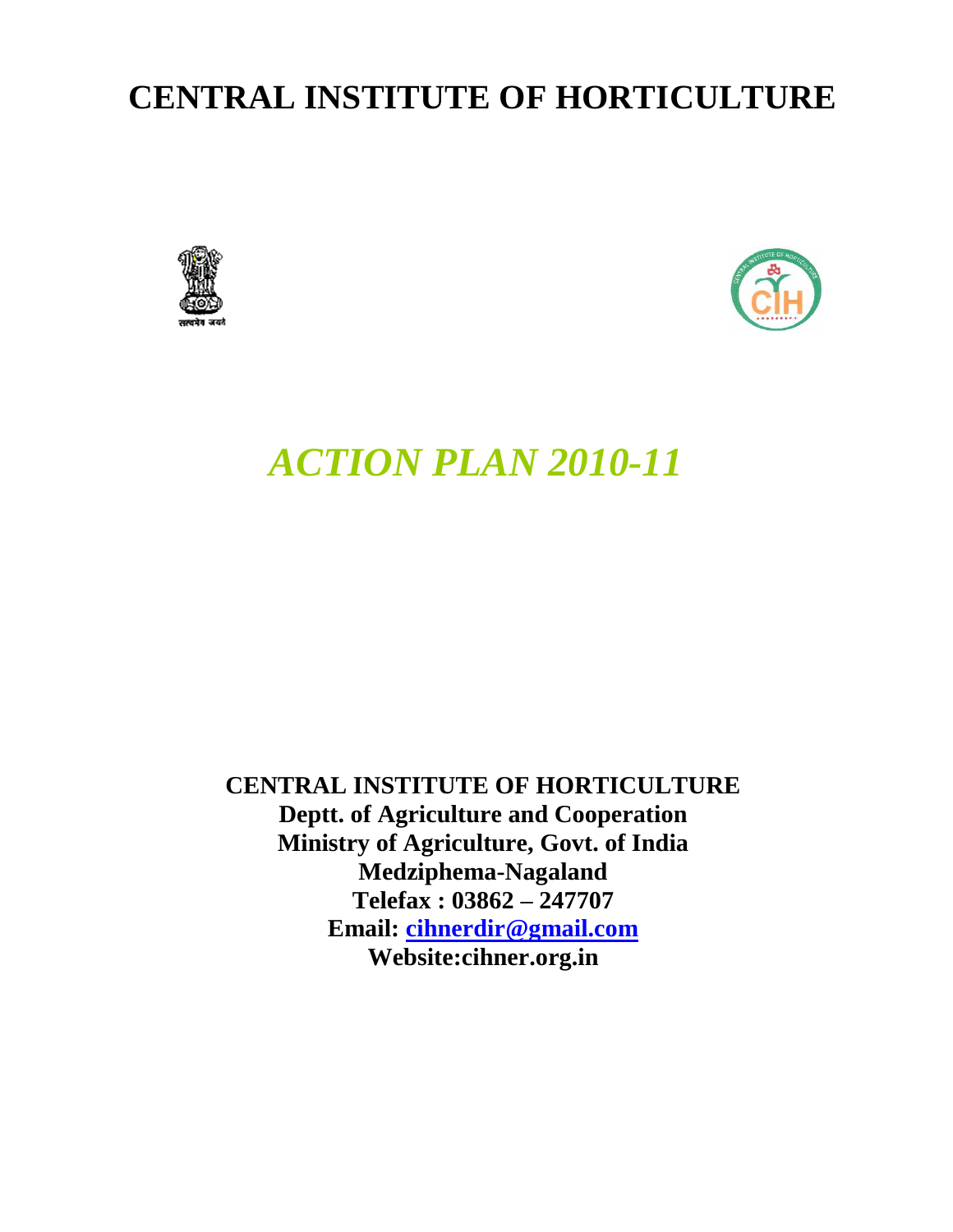Recognizing the potential for development of horticulture in Northeast region, and in order to provide adequate institutional support to tap this potential, Government of India has set-up the "Central Institute of Horticulture" at Medziphema, Nagaland in year 2005-06 under the Central Sector Scheme. The institute would provide technical support on different aspects of horticultural development. The main focus of the institute is on refinement/demonstration of identified technologies specific for the region; production and supply of quality seed and planting material of improved/high yielding varieties, demonstration of proven technologies and training of State department officials and field functionaries on different aspects of horticulture development including post-harvest management, processing and value addition. The institute is being developed in an area of 43.50 ha at Medziphema in the district of Dimapur, Nagaland, which is 35 km away from the capital city Kohima.

The Central Institute of Horticulture (CIH) set up at Medziphema, Nagaland under the umbrella of Department of Agriculture &Cooperation, Ministry of Agriculture, Government of India, New Delhi has completed three years in the service of the North East region.

# **Objectives of the Institute**

- $\triangleright$  Capacity building training of trainers & farmers/ beneficiaries
- $\triangleright$  Demonstration of improved technologies
- $\triangleright$  Follow-on extension support in the field of horticulture.
- $\triangleright$  Promotion of organic cultivation of horticultural crops.
- $\triangleright$  Establishing convergence and synergy among programmes in the field of horticulture
- Monitoring of Centrally Sponsored Programmes in the area of horticulture.

#### **Mission**

To provide excellent, innovative and relevant trainings to all stakeholders of horticulture sector to empower them and enable the industry to bring socio economic development in NER and to act as a center for training for upgradation of skill in modern technologies for horticulture production.

#### **Vision**

To emerge as the pioneering, innovative, farmer focused and self supporting horticulture Institute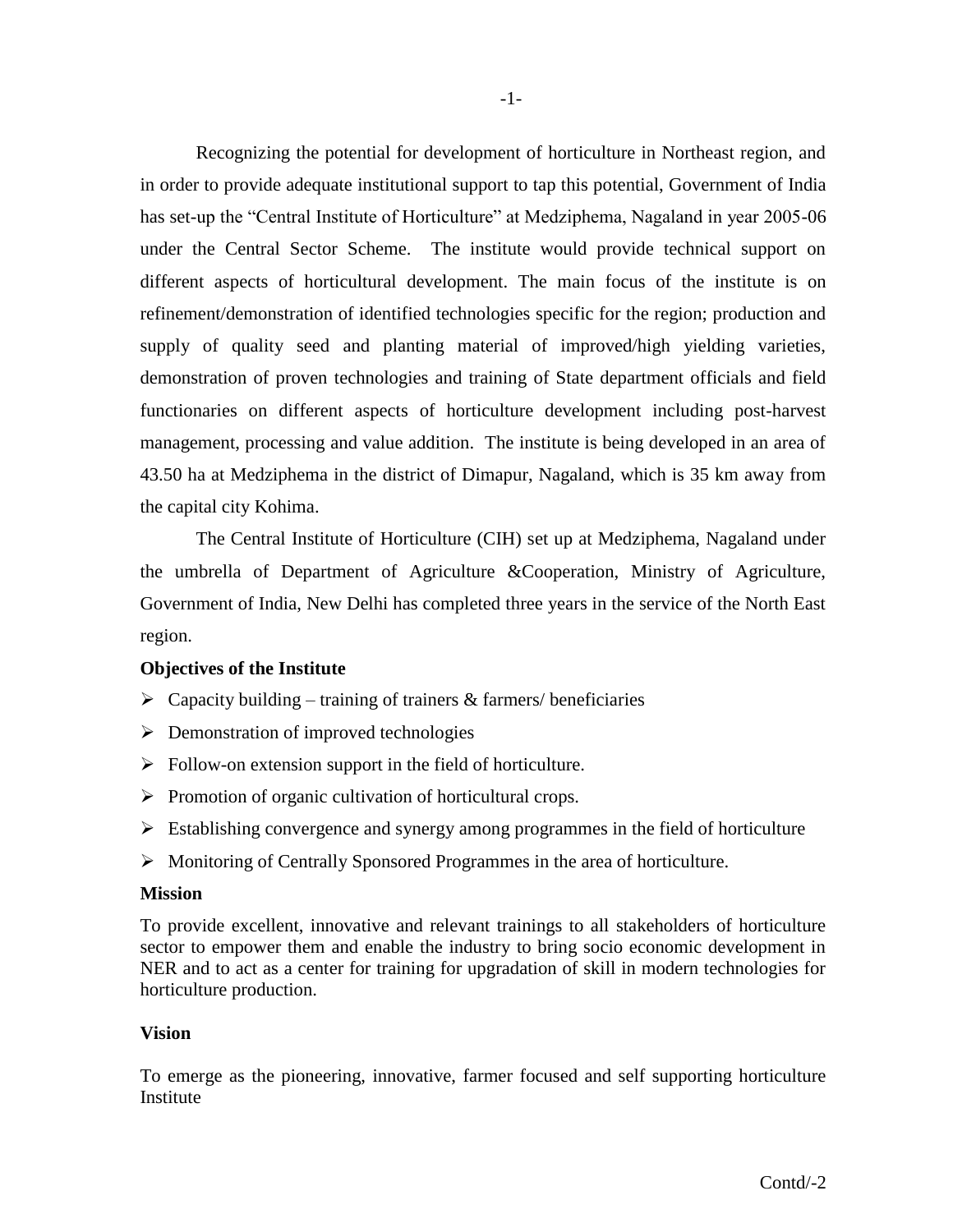| Sl.<br>$\mathbf{n}\mathbf{o}$ | <b>Components</b>                           | <b>Physical targets</b> | <b>Financial implication</b><br>(Rs. In lakh) |
|-------------------------------|---------------------------------------------|-------------------------|-----------------------------------------------|
| $\mathbf{A}$                  | <b>CAPACITY BUILDING &amp; HRD</b>          |                         |                                               |
|                               | <b>ACTIVITIES</b>                           |                         |                                               |
|                               |                                             |                         |                                               |
|                               | 1) Training of trainers (TOT)               | 15 nos (500             | 30 lakh (@2.0 lakh per                        |
|                               |                                             | beneficiaries)          | training) (Annexure-III)                      |
|                               |                                             | (Annexure-I)            |                                               |
|                               |                                             |                         |                                               |
|                               | 2) Training of farmers                      | 50 nos (5000 farmers)   | 50 lakh (@1.0 lakh per                        |
|                               |                                             | (Annexure-II)           | training) (Annexure-III)                      |
|                               |                                             |                         |                                               |
|                               | 3) Capacity building at national            |                         | 12.50 lakh                                    |
|                               | &International Institute                    | CIH staff / Officials   | (Annexure IV)                                 |
|                               | <b>Sub Total</b>                            |                         | 92.5 lakh                                     |
| B                             | PRODUCTION OF QUALITY PLANTING              |                         |                                               |
|                               | <b>MATERIALS</b><br>(Nursery<br>management) |                         |                                               |
|                               | (Annexure-V)                                |                         |                                               |
|                               |                                             |                         |                                               |
|                               | a) Raising of rootstocks (seedling) for     |                         |                                               |
|                               | grafting /budding operation                 |                         |                                               |
|                               | Mango                                       | 3000                    |                                               |
|                               | Gauva                                       | 3000                    |                                               |
|                               | Citrus                                      | 10,000                  |                                               |
|                               | Cashew                                      | 4000                    |                                               |
|                               | Gerbera                                     | 2000                    |                                               |
|                               | Carnation                                   | 3000                    |                                               |
|                               | Rose                                        | 2000                    | $2.0$ lakh                                    |
|                               |                                             |                         |                                               |
|                               | b) Establishment of mother block for        | 1 ha                    | 1.9 lakh                                      |
|                               | Passion fruit                               |                         |                                               |
|                               |                                             | 1 ha (along the         |                                               |
|                               | c) R.S. Block for citrus                    | boundary)               | $0.4$ lakh                                    |
|                               | <b>Sub Total</b>                            |                         | <b>4.3 lakh</b>                               |
| $\mathbf C$                   | FARM DEVELOPMENT ACTIVITIES                 |                         |                                               |
|                               | $(Annexure - VI)$                           |                         |                                               |
|                               |                                             | 3.37 ha                 | 2 lakh                                        |
|                               | a) Land Development                         |                         |                                               |
|                               |                                             |                         |                                               |
|                               |                                             |                         |                                               |

# **Summary of Action Plan 2010-11 for CIH, Medziphema, Nagaland**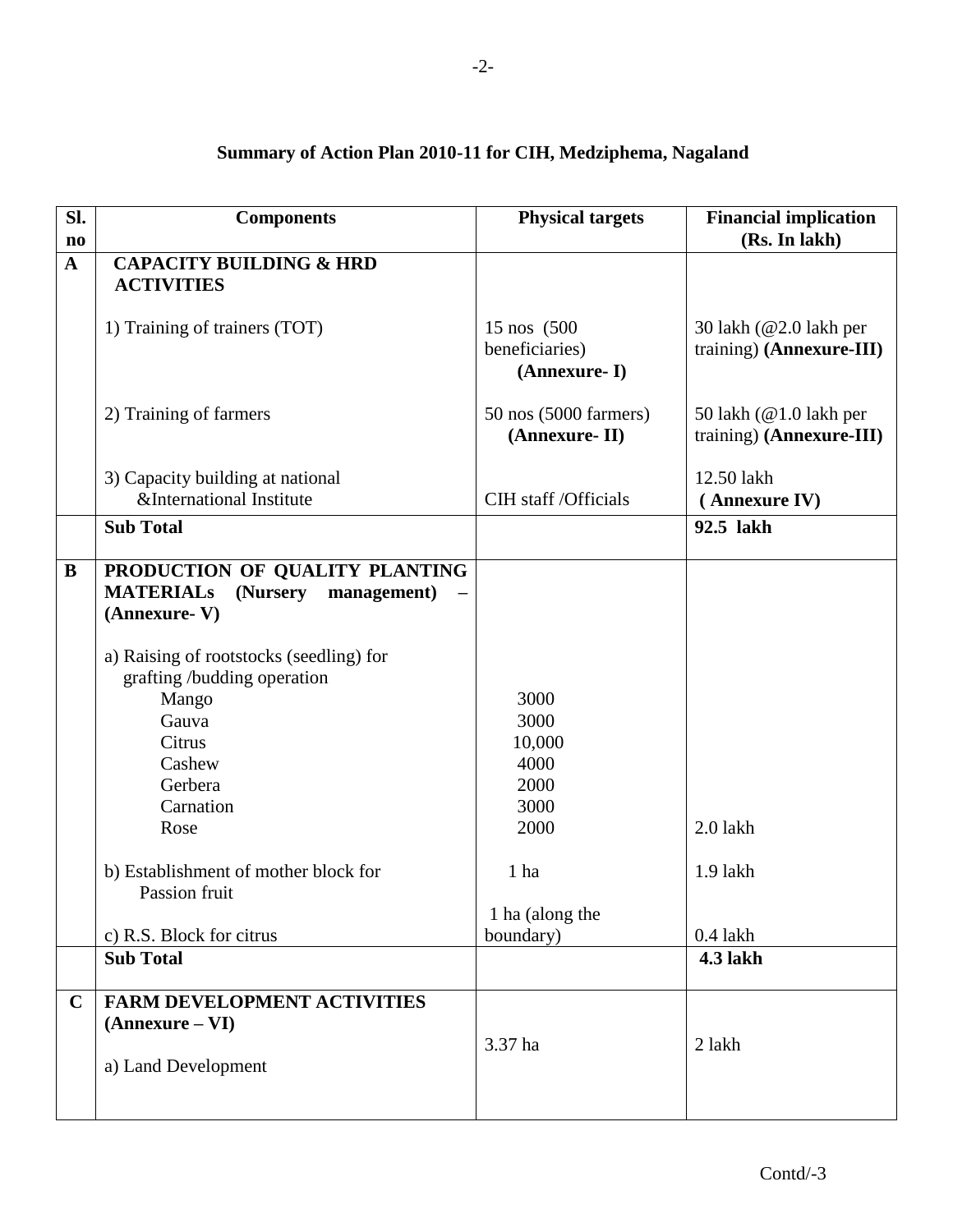|   | b) Construction of infrastructure at CIH<br>(Minor works)                                     |                                   |                            |
|---|-----------------------------------------------------------------------------------------------|-----------------------------------|----------------------------|
|   | i) Vermi bed with roof (plastic)                                                              | 10 Nos.                           | 1 lakh                     |
|   | ii) Family drip irrigation system                                                             | 1 unit                            | $0.7$ lakh                 |
|   | ii) Water harvesting structures                                                               | 1 unit                            | $2.5$ lakh                 |
|   | iv) Low Cost Evaporative Cool Storage<br><b>Structures</b>                                    | 1 unit                            | $0.25$ lakh                |
|   | v) Construction of Bokashi unit                                                               | 1 unit                            | $0.20$ lakh                |
|   | vi) Construction of Mini Check Dams                                                           | 3 units                           | 0.90 lakh                  |
|   | vii) Protective fencing                                                                       | 1 Km                              | 7.5 lakh                   |
|   | c) Fertilizers/manures/chemicals                                                              |                                   | 2.75 lakh                  |
|   | d) Maintenance/repair of Poly houses                                                          | 14 Nos.                           | 2 lakh                     |
|   |                                                                                               |                                   |                            |
|   | <b>Sub Total</b>                                                                              |                                   | 19.8 lakh                  |
| D | TECHNOLOGY REFINEMENT<br><b>&amp;DEMONSTRATIONS</b>                                           |                                   |                            |
|   | I) CIH farm (Annexure - VII)                                                                  |                                   |                            |
|   | a) Evaluation of different varieties of                                                       | 1ha                               | $0.5$ lakh                 |
|   | cashew suitable for NER<br>b) Ultra high density planting in<br>guava                         | 1ha                               | 1 lakh                     |
|   | c) Improved POP of vegetable<br>(i) Open condition (tomato/onion)<br>(ii) Protected condition | $0.25$ ha<br>1200 sq.m (600 each) | $0.45$ lakh<br>$0.40$ lakh |
|   | (capsicum / tomato)<br>d) Establishment of Aloe vera<br>block                                 | $0.125$ ha                        | $0.90$ lakh                |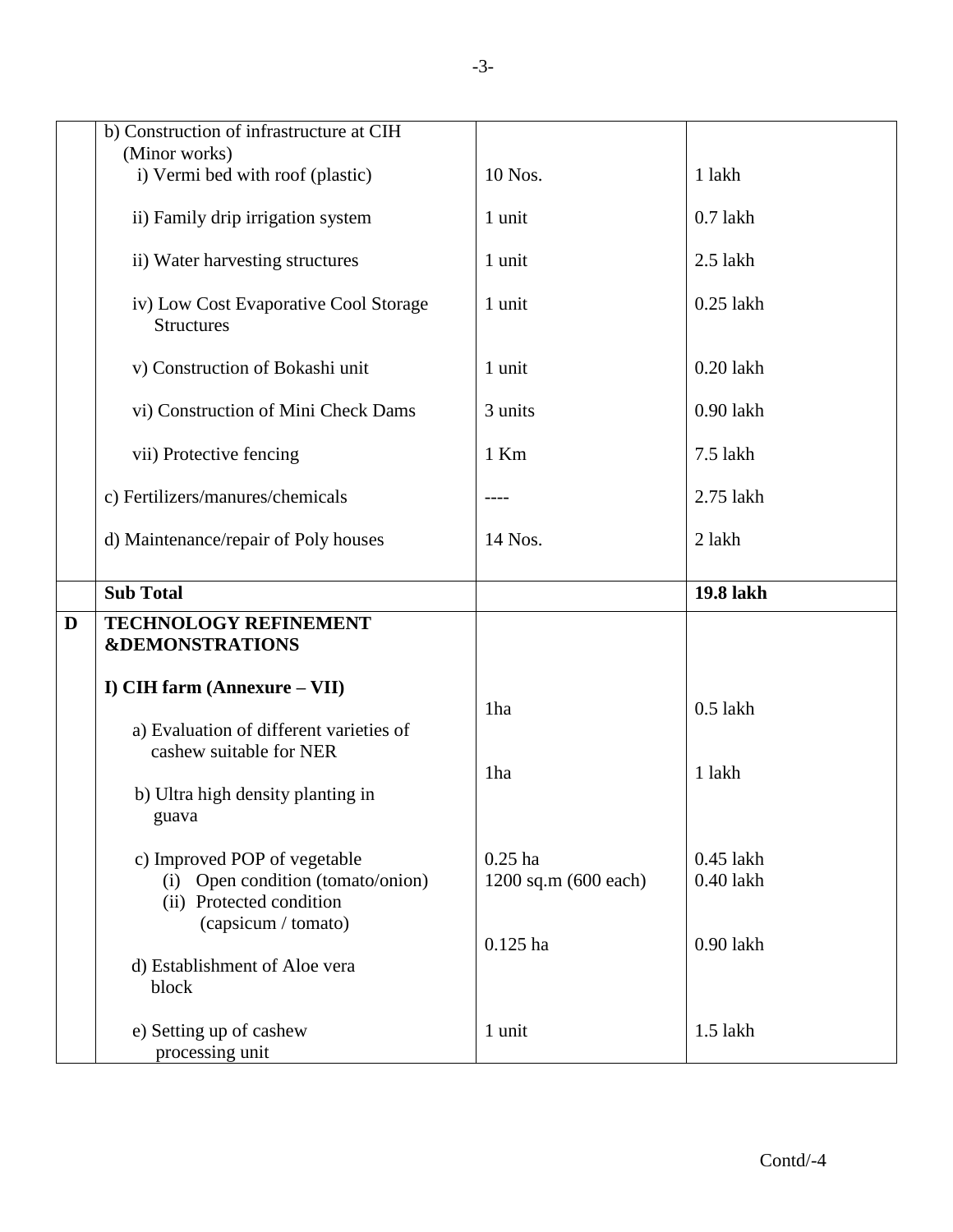|              | II. For farmers/beneficiaries (Annexure- VIII)                                                                                           |                                     |                        |
|--------------|------------------------------------------------------------------------------------------------------------------------------------------|-------------------------------------|------------------------|
|              | a) Fruit village                                                                                                                         | 1 village                           | 4 lakh                 |
|              | b) Establishment of HDP and Canopy<br>management in cashew                                                                               | 10 <sub>ha</sub>                    | 4 lakh                 |
|              | c) Organic demonstration farm                                                                                                            | 5 states of NER (2ha<br>each)       | 10 lakh                |
|              | d) Bio village (Horti. based)                                                                                                            | 1 village                           | 20 lakh                |
|              | e) Low Cost Evaporative Cool storage<br>structures                                                                                       | 10 units                            | $0.5$ lakh             |
|              | <b>Sub Total</b>                                                                                                                         |                                     | 43.25 Lakh             |
| $\bf{E}$     | PHM/ MARKETING/AGRI BUSINESS<br><b>PROMOTION</b> (Annexure IX)                                                                           |                                     |                        |
|              | 1. Exposure trips of officials & farmers                                                                                                 | Regional/National/<br>International | 9.0 lakh               |
|              | 2. Participation<br>exhibition<br>in<br>/trade<br>fairs/meals (at national & international<br>level)                                     | At National &<br>International      | 20 lakh                |
|              | 3. Buyers/Sellers Meets                                                                                                                  | Regional/National level             | 2 lakh                 |
|              | 4. Setting up of Banana Fibre Extractor<br>unit                                                                                          | 1 unit                              | 2 lakh                 |
|              | 5. Establishment of Nursery unit for 1 unit<br>horticulture crops                                                                        |                                     | 3 lakh                 |
|              | 6. Processing unit (home scale)                                                                                                          | 1 unit                              | 5 lakh                 |
|              | <b>Sub Total</b>                                                                                                                         |                                     | <b>41.0 lakh</b>       |
| $\mathbf{F}$ | <b>PUBLICATIONS</b><br>Annual report/POP for important horticulture<br>crops/Training Manuals /Extension bulletins/<br>folders/pamphlets | <b>Annexure X</b>                   | 20 lakh                |
| G            | <b>SEMINAR / WORKSHOP/</b><br>CONFERENCE/ MEETINGS, ETC.                                                                                 | <b>Annexure XI</b>                  | 30 lakh                |
| $\mathbf H$  | <b>EQUIPMENTS &amp; MACHINERIES</b>                                                                                                      | <b>Annexure XII</b>                 | 20 lakh                |
| I            | <b>MOTOR VEHICLES</b>                                                                                                                    | Water tanker/ Mini Bus              | 15 lakh (Annexure III) |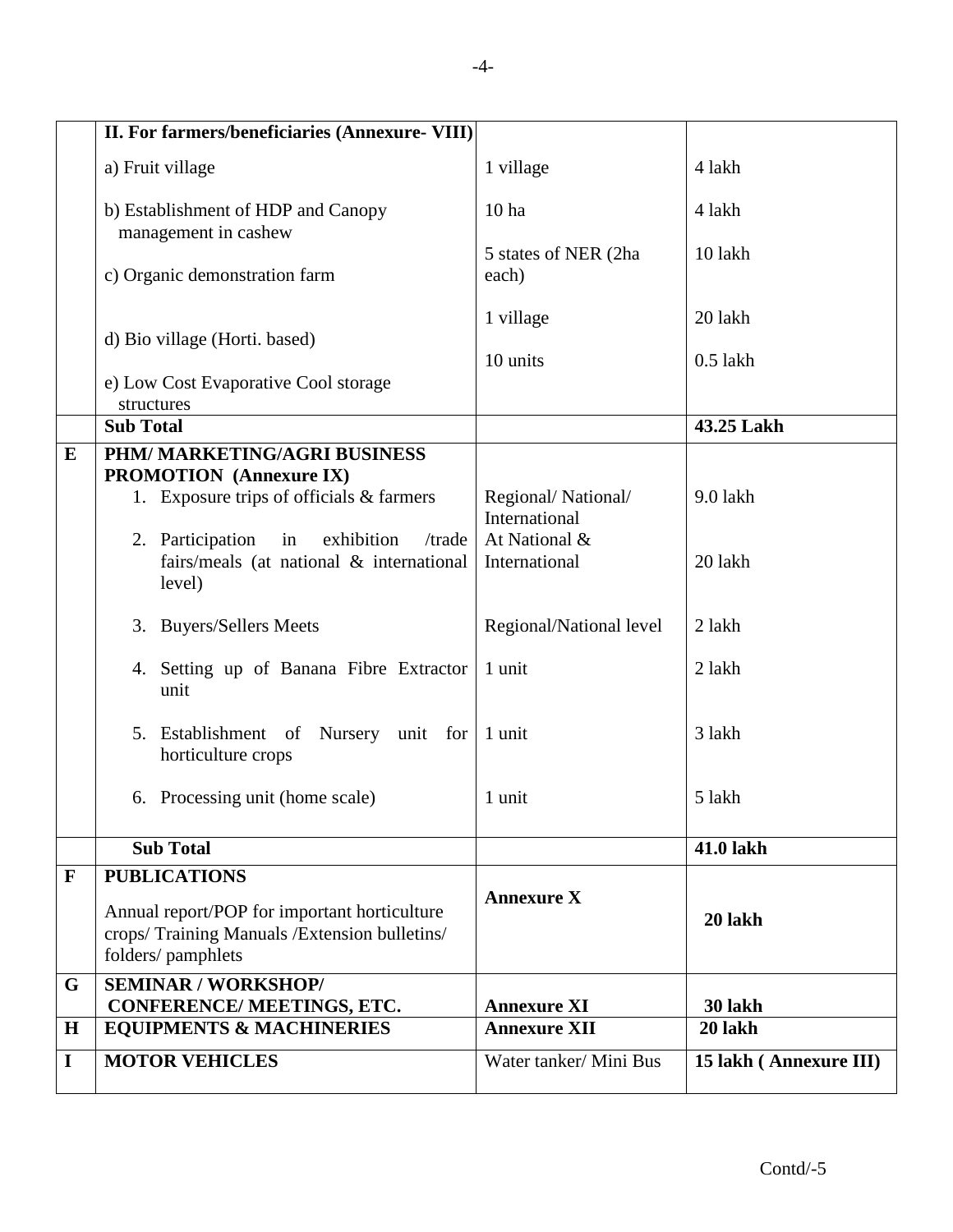| $\cdot$ | <b>Intranet Website connection</b> | <b>Annexure XIV</b> | 10 lakh |
|---------|------------------------------------|---------------------|---------|
| K       | Landscaping                        | <b>Annexure XV</b>  | 7 lakh  |

**Total: 302.85**

# **Lakh Budget projection of CIH for the Year 2010-11**

| Sl. No.   | <b>Head of Account</b>             | <b>Estimated Budget for</b><br>2009-10(Rs. in lakh) |
|-----------|------------------------------------|-----------------------------------------------------|
| A.        | <b>Major Head 2552</b>             |                                                     |
|           | 1) Salaries                        | 20                                                  |
|           | 2) Wages                           | 15                                                  |
|           | 3) Medical                         | $\overline{2}$                                      |
|           | 4) Rents/Rates/Taxes               | 1                                                   |
|           | 5) Advt./Publicity                 | 5                                                   |
|           | 6) TD/DA (DTE)                     | 35                                                  |
|           | 7) Office Expenses (OE)            | 100                                                 |
|           | 8) Other Administrative            |                                                     |
|           | Expenses (OAE)                     | 162                                                 |
|           | 9) Motor vehicle (water tanker and | 15                                                  |
|           | delivery van)                      |                                                     |
|           | 10) Machineries & Equipments       | 20                                                  |
|           | 11) Publications                   | 20                                                  |
|           | 12) Minor works                    | 20                                                  |
|           | 13) Professional services          | 15                                                  |
|           | 14) Other charges                  | 100                                                 |
|           | Sub total                          | <b>Rs 530.00 lakh</b>                               |
| <b>B.</b> | Major Head 4552                    | <b>Rs. 670 lakh</b>                                 |
|           | Works <sup>*</sup>                 |                                                     |
|           | <b>Grand</b> total                 | <b>Rs. 1200 lakh</b>                                |

**Grand Total: (Rupees one thousand two hundred lakh) only**

# **\* Administrative block of CIH**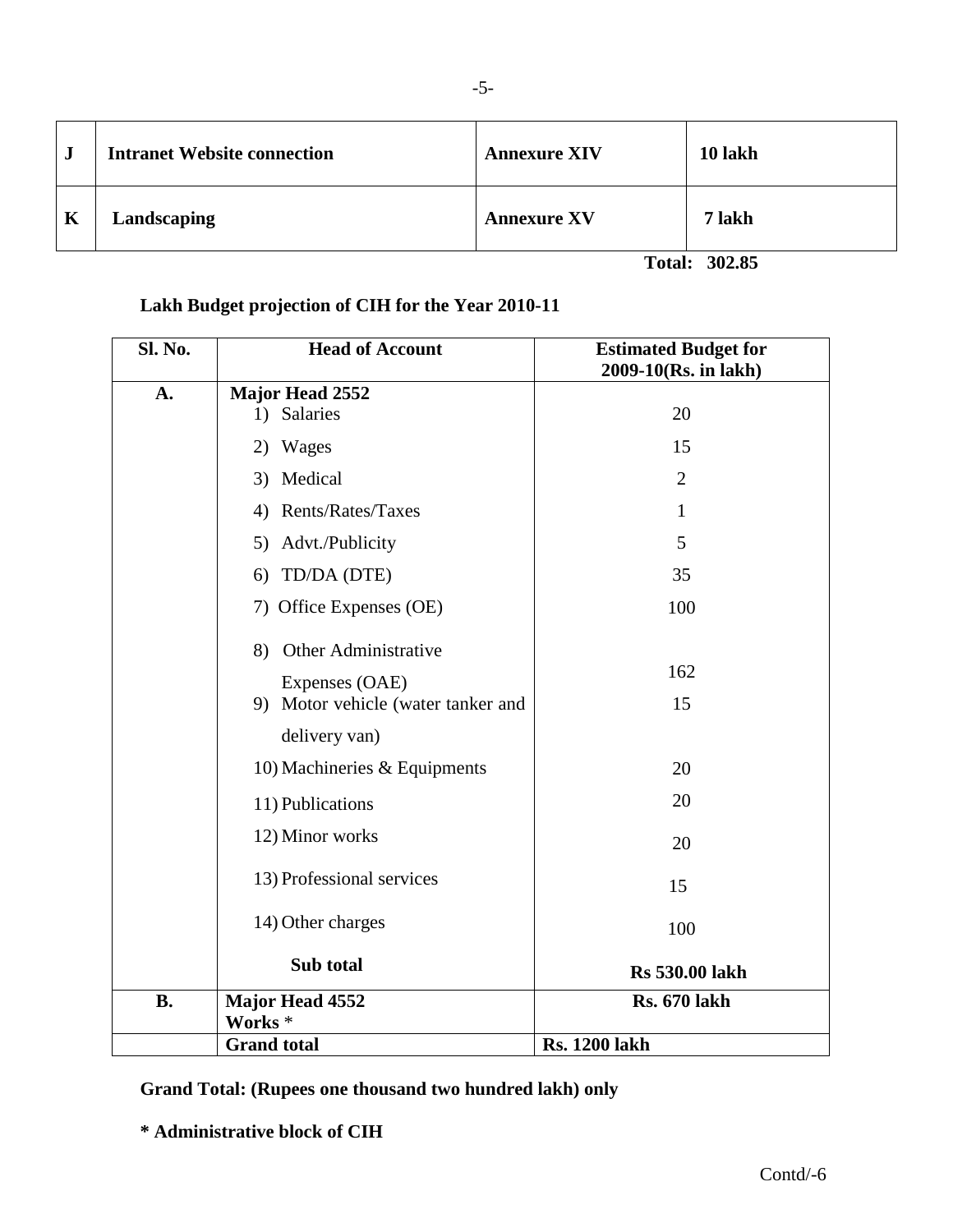**In order to execute the action plan of 2010-11, following strategies are indicated here under**

| SL.NO        | <b>Components</b>         | <b>Strategy</b>                                                                                                                                                                                                                                                           |
|--------------|---------------------------|---------------------------------------------------------------------------------------------------------------------------------------------------------------------------------------------------------------------------------------------------------------------------|
| $\mathbf{A}$ | <b>CAPACITY</b>           | (a) Training of trainers:                                                                                                                                                                                                                                                 |
|              | <b>BUILDING &amp; HRD</b> | Training on identified topics (Annexure -I) will be imparted to the                                                                                                                                                                                                       |
|              | <b>ACTIVITIES</b>         | State govt. department Officers and field extension functionaries in                                                                                                                                                                                                      |
|              |                           | all the 8 States of NER. These trainees will act as Master Trainers                                                                                                                                                                                                       |
|              |                           | The field level officials will carry out follow-on extension activities.                                                                                                                                                                                                  |
|              |                           | (b) Training of farmers:                                                                                                                                                                                                                                                  |
|              |                           | Training on crops specific technology (Annexure -II) will be<br>organized at State level by the Master Trainers. Training materials,                                                                                                                                      |
|              |                           | hands out, audiovisuals, flip charts in local languages will be<br>prepared and distributed to the State functionaries involved in<br>training of beneficiaries.                                                                                                          |
|              |                           | c) Capacity building of CIH staffs/Officers                                                                                                                                                                                                                               |
|              |                           | The staff of CIH and officers of state horticulture Dept. will be                                                                                                                                                                                                         |
|              |                           | trained on-site for various skill development in reputed Institute at<br>National & International level. Technical staffs will be trained in<br>various Institutes on specific areas to develop expertise. The Head                                                       |
|              |                           | and Administrative staff will be trained in financial and<br>administrative management matters.                                                                                                                                                                           |
|              |                           | 1) At National level :                                                                                                                                                                                                                                                    |
|              |                           | Capacity building is considered as an integral part of organizational                                                                                                                                                                                                     |
|              |                           | development, for strong HRD base. CIH proposes for 2 Capacity<br>building at National level at IIHR, Bangalore and IARI, New Delhi.                                                                                                                                       |
|              |                           | 2) At International level                                                                                                                                                                                                                                                 |
|              |                           | i) FIBL, Switzerland:<br>With one of CIH mandates being promotion of organic farming,                                                                                                                                                                                     |
|              |                           | Capacity building at such premier institutes on organic farming, will<br>help the officials concerned in the field to update their knowledge for<br>the betterment of the region. This programme was also suggested and<br>recommended by the Board of Management of CIH. |
|              |                           |                                                                                                                                                                                                                                                                           |
|              |                           | ii) Israel :                                                                                                                                                                                                                                                              |
|              |                           | Isreal being one of the most advanced countries in the world in<br>hi-tech Agri./ Horti sector ,capacity building of officials in such<br>countries will be very beneficial for them in implementing various                                                              |
|              |                           | schemes in the region The training programmes are being organized<br>by CINADCO - Center for International Agricultural Development and                                                                                                                                   |
|              |                           | Cooperation. Ministry of Agriculture and Ministry of External Affairs,<br>Isreal located at Kibutzshefayim, Isreal.                                                                                                                                                       |
|              |                           | iii) Amsterdam, Netherland:<br>Whole sale market of Horti. complying with International                                                                                                                                                                                   |
|              |                           | standards. The flowers are exported by various countries of the world to<br>this place. Various trainings programme are organized and it will be a<br>very good learning experience attending such programmes by the                                                      |
|              |                           | officials concerned with the development activities.                                                                                                                                                                                                                      |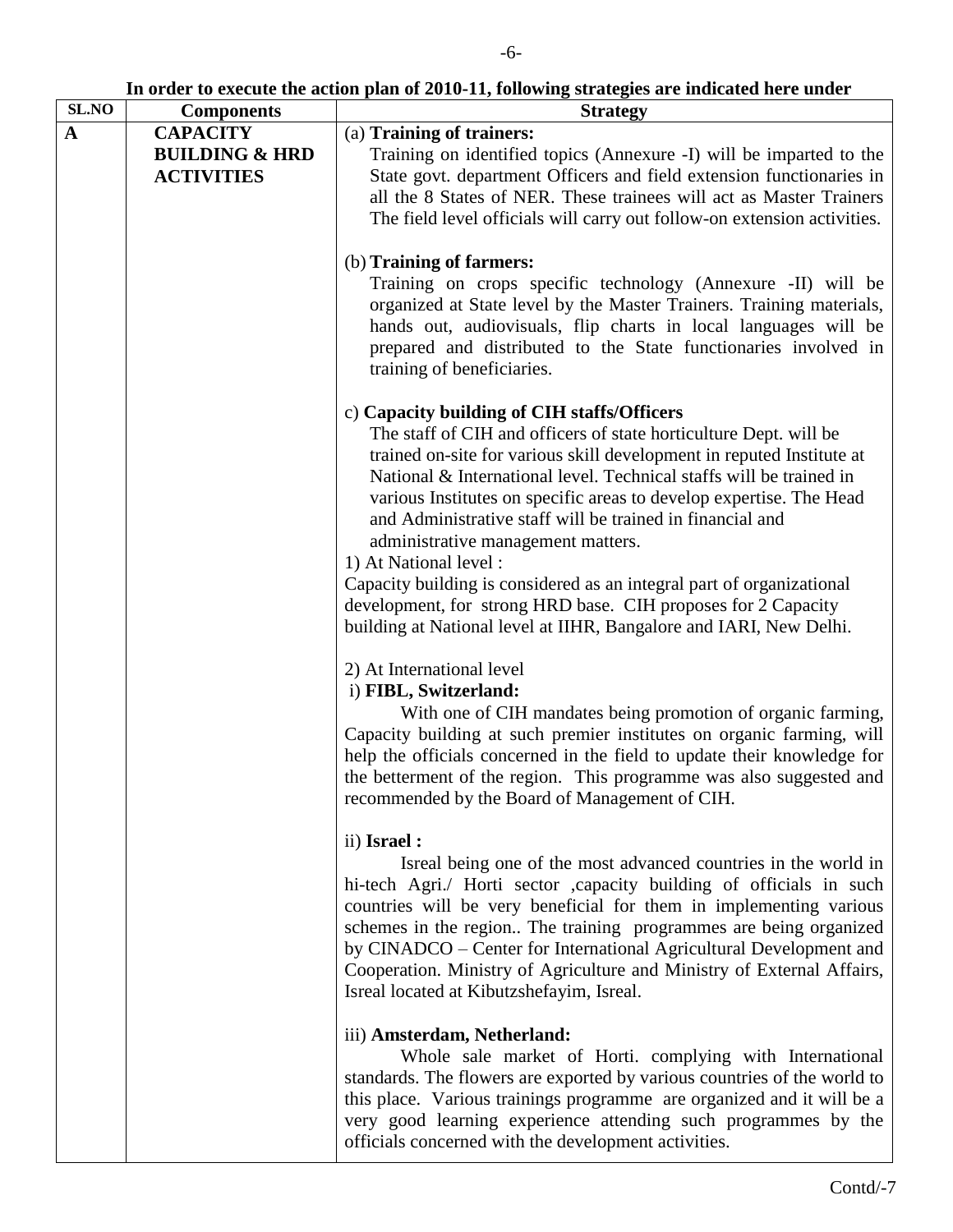| $\bf{B}$ | PRODUCTION OF                              | a) Raising of root stocks (seedlings) for grafting/ budding operation.                                                                                                                                                                                                                                                                                                                                                                                                                                                       |
|----------|--------------------------------------------|------------------------------------------------------------------------------------------------------------------------------------------------------------------------------------------------------------------------------------------------------------------------------------------------------------------------------------------------------------------------------------------------------------------------------------------------------------------------------------------------------------------------------|
|          | <b>QUALITY PLANTING</b><br><b>MATERIAL</b> | For Mango, the seeds will be collected locally and will be utilized for<br>raising rootstock while scion of varieties Dasheri, Amarpalli, Mallika<br>will be collected from CISH Lucknow for grafting operation.                                                                                                                                                                                                                                                                                                             |
|          |                                            | For Citrus, the seeds of troyer citrus, rough lemon, cleopatra mandarin<br>will be procured from NRCC, Nagpur and State Horti. Farm, Longnak,<br>Nagaland and budding operation will be done the following year. The<br>scion of varieties Olinda Valencia, Daisy Tangerine will be collected<br>from CIH Farm and Khasi Mandarin from State Horti.farm Lungnak,<br>Nagaland.                                                                                                                                                |
|          |                                            | For Guava, the seeds will be procured locally. The scion of varieties<br>Shweta, Lalit, Allahabad Safeda, Lucknow - 49 will be collected from<br>CISH, Lucknow.                                                                                                                                                                                                                                                                                                                                                              |
|          |                                            | Cashew, the seeds will be procured from Assam and Nagaland. The<br>scion of varieties Venugrulla – 4, BBSR – 1, VRI – 3, H2/16 will be<br>collected from CIH Farm and Venugrulla $-4$ will be collected from<br>SHN, Dimapur.                                                                                                                                                                                                                                                                                                |
|          |                                            | Scion materials will be collected for budding/grafting in<br>appropriate time.                                                                                                                                                                                                                                                                                                                                                                                                                                               |
|          |                                            | For Multiplication of Rose, the rootstock Natal bear will be procured<br>from Govt. Institution and the scion will be collected from CIH farm.                                                                                                                                                                                                                                                                                                                                                                               |
|          |                                            | Carnation will be propagated through cutting from the mother plant<br>already established at CIH farm.                                                                                                                                                                                                                                                                                                                                                                                                                       |
|          |                                            | Gerbera to be propagated by side suckers from mother plant which are<br>already established at CIH farm.                                                                                                                                                                                                                                                                                                                                                                                                                     |
|          |                                            | b) Establishment of mother blocks.<br>Mother block for passion fruit of about 1 ha will be<br>established for<br>further multiplication of planting materials. Variety Kaveri will be<br>collected from IIHR, Bangalore and variety Purple from state<br>Horticulture farm, Wokha. The collected planting materials will be<br>planted at a spacing of 2m x 40m, Total no. plants to be planted will be<br>1250 for a hectare area and a pit size will be 60cm x 60cm x 60cm and<br>time of planting will be July to August. |
|          |                                            | c) Rootstock block for citrus.<br>Since the viability period for citrus seed is too short, it is very difficult to<br>collect seed from distant place. Therefore, the Rootstock block for citrus<br>(Cleopatra, mandarin, Rangpur lime, rough lemon) of about 1 ha will be<br>planted along the fencing. The plants will be collected from NRC,<br>Nagpur and Lungnak farm, Nagaland. The spacing of 5m will be<br>maintained, with a pit size of 90cm x 90cm x 90cm. planting time will<br>be July/Aug.                     |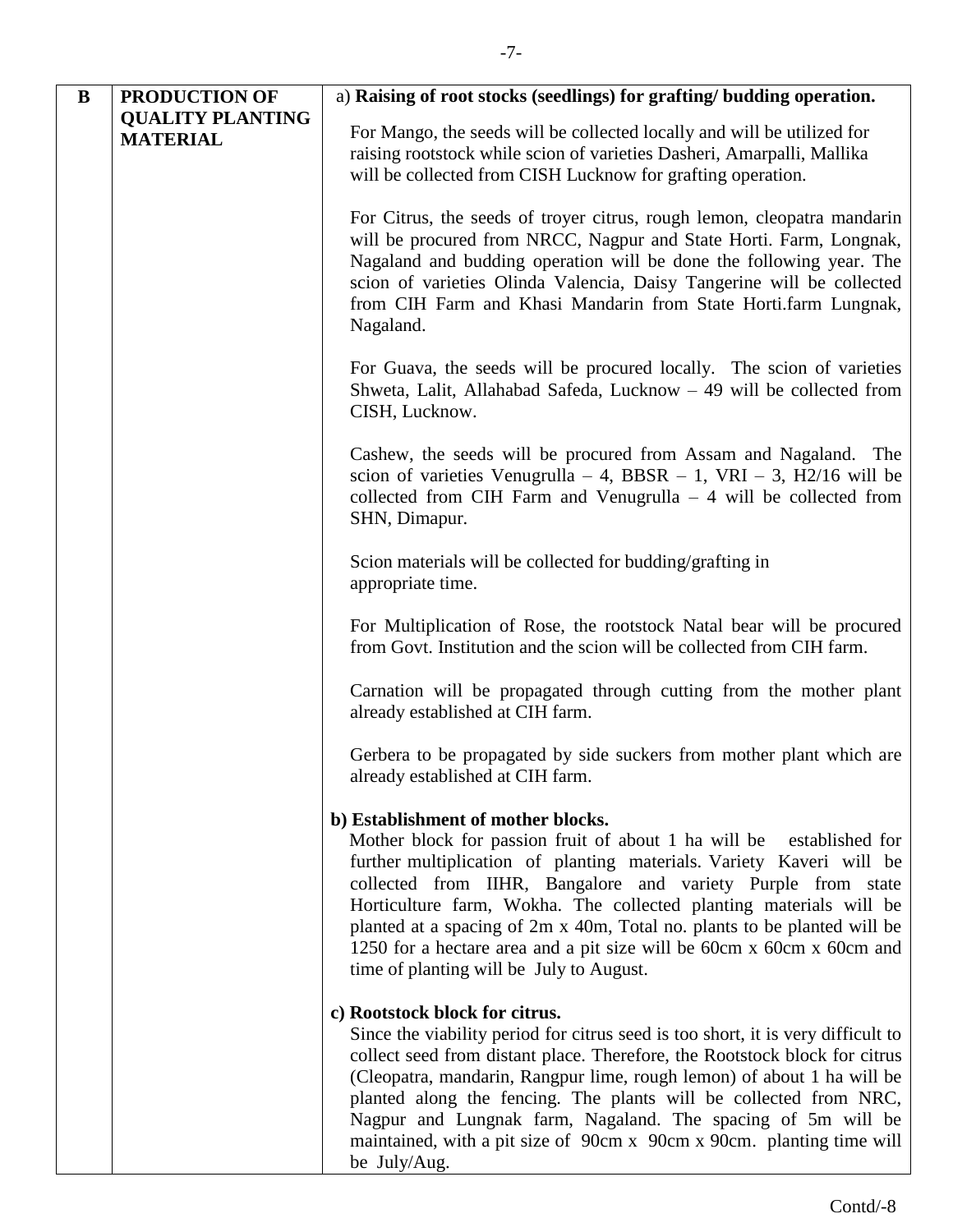| $\mathbf C$ | <b>FARM</b><br><b>DEVELOPMENT</b><br><b>ACTIVITIES</b> | (a) Land Development<br>Central Institute of Horticulture has total area 43.50 hectares, out this<br>area, only 12 ha is cultivatable. The present utilized land is 8ha. And<br>now, 4 ha. is available for plantation activities It is being proposed to set<br>up guava under ultra high density/ meadow orchard in 1ha, Cashew HDP<br>1ha, Passion fruit of 1 ha, vegetable 0.25ha and MAP 0.125ha.                                                                                                                                                                                                                                                                                                                                                                                                                                                                                                                                                                          |
|-------------|--------------------------------------------------------|---------------------------------------------------------------------------------------------------------------------------------------------------------------------------------------------------------------------------------------------------------------------------------------------------------------------------------------------------------------------------------------------------------------------------------------------------------------------------------------------------------------------------------------------------------------------------------------------------------------------------------------------------------------------------------------------------------------------------------------------------------------------------------------------------------------------------------------------------------------------------------------------------------------------------------------------------------------------------------|
|             |                                                        | b) Construction of Infrastructure at CIH (Minor works).                                                                                                                                                                                                                                                                                                                                                                                                                                                                                                                                                                                                                                                                                                                                                                                                                                                                                                                         |
|             |                                                        | (i) Vermi beds with roof:<br>Vermi composting is well known organic manure which has been in<br>existence since thousand years. This system is very well suited for the<br>entire agri. cultivated crops all over the world. This system uses<br>earthworms to degrade the organic waste, some inorganic waste matter<br>converting them into organic manure. A vermin bed made of plastic,<br>which is portable and cost effective will be procured.                                                                                                                                                                                                                                                                                                                                                                                                                                                                                                                           |
|             |                                                        | ii) Family Drip System:<br>Family drip system incorporates the use of sprinklers and drippers for<br>irrigation. The difference from other irrigation system is that only<br>gravitational force is used instead of pressure pumps or control units.<br>This enables less investment as compared to other system.                                                                                                                                                                                                                                                                                                                                                                                                                                                                                                                                                                                                                                                               |
|             |                                                        | (iii). Water Harvesting:<br>Water harvesting units are small reservoirs constructed for the purpose<br>of storing runoff water generated from the catchment areas. This serves<br>several purposes of the farm needs such as supply of water for irrigation,<br>fish production, etc.<br>In broad sense, there are two types:                                                                                                                                                                                                                                                                                                                                                                                                                                                                                                                                                                                                                                                   |
|             |                                                        | a). Embankment Type: ie. Constructed across the stream or<br>watercourse.<br>b). Dug out type: Constructing by excavating soil, relatively in level<br>area.                                                                                                                                                                                                                                                                                                                                                                                                                                                                                                                                                                                                                                                                                                                                                                                                                    |
|             |                                                        | At CIH farm, embankment type will be constructed.                                                                                                                                                                                                                                                                                                                                                                                                                                                                                                                                                                                                                                                                                                                                                                                                                                                                                                                               |
|             |                                                        | (iv). Low Cost Evaporative Cool Storage Structure.<br>Although the production and productivity of fruits and vegetables have<br>been increased in the last couple of years, about 10-25% of the total<br>produce is lost because of improper post-harvest handling and non-<br>availability of suitable storage facilities at affordable cost. Refrigerated<br>storage is considered as the best method for storage in fresh form but it is<br>energy intensive and also involves huge capital investment. Moreover,<br>power availability and its cost are the two limiting factors for the<br>refrigerated storage system. Therefore, Low-Cost Evaporative Storage<br>Structure is an alternative for short term storage of Horticultural crops.<br>The structure can be a semi-underground double-layered brick- cemented<br>structure having the dimension of 1.6 m x 1.2 m x 0.68 m ( $LxBxH$ )<br>suitable for short term storage of Horticultural crops. It works on the |
|             |                                                        | principle of evaporative cooling. The greatest advantage of this structure                                                                                                                                                                                                                                                                                                                                                                                                                                                                                                                                                                                                                                                                                                                                                                                                                                                                                                      |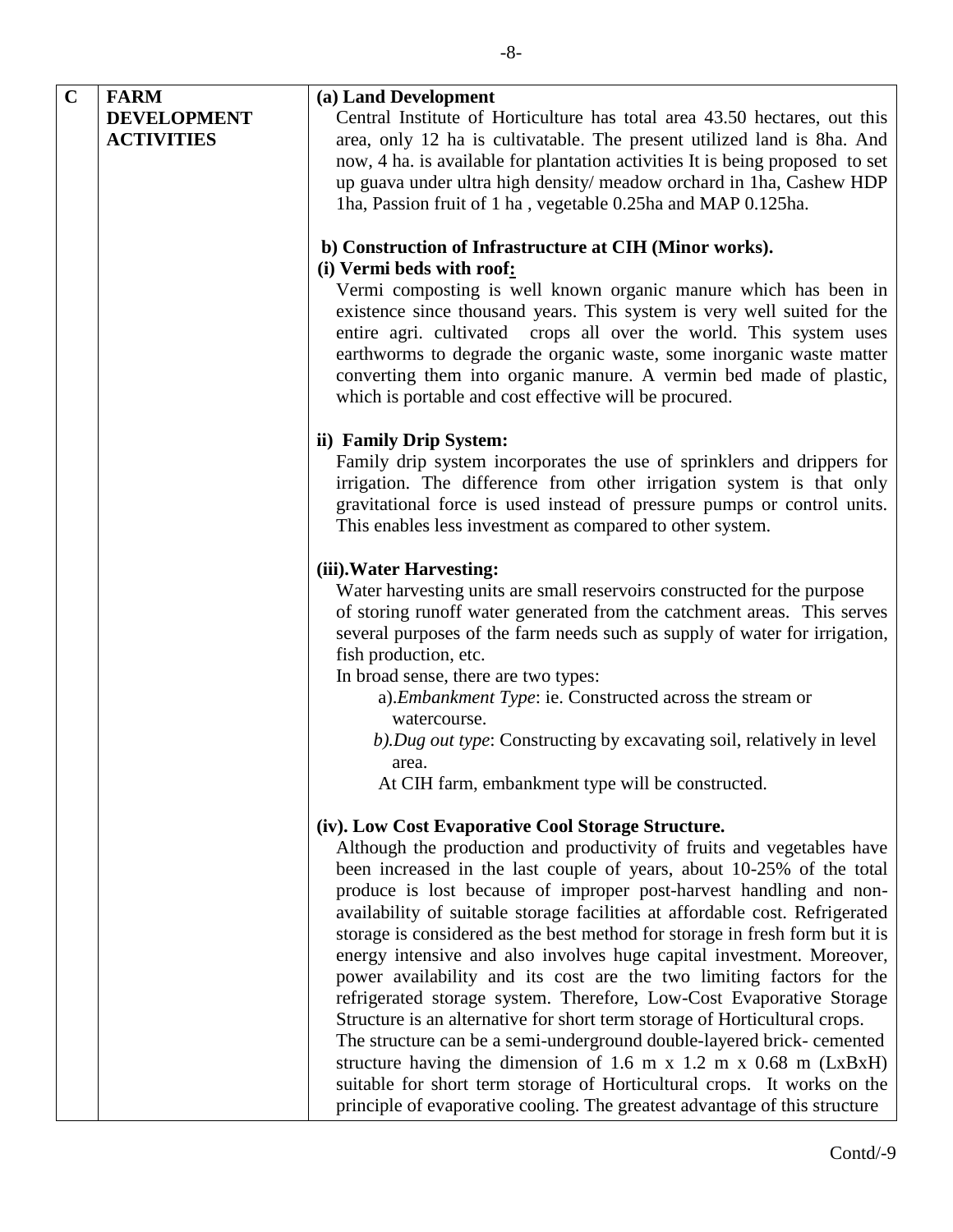is that it does not require any electricity or power to operate and all the materials required to make the structure are available easily and locally with low cost. Even an unskilled person can install it as it does not require any specialized skill.

# **(v). Construction of Bokashe Unit**:

This is an age old Japanese traditional method of organic manure production. It takes locally available inputs products like soil, wheat barn, chicken litter, fermented soyabean.etc. It is very cost effective and can be prepared within seven days.

# **vi). Construction of Mini Check Dam:**

The main purpose of mini check dam is to retard the excess rainwater flow & runoff in the channels of watershed area, which control the drain/channel generated soil erosion. It is very efficient in conserving soil and nutrients in micro and macro scale. In addition the detainment of sediment and moisture helps in establishment of vegetation.

# **vii) Protective fencing:**

Power fencing (electric fencing) has been found as one of the best method being used all over the world. The fence comprises of several strands of GI wires drawn along the perimeter. High voltage electric pulse is transmitted giving a sharp, short, painful but safe shock. This creates a psychological barrier for animals. The voltage of 8 Kv once in every 0.9-1.2 sec., lasting 300 millionths of a second to 0.1 second has a current up to 10cmA. A 12V battery is used which is changed either by solar power or general electric supply system.

# **c) .Fertilizers, Manures & Chemicals**

Central Institute of Horticulture, has already occupied 8ha for field and poly house crops. i.e. Citrus, Cashew, Banana, Pineapple, Beal, Aonla, Peach, Guava, flowers (Rose, Carnation, Gerbera and Anthurium), vegetable & spices. For its proper growth and control against pest and diseases, fertilizers, manures and chemicals are required to be procured.

# **d) Poly House repair and maintenance.**

The total land area of poly houses is 1.5 ha. with 1no. of shade net and 09 nos. poly houses, each with an area of 1000sq.mts. Beside, 4 nos. smaller size poly houses have been erected with an area of 100sq. mts. each. These poly houses are utilized for Rose, Carnation, Gerbera and Anthurium, colour Capsicum/ Tomato , citrus scion bank. Repair and maintenance of these poly houses will be necessary against natural calamities, replacement of foggers, dippers, PVC pipe, etc.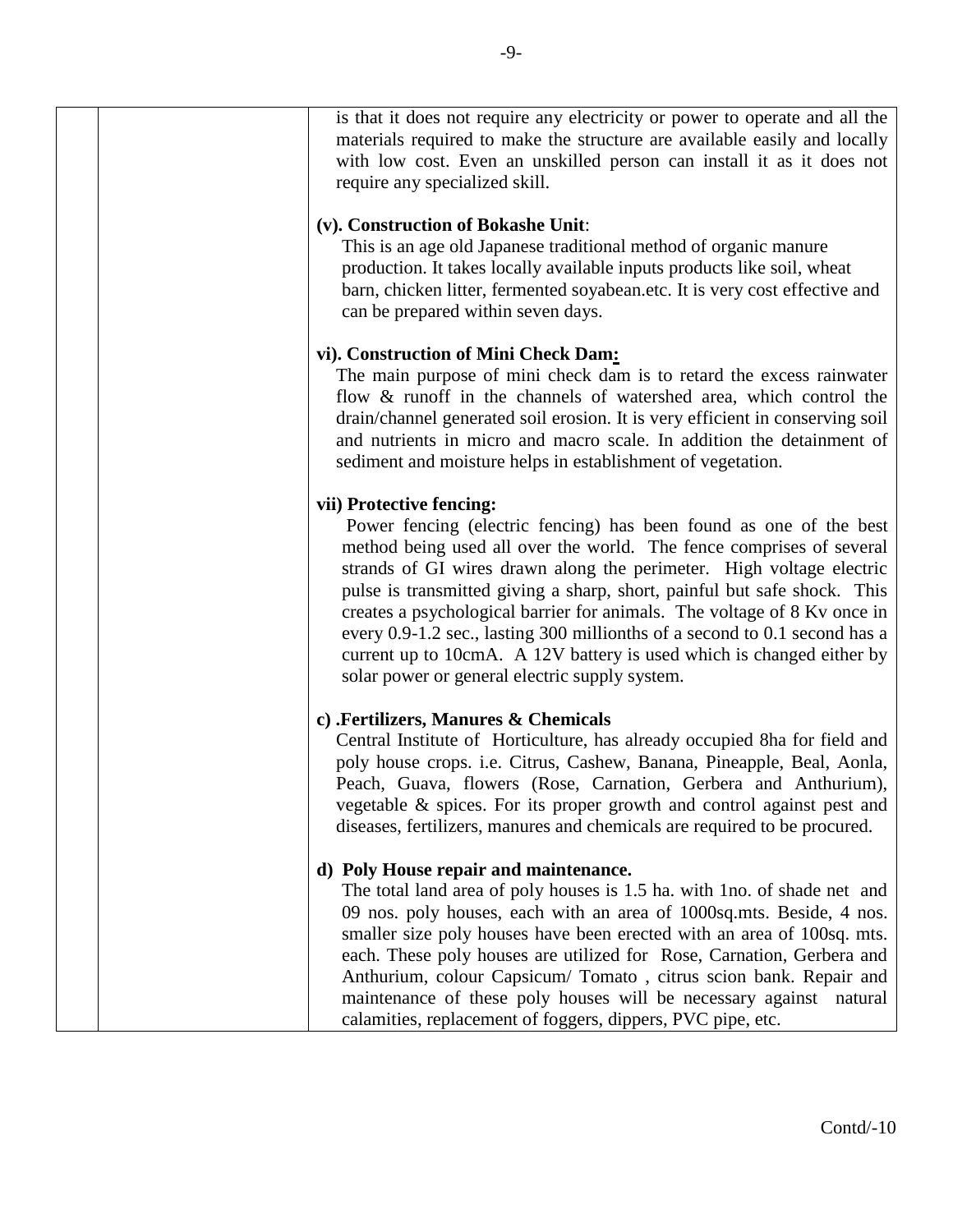| D. | <b>TECHNOLOGY</b>       | I. On Farm                                                                                                                                                                                                                                                                                                                                                                                                                                                                                                                                          |
|----|-------------------------|-----------------------------------------------------------------------------------------------------------------------------------------------------------------------------------------------------------------------------------------------------------------------------------------------------------------------------------------------------------------------------------------------------------------------------------------------------------------------------------------------------------------------------------------------------|
|    | <b>REFINEMENT &amp;</b> |                                                                                                                                                                                                                                                                                                                                                                                                                                                                                                                                                     |
|    | <b>DEMONSTRATIONS</b>   | a) Evaluation of different varieties of cashew suitable for NER<br>To analyze the actual impact of the technologies of cashew developed by<br>research for increasing cashew area and productivity. The technology<br>wise analysis will indicate the importance of improved agro techniques<br>for demonstration which will then be disseminated to the farmers. NRCC,<br>Puttur has developed number of variety of cashew, which will be<br>assessed at CIH farm to find out the most suitable variety for NER.                                   |
|    |                         | b) Ultra high density planting in guava<br>Adoption of appropriate plant density (1x1m accommodating about 5000<br>plants), canopy management, quality planting materials, support and<br>management system with appropriate inputs for maximization of unit<br>area yield and availability of the fruits in the market early which will<br>fetch better price.                                                                                                                                                                                     |
|    |                         | c) Improved POP of vegetable<br>i) Open condition (tomato /onion)<br>High quality Hybrids seeds of Tomato / onion will be procured<br>from Certified agencies and raised in about 0.25 ha area.<br>ii) Protected condition (capsicum /tomato)<br>The polyhouses and PDFC structure will be utilized for planting<br>High quality Hybrids of capsicum and tomato to compare the<br>performance with open cultivation                                                                                                                                 |
|    |                         | d) Establishment of Alove vera block<br>Important Medicinal and Aromatic plants like Aloe vera will be<br>collected from Research stations/ centers and planted in an area of about<br>0.125 ha as a part of technology refinement and demonstration.                                                                                                                                                                                                                                                                                               |
|    |                         | e) Setting up of cashew processing unit<br>The institute will act as a catalyst for promotion of cashew processing<br>unit and will organize training/motivational tours for potential<br>entrepreneurs. For this, the institute propose to set up cashew processing<br>unit at CIH farm.                                                                                                                                                                                                                                                           |
|    |                         | II) Off farm<br>a) Fruit village.<br>In order to demonstrate to the farmer new technologies to increase<br>production so as to earn better revenue, a fruit village (in line with<br>vegetable village) is proposed to be established in a village covering an<br>area of 6 ha (approx). fruit crops such as citrus (mandarin and acid lime),<br>low chilling peach and litchi will be procured form institution/center and<br>will be planted in the village. All modern technology will be adopted<br>following proper scientific recommendation. |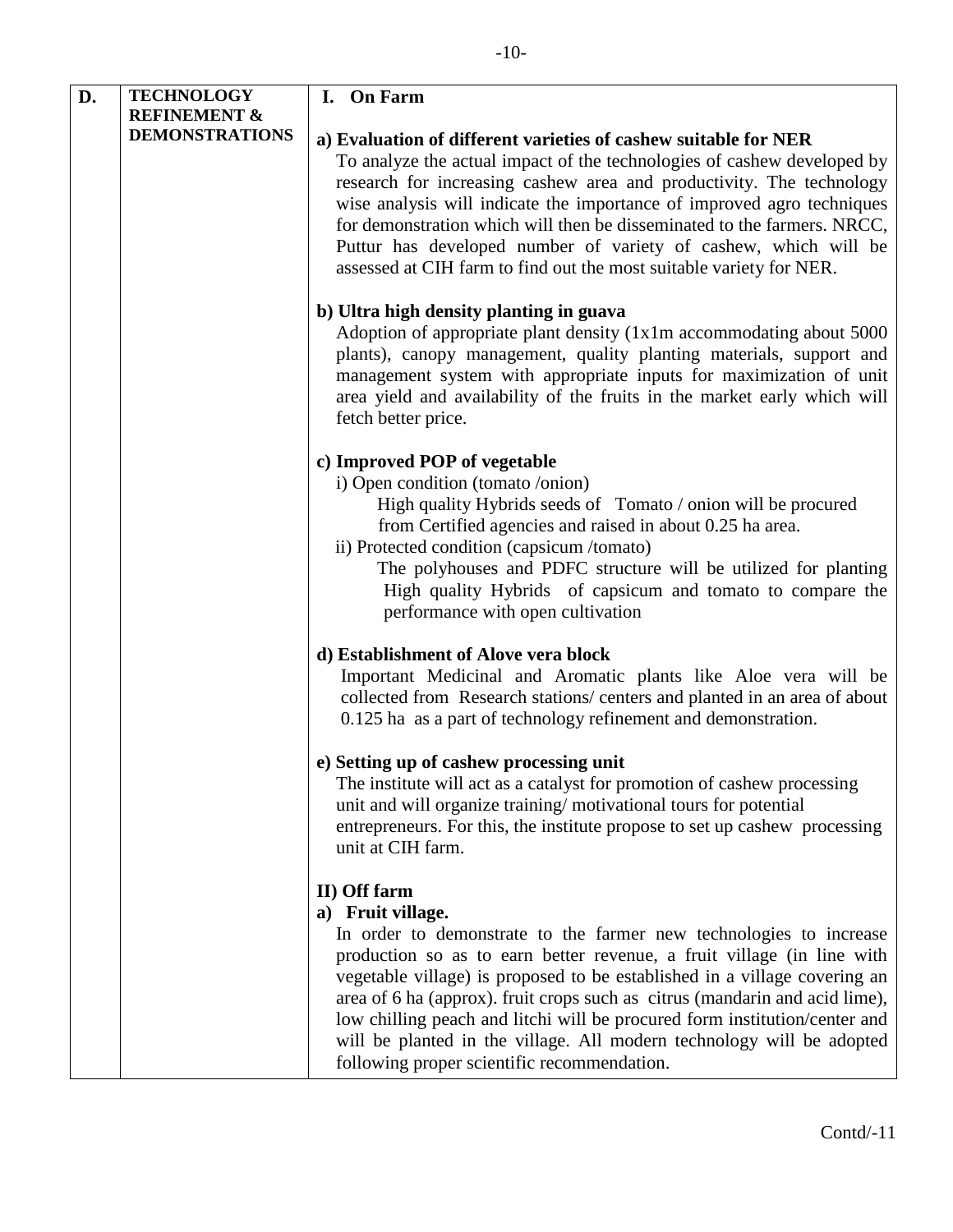|    |                                                                      | b) Establishment of high-density planting and Canopy Management in<br>Cashew.                                                                                                                                                                                                                                                                                                                                                                                                                                                                                                                                                |
|----|----------------------------------------------------------------------|------------------------------------------------------------------------------------------------------------------------------------------------------------------------------------------------------------------------------------------------------------------------------------------------------------------------------------------------------------------------------------------------------------------------------------------------------------------------------------------------------------------------------------------------------------------------------------------------------------------------------|
|    |                                                                      | Cashew is suitable for fairly steep slopes with shallow top soil. Due to<br>its large canopy and surface root system, cashew acts as a protective soil<br>conservation crop in high rainfall areas where surface run-off causes soil<br>erosion.                                                                                                                                                                                                                                                                                                                                                                             |
|    |                                                                      | Apart from the normal spacing of 7.5m x 7.5m which can accommodate<br>only 175 plants/ha, high density planting in cashew can also be adopted<br>by maintaining a spacing of 5m x 5m accommodating 400 plants/ha.<br>This enables higher returns during the initial times up to 10 years.<br>In the present demonstration, the Cashew grafts will be planted at a<br>spacing of 5m x 5m accommodating 400 plants/ha, adopting square<br>system of planting. The Cashew grafts will be planted in pits of 60cm x<br>60cm x 60cm size. Planting materials may be collected from HRC,<br>Nagicherra and NRCC, Putur, Karnataka. |
|    |                                                                      | c) Organic Demonstration farm:<br>Organic agriculture is one of the fastest growing segments in India and<br>globally. Setting up of demonstration can act as a tool for creating<br>models of economic success for farmers to see and learn and thereby<br>diversify cropping systems based on resource base of the farms.<br>Therefore, C.I.H. propose to establish organic demonstration in different<br>North-East states.                                                                                                                                                                                               |
|    |                                                                      | d) Establishment of Bio village (Horti. Based)<br>The concept of biovillage revolves around sustainable use of natural<br>resources and promotion of non-farm livelihood options including value<br>addition to primary products. The term biovillage covers all living<br>organisms in the village including humans as well as natural resources<br>such as soil, land, water and biodiversity and uses a human centered<br>approach.                                                                                                                                                                                       |
|    |                                                                      | Activities in the programme promote value addition of local resources<br>and existing skills of members of the community to enhance livelihood<br>options and income. Efforts will be made in bringing about an integration<br>of existing resources based on demonstration of forward-backward<br>linkages involving low cost adaptable technologies such as vermi<br>composting, community vegetable garden.                                                                                                                                                                                                               |
|    |                                                                      | e) Low cost evaporation cool storage structure.<br>It is an alternative for short term storage of Horticultural crops which<br>involves low investment. The structure will be established in farmers'<br>field for demonstration purpose, so that it can be replicated.                                                                                                                                                                                                                                                                                                                                                      |
| E. | PHM/<br><b>MARKETING/AGRI</b><br><b>BUSINESS</b><br><b>PROMOTION</b> | 1) Exposure trips of beneficiaries & farmers<br>The beneficiaries/ progressive farmers will be exposed to successful<br>entrepreneurial activities through motivational tours. This is a new<br>activity introduced by Govt. of India under technology mission.<br>Exposure trips help farmers/ beneficiaries to witness the practices<br>followed in other states and would bring to light ground realities.                                                                                                                                                                                                                |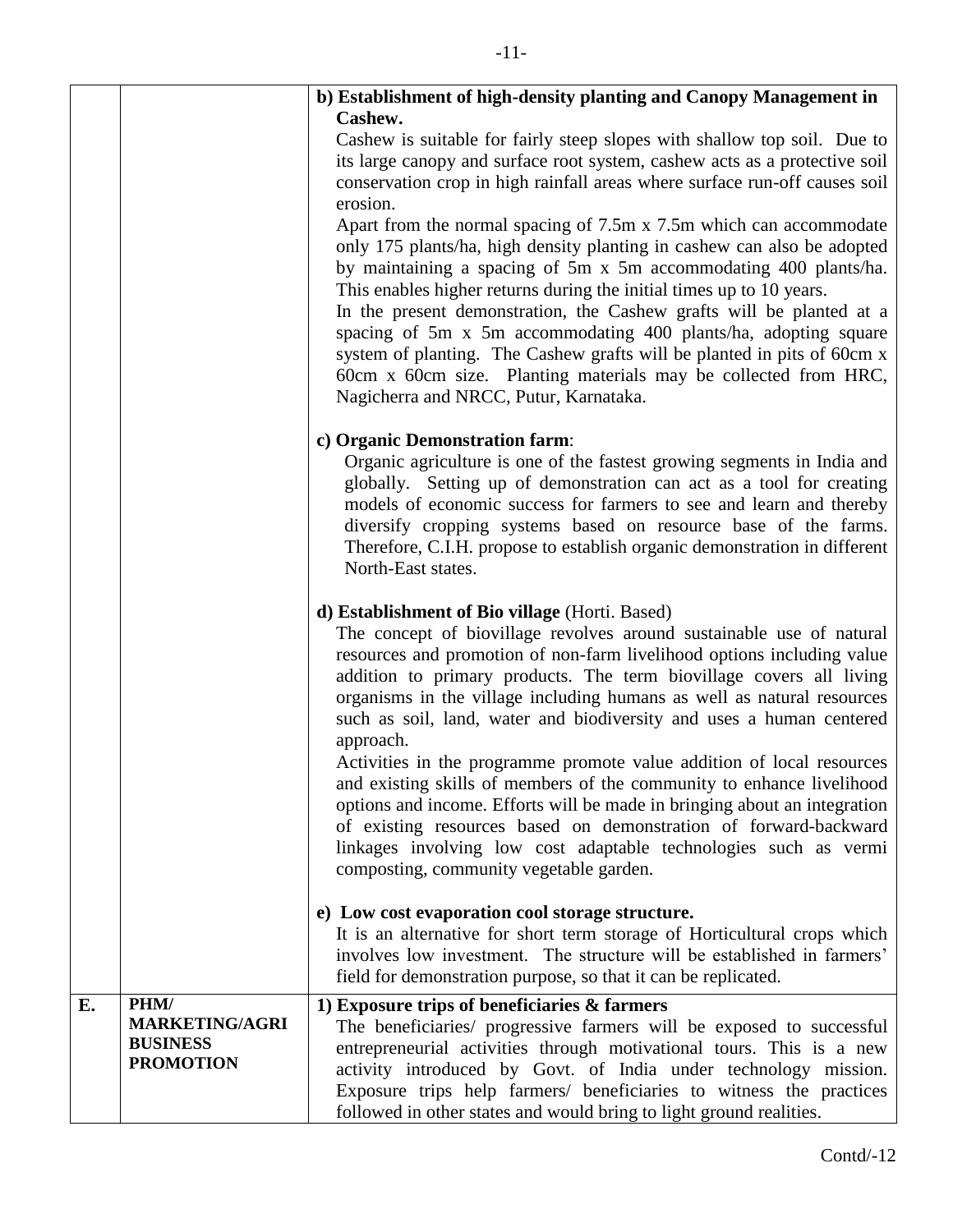The trips would include field visits, counseling/ guidance, etc which would further help them develop a new way of thinking and to bring into practice. **2. Participations in Exhibitions/ Trade Fair/ Meets**  (At national and international level) Exhibition / trade fairs etc are to showcase one's unique selling proposition (USP). Participations in such events would give a greater platform to our products/produce. Participants in such events will witness a variety of other products and their market potentials. **3. Buyers/ Sellers meet** Buyers/ Sellers meets create a platform for market stake holders to discuss over the issues of the market and how to channelize production. Such meets would help each party to understand and solve the complicacies of the market, so as to create an environment of transparency and better participations by producers/farmers. **4. Setting up of Banana Fiber Extraction Unit** Banana offers a food source of fiber with excellent commercial value. Fiber is extracted from the pseudo stems of the Banana after the harvest. The Banana fiber project creates a lot of employment opportunities in urban and rural areas. The total area under banana cultivation in NER is more than 20,000 ha and the total production is more than 1,60,000 MT annually. Also, wild bananas are easily available in North-east and can be utilized efficiently. CIH will be giving the equipments/machineries to farmers, SHGs and entrepreneurs along with technical guidance for the beneficiaries to promote agri. business. It will also ensure proper management of waste. The beneficiaries can further make eco friendly items like doormats, carpets, yarn, rope, and luggage carriers etc out of banana fiber, thus giving more opportunities to earn money. **5. Nursery unit for Horticulture crops (1 unit)** Setting up nursery is vital for Horticultural industry as quality planting production is highly essential for successful crop production. Unemployed Agricultural graduates and women farmers will be encouraged for setting up small nurseries. **6. Processing unit (Home scale)** Home scale processing unit enables farmers for personal subsistence through sale of products in local markets. It requires little investment and satisfies needs of the rural and urban population to some extent. It will help them to earn extra income and give employment opportunities. Therefore, CIH proposes to encourage this venture. The machineries /equipments will be procured from reputed agencies and given to the farmers, SHGs and entrepreneurs along with technical guidance. However, the beneficiaries will have to manage the infrastructure, labours & raw materials.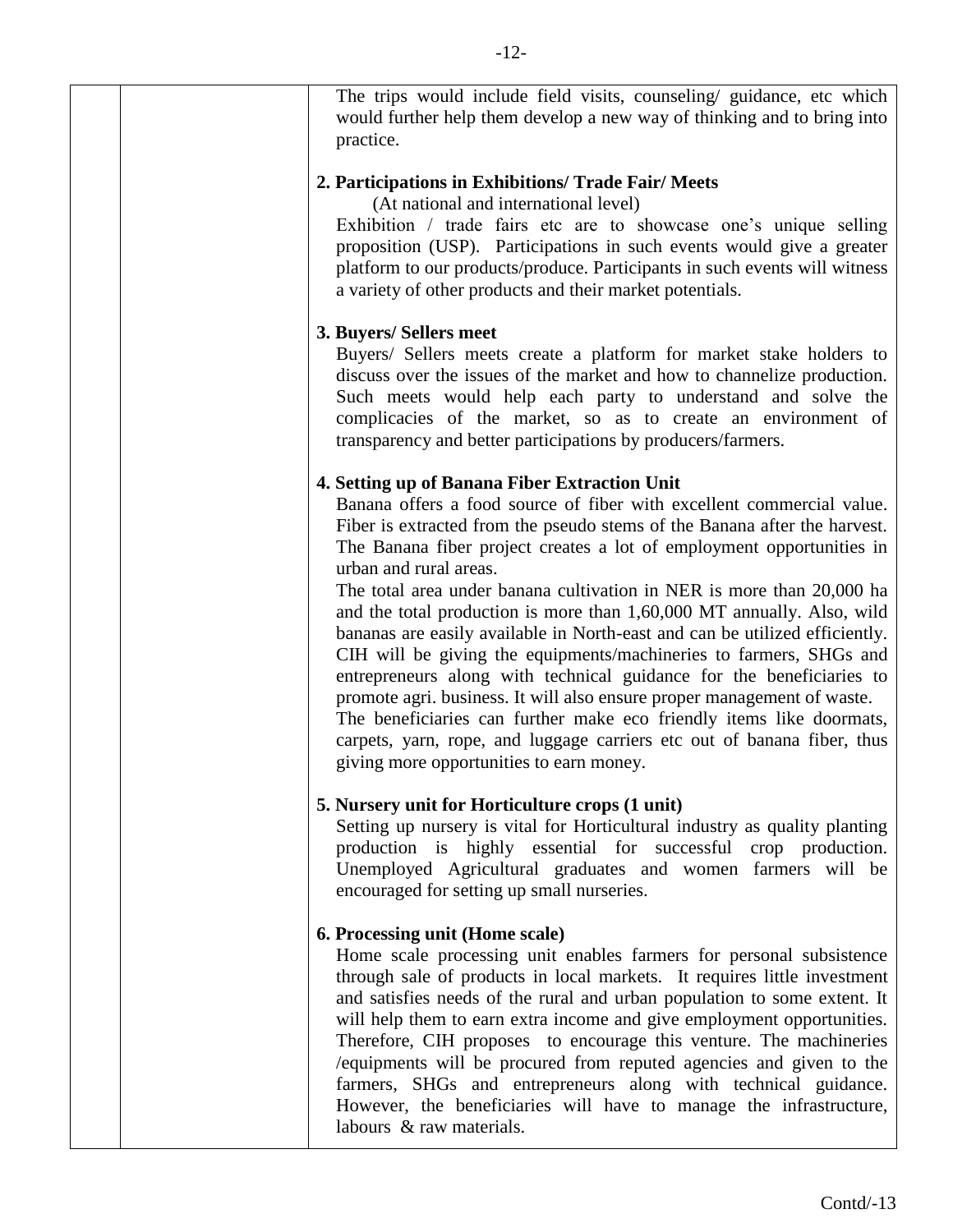| F.        | <b>PUBLICATION</b>                                                                | The institute will publish training manuals/technical bulletin for all the<br>trainings conducted, for the master trainers to help them utilize during<br>the Training programme for farmers. Some publications such as                                                                                                                                                                                                                                                                                                                                                                                                                                                                                                                                                                                            |
|-----------|-----------------------------------------------------------------------------------|--------------------------------------------------------------------------------------------------------------------------------------------------------------------------------------------------------------------------------------------------------------------------------------------------------------------------------------------------------------------------------------------------------------------------------------------------------------------------------------------------------------------------------------------------------------------------------------------------------------------------------------------------------------------------------------------------------------------------------------------------------------------------------------------------------------------|
|           |                                                                                   | folder/flip charts etc will further be translated into local dialects of<br>respective states, which can be used as training materials for the<br>farmers.                                                                                                                                                                                                                                                                                                                                                                                                                                                                                                                                                                                                                                                         |
| G.        | <b>SEMINAR /</b><br><b>WORKSHOP/</b><br><b>CONFERENCE/</b><br><b>MEETINGS</b> etc | In order to evolve feasible development strategies and make policy<br>decisions, to popularize the scientific technologies available from<br>research works among the extension workers of the state departments<br>and progressive farming community on different<br>aspects of<br>horticulture, CIH propose to organize International/ National/ Regional<br>seminar/conference/summit. Besides these, CIH will also conduct<br>BOM & TAC meetings.                                                                                                                                                                                                                                                                                                                                                              |
| H.        | <b>EQUIPMENTS &amp;</b><br><b>MACHINERIES</b>                                     | Important farm and office equipments to be procured in order to carry<br>out various activities of the institute.                                                                                                                                                                                                                                                                                                                                                                                                                                                                                                                                                                                                                                                                                                  |
| I.        | <b>MOTOR</b><br><b>VEHICLES</b>                                                   | Water Tanker: water is vital for successful farming and the Institute is<br>always constraint with water supply, therefore water tanker will be<br>procured for the purpose.                                                                                                                                                                                                                                                                                                                                                                                                                                                                                                                                                                                                                                       |
| J.        | <b>INTRANET</b><br><b>WEBSITE</b><br><b>CONNECTION</b>                            | An intranet is a private computer network that uses Internet Protocol<br>technology to securely share any part of any an organization's<br>information or operational systems within an organization.<br>The installation of such service would facilitate secure data transfers<br>and transparency.<br>Since CIH basic objective is holistic development of Horticulture in<br>NER, data & information on various issues of Horticulture for all NE<br>states is vital. Hence this service would aid the Institute in retrieving<br>the data fast & effectively for different sector of NER. The Service will<br>be installed at CIH premises and CIH will be the store house of data.<br>Such service would ensure prompt data entry and transfer and also<br>ensure better connectivity between the state Hqs. |
| <b>K.</b> | <b>LAND SCAPING</b>                                                               | The Institute has an area of 43.05 hectares out of which 5 ha is<br>proposed for Infrastructure development that includes constructions of<br>administration office, reception and sale counter, guest house, Farmer's<br>hostel cum training Hall, Residential block and poly houses. In between<br>all these constructions and pathway, beautification is required and so<br>landscaping has been proposed. However, since the construction will<br>take time, for the year 2010 -11, it is proposed that landscaping will be<br>done only in poly house pathway, Road sides $\&$ bamboo structure<br>(CIH office) which is approximately 2 ha area.                                                                                                                                                             |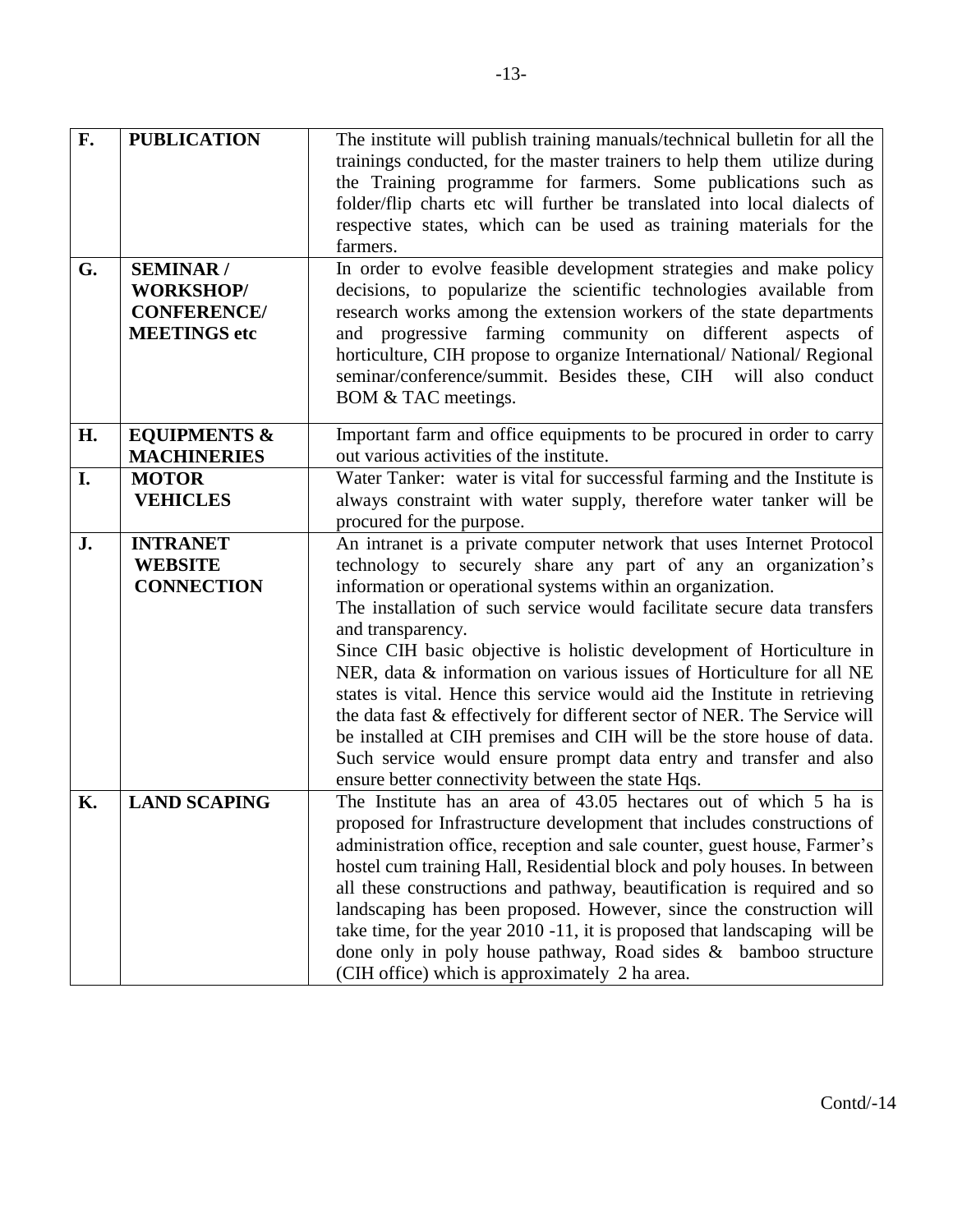# **ANNEXURE - I**

#### **\*IDENTIFIED TECHNOLOGIES FOR TOT (30-40 PERSONS/TRAININGS & 3-5 DAYS DURATION)**

-14-

| Sl.no. | <b>Topics</b>                                                        |  |
|--------|----------------------------------------------------------------------|--|
| 1.     | Improved production technologies system through hi tech intervention |  |
|        | Hi tech nursery and seed production<br>$\mathbf{i}$                  |  |
|        | ii) High density planting and canopy management in fruit crop        |  |
|        | iii) Micro irrigation network system                                 |  |
|        | iv) Soil and leaf based fertilization management                     |  |
|        | v) Mulching for insitu conservation                                  |  |
| 2.     | Marketing of horticulture crops                                      |  |
| 3.     | Organic farming practices / GAP                                      |  |
| 4.     | Quality planting material production of horticulture crops           |  |
| 5.     | Post harvest management of horticulture crops                        |  |
| 6.     | Agri Business promotion in horticulture crops                        |  |
| 7.     | Precision farming in horticulture                                    |  |
| 8.     | Public Private Partnership for inclusive growth                      |  |
| 9.     | Mechanization in horticulture crops                                  |  |
| 10.    | Greenhouse technology                                                |  |
| 11.    | Soil Microbiology                                                    |  |

# **ANNEXURE - I I**

# **\*\*TOPIC FOR TRAINING OF FARMERS/BENEFICIARIES (500-100 FARMERS/ TRAINING & 1-2 DAYS DURATION)**

| Sl.no. | <b>Topics</b>                                                        |
|--------|----------------------------------------------------------------------|
| 1.     | High density planting and canopy management of important fruit crops |
| 2.     | Post Harvest management of focus horticulture crops                  |
| 3.     | Organic farming practices                                            |
| 4.     | Nursery management practices                                         |
| 5.     | Techniques for dry flowers                                           |
| 6.     | Protected cultivation techniques                                     |
| 7.     | ZECC in horticulture crops                                           |
| 8.     | Micro irrigation in horticulture crops                               |
| 9.     | Cashew production and processing                                     |
| 10.    | value addition in horticulture crops                                 |
| 11.    | Banana/pineapple fibre extraction                                    |
| 12.    | Grading/packing of horticulture crops                                |
| 13.    | Semi/Minimal Processing(SALT Stock)                                  |
| 14.    | Crop insurance schemes/Govt. Schemes                                 |
| 15.    | Use of information technology (farmer's level)                       |
| 16.    | Mechanization in horticulture crop                                   |
| 17.    | Integrated pest management                                           |

\*TOT will be conducted at central place for all nominated members of NE state officials

\*\*Farmers training to be conducted in respective NE states.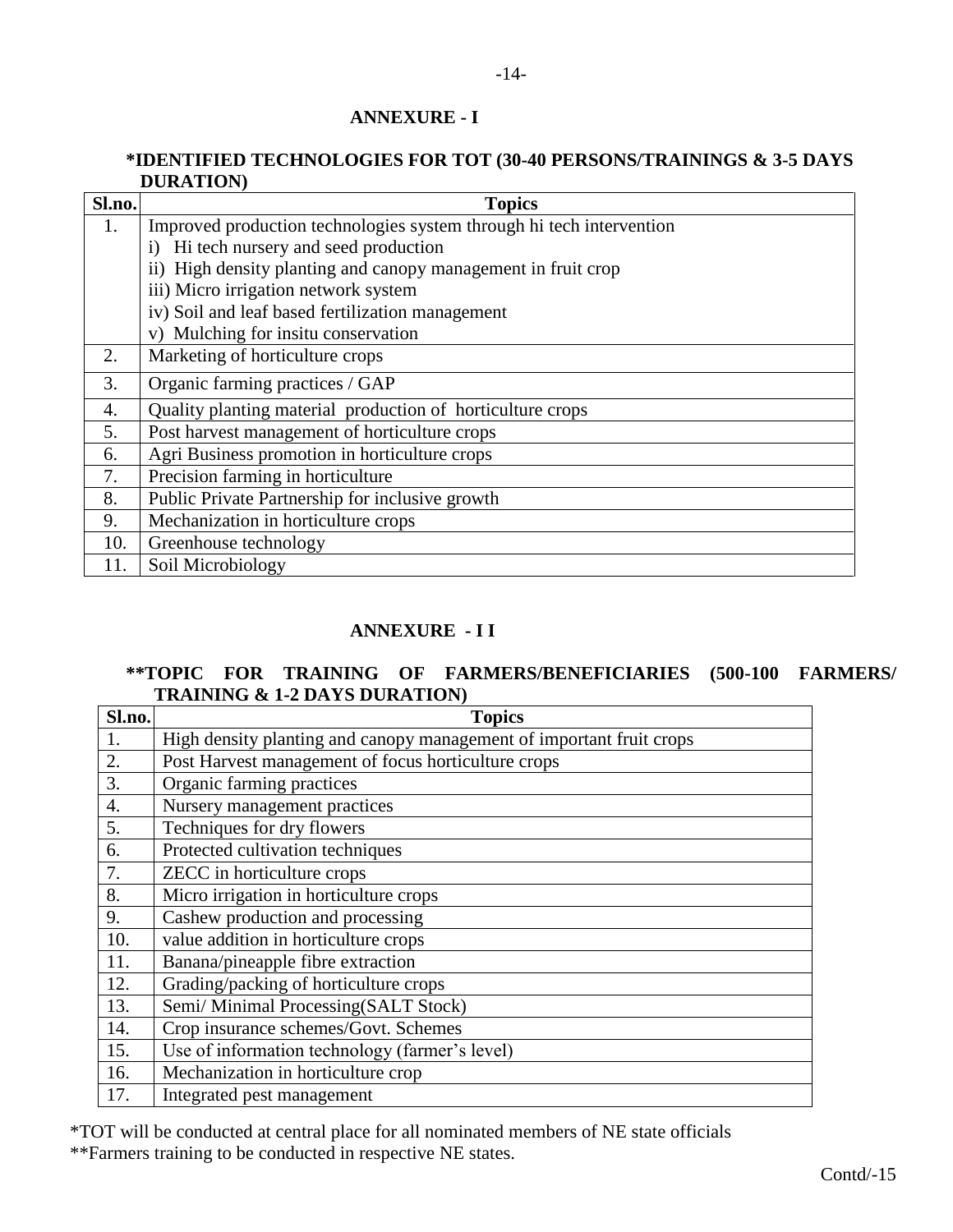#### **ANNEXURE – III**

#### **ESTIMATED FINANCIAL IMPLICATION FOR TRAINING PROGRAMME**

# **A. Training of Trainers (3 days program) at actual**

| 1. Working lunch                              | $-$ Rs.200 x 50P x 3 days                                       | Rs. 30,000.00        |
|-----------------------------------------------|-----------------------------------------------------------------|----------------------|
| 2. Refreshment<br>(Hi-tea)                    | - 50 persons for 3 days<br>$+$ inaugural tea                    | Rs. 10,000.00        |
| 3. Training Kit                               | $-Rs.100 \times 50P$                                            | Rs. 5,000.00         |
| 4. Transportation<br>(Bus/vehicle hiring)     | - Rs $2,500 \times 4$ days                                      | Rs. 10,000.00        |
| 5. Honorarium<br>(**Resource Person)          | - Rs.20, 000 / day                                              | Rs. 60,000.00        |
| 6. TA/DA (Resource person) - (min. 4 persons) |                                                                 | Rs. 70,000.00        |
| 7. Reading Materials/Stationeries -           |                                                                 | Rs. 10,000.00        |
| 6. Miscellaneous                              | (Conference hall hiring, banner, materials for practical etc) - | 5,000.00<br>$\rm Rs$ |
| <b>Total</b>                                  |                                                                 | Rs. 2, 00,000.00     |

 **(Rupees two lakh) only**

 **\*TA/DA of participants to be borne by the respective state govt. \*\*Cost of honorarium for resource person will vary depending on the institution**

# **B. Farmers Training (1 day program)**

|                           |                                                    | (Rupees sixty five thousand) only     |
|---------------------------|----------------------------------------------------|---------------------------------------|
|                           | <b>Total</b>                                       | <b>Rs.</b> $65,000.00 + TA$ at actual |
|                           | (Banner, practical materials etc.)                 |                                       |
| 7. Misc.                  |                                                    | Rs. 3,500.00                          |
| 6. Honorarium             | - $\&$ Rs.500 for 6 lectures                       | Rs.3, 000.00                          |
| 5. Training kit           | $\sim$ @Rs.100 for 100 Persons                     | Rs.10,000.00                          |
|                           | 4. Vehicle Hiring - $QRs.3,000$ for 2 bus          | Rs.6, 000.00                          |
| 3. Refreshment            | $\sim$ @Rs.25 for 100 Persons                      | Rs. 2,500.00                          |
| 2. Lodging<br>$&$ fooding | - @ $Rs.300/Person$<br>for 2 days                  | Rs.30, 000.00                         |
|                           | 1. Working lunch - $\omega$ Rs.100 for 100 persons | Rs.10, 000.00                         |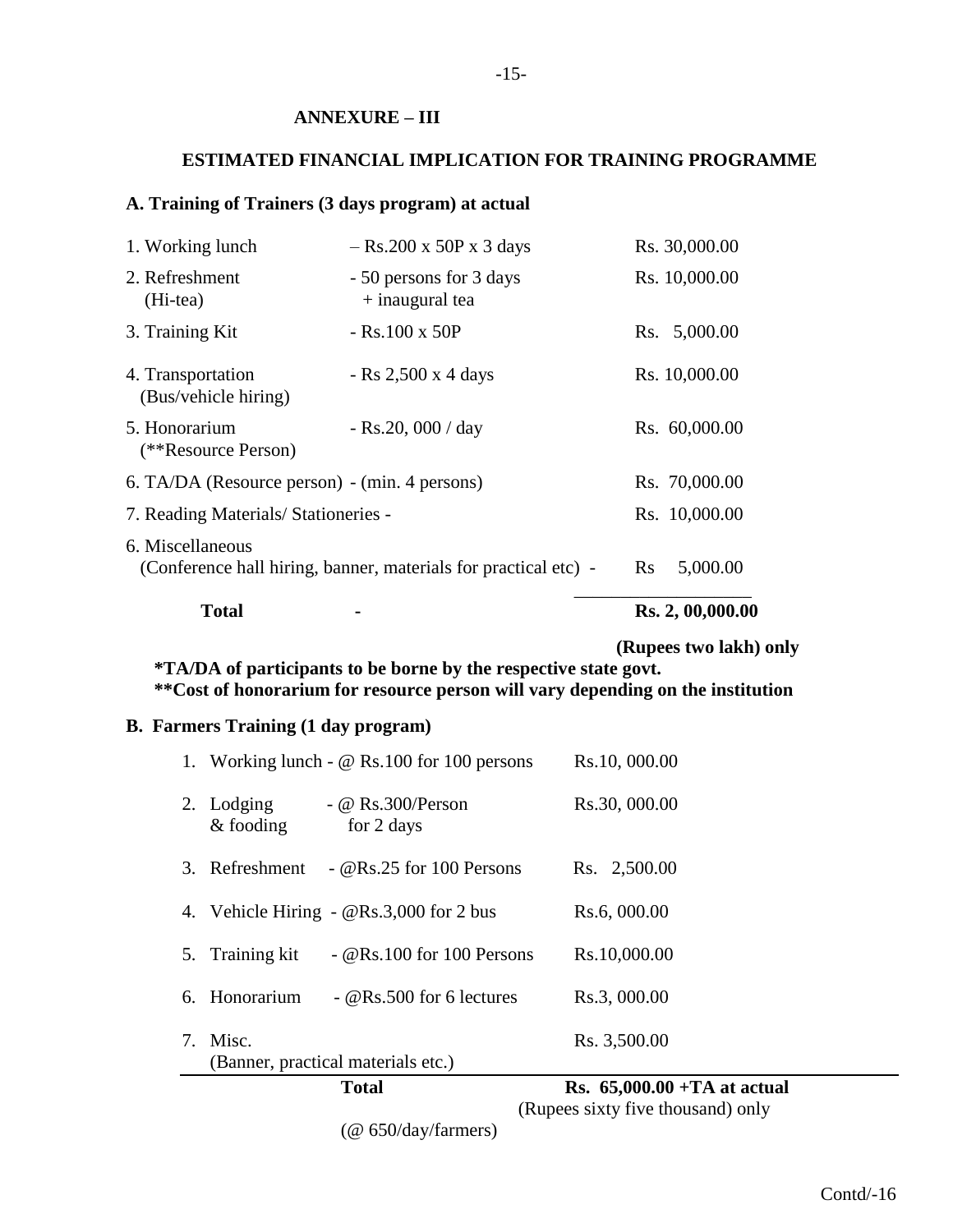# **ANNEXURE – IV**

# **ESTIMATED FINANCIAL IMPLICATION FOR CAPACITY BUILDING:**

| (A) At National level: |                        |                                    |  |  |
|------------------------|------------------------|------------------------------------|--|--|
| Sl/No.                 | <b>Particulars</b>     | <b>Financial Requirement (Rs.)</b> |  |  |
|                        | TA for 10 persons $@$  | Rs. 80,000.00                      |  |  |
|                        | Fooding $@$            | Rs. 30,000.00                      |  |  |
| 3.                     | Lodging $@$            | Rs. 40,000.00                      |  |  |
|                        | Other expenses (misc.) | Rs. 50,000.00                      |  |  |
|                        | <b>Total</b>           | Rs. 2,00,000.00                    |  |  |

The total financial requirement for 2 (two) Capacity building at National level is estimated to be **Rs. 4 lakh**.

#### **(B) At International level:**

| Sl/No. | <b>Particulars</b>                            | <b>Financial Requirement (Rs.)</b> |
|--------|-----------------------------------------------|------------------------------------|
|        | TA for 10 person @60,000 $x10$                | Rs. 6 lakh                         |
| 2.     | Fooding & Lodging for 10 personnels $@ 20x10$ | Rs. 2 lakh                         |
| 3.     | Other expenses (Misc.)                        | Rs. 50,000.00                      |
|        | Total<br>$\blacksquare$                       | <b>Rs. 8.5 lakh</b>                |

# **Grand total = Rs.4 lakh & Rs.8.5 lakh = Rs. 12.5 lakh**

# **ANNEXURE -V**

# **ESTIMATED FINANCIAL IMPLICATION FOR PRODUCTION OF QUALITY PLANTING MATERIALS:**

**a) Raising of Root stocks (seedling) for grafting/budding operation** 

#### **(i) Raising of Rootstocks for Fruits and Flowers.**

| Sl.no. | <b>Particulars</b>        | qty.                          | approximate cost |
|--------|---------------------------|-------------------------------|------------------|
|        |                           |                               | (Rs.)            |
| 1.     | Mango Seed                | 5000 nos seed                 | 7500.00          |
| 2.     | Guava Seeds               | 1 kg @ Rs. 500                | 500.00           |
| 3.     | Citrus seeds              | 4 kg @ Rs. 5000               | 20000.00         |
| 4.     | Cashew seeds              | 50 kg @ Rs. 100               | 5000.00          |
| 5.     | Rose (rootstock seedling) | 5000 nos. seedling $@$ Rs. 12 | 60,000.00        |
|        | <b>Total</b>              |                               | Rs. 93,000.00    |

# **(ii). Scion Materials for budding/grafting.**

| Sl.no. | <b>Particulars</b> | atv.      | ' approximate cost $(Rs.)$ |
|--------|--------------------|-----------|----------------------------|
| . .    | Mango              | 5000 nos. | 5000.00                    |
| ـ ت    | <b>Guava</b>       | 5000 nos. | 5,000.00                   |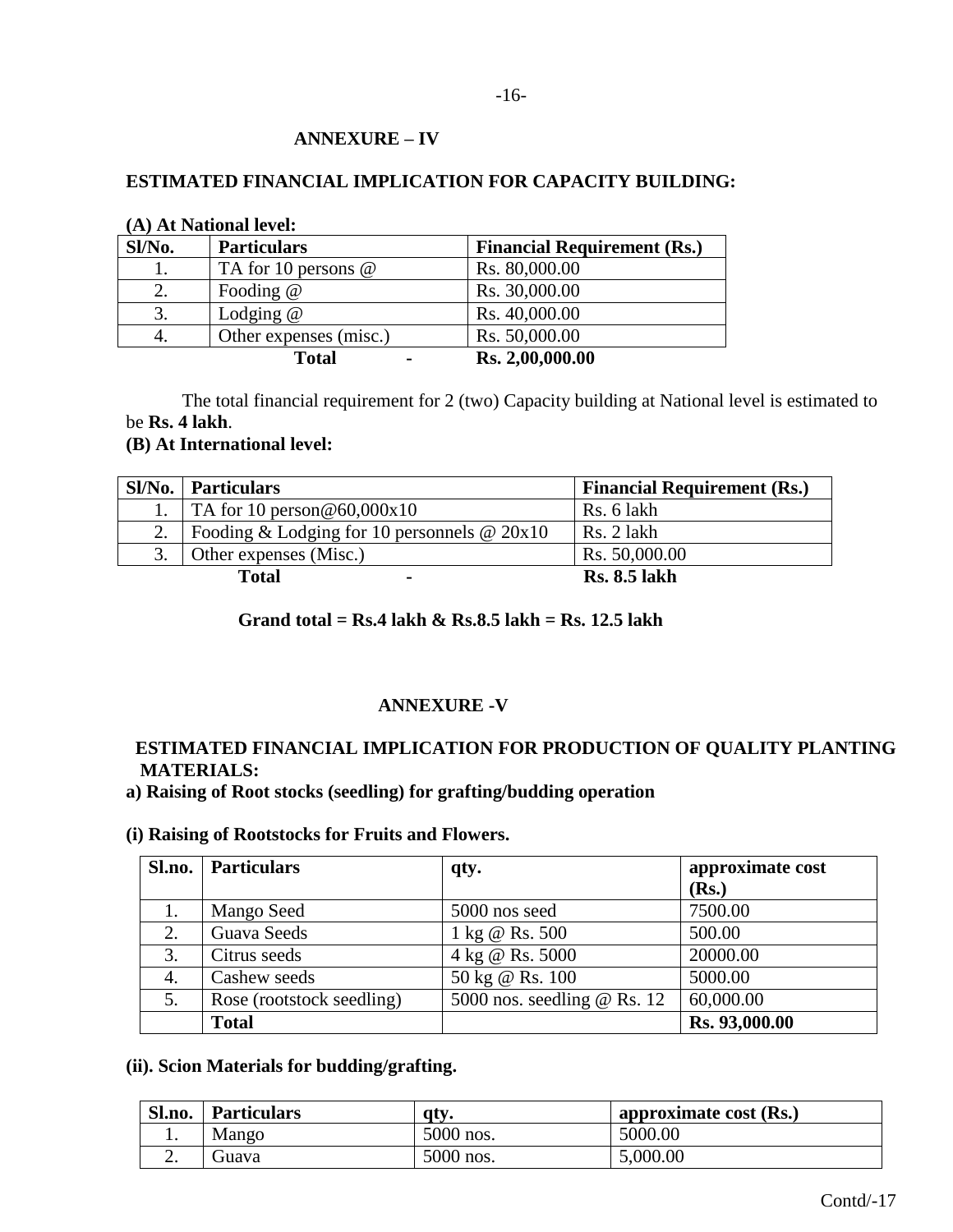| J.           | Citrus       | 15000 nos.  | 10,000.00                        |
|--------------|--------------|-------------|----------------------------------|
| 5.           | Rose         | 5000 nos.   | -- to be collected from CIH farm |
| 4.           | Cashew       | 7000 nos.   | 3500.00(some from CIH farm)      |
| 6.           | Gerbera      | 5000 nos.   | -- to be collected from CIH farm |
| $\mathbf{z}$ | Carnation    | 5000 nos.   | -- to be collected from CIH farm |
|              | <b>Total</b> | 47,000 Nos. | Rs. 23,500.00                    |

# **(iii). Media Preparation for propagation**

| $(93000+23500)$                                            | $= 116500 + 80,000 = \text{Rs. } 1,96,500$ . |
|------------------------------------------------------------|----------------------------------------------|
| <b>Total</b>                                               | $=$ Rs. 80,000.00                            |
| d) FYM $-$ 2nos truck @ Rs.5000/t                          | $=$ Rs.10,000.00                             |
| (rose, carnation, gerbera)                                 |                                              |
| c) Coco peat brick - 200nos. @ Rs.100/brick = Rs.20,000.00 |                                              |
| (rose)                                                     |                                              |
| b) Plugs -20000nos. $@$ Rs. $1/p$                          | $=$ Rs.20,000.00                             |
| (mango, guava, citrus, cashew)                             |                                              |
| a) Poly Bags-15000nos. $\omega$ Rs.2/bag                   | $=$ Rs.30,000.00                             |

# **Grand Total = Rs. 1,96,500.00**

(*Rupees one lakh ninety six thousand five hundred*) only. **(Approx. 2 lakh)** 

# **b) Establishment of Mother blocks.**

| i) Crops: Passion fruit        |                                |               | Area :- 1.0 ha |          |         |
|--------------------------------|--------------------------------|---------------|----------------|----------|---------|
| Sl/No.                         | Particulars                    | Qty           | Rate           | Amount   | Remarks |
|                                | Planting materials             | 1300          | <b>Rs. 30</b>  | 39000    |         |
| 2.                             | <b>FYM</b>                     | 2 truck       | Rs. 5000       | 10000    |         |
| 3.                             | Pit digging                    | 1250          | <b>Rs. 20</b>  | 25000    |         |
| 4.                             | Pit filling $&$ planting       | 1250          | <b>Rs. 10</b>  | 12500    |         |
|                                | Traillies (Iron pole $&$ wire) | $\sim$ $\sim$ |                | 1,00,000 |         |
| Rs. 1,86,500/-<br><b>Total</b> |                                |               |                |          |         |

# Say, **Rs. 1,90,000/-**

|                      | c) Establishment of Rootstock Block for citrus |         | - Area :- 1.0 ha (approx.) |        |         |
|----------------------|------------------------------------------------|---------|----------------------------|--------|---------|
| $S1/N0$ .            | <b>Particulars</b>                             | Qty     | Rate (Rs.)                 | Amount | Remarks |
|                      | Planting materials                             | 450     | Rs. 35                     | 15750  |         |
| 2.                   | <b>FYM</b>                                     | 2 truck | Rs. 5000                   | 10000  |         |
| 3.                   | Pit digging                                    | 400     | <b>Rs. 20</b>              | 8000   |         |
| 4.                   | Pit filling $&$ planting                       | 400     | <b>Rs. 10</b>              | 4000   |         |
| Total - Rs. 37,750/- |                                                |         |                            |        |         |

Say, **Rs. 40,000/-**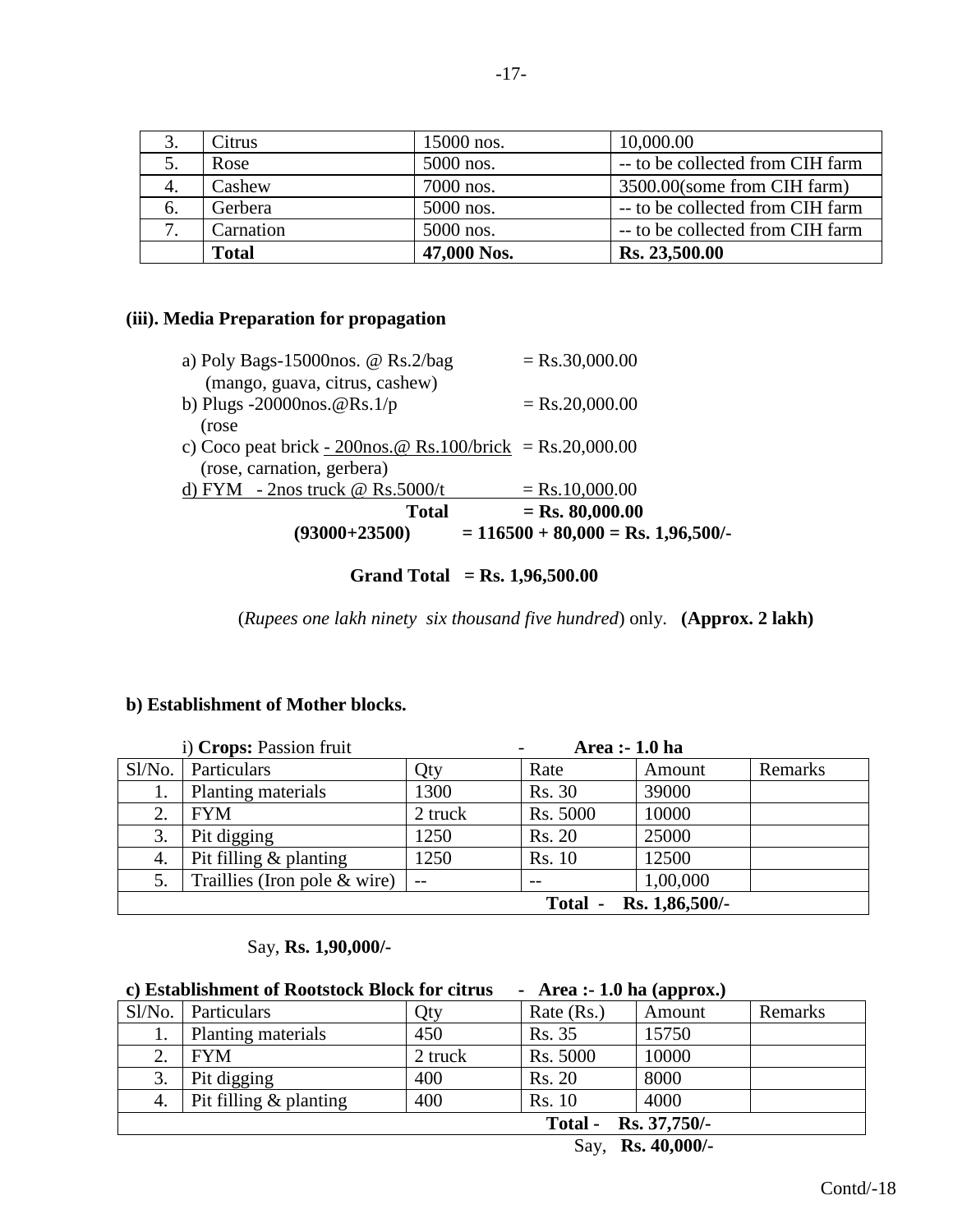# **ANNEXURE – VI**

# **ESTIMATED FINANCIAL IMPLICATION FOR FARM DEVELOPMENT ACTIVITIES: a) Land Development:**

| SI.            | <b>Particulars</b>           | Area  | <b>Amounts</b> | <b>Details</b>                                                        |
|----------------|------------------------------|-------|----------------|-----------------------------------------------------------------------|
| No.            |                              | (Ha.) | (Rs.)          |                                                                       |
| 1.             | Guava (Ultra HDP)            | 1.0   | 54,400.00      | JCB, Hiring@Rs.1700/Hr.<br>for $4 \text{days}$ (8 hrs /day)           |
| $\overline{2}$ | Passion fruit (Mother block) | 1.0   | 54,400.00      | JCB, Hiring@Rs.1700/Hr.<br>for 4 days(8 hrs/day)                      |
| 3.             | Vegetable (Tomato/Onion)     | 0.25  | 13600.00       | JCB, Hiring@Rs.1700/Hr.<br>for $1day(8 hrs/day)$                      |
| 4.             | Cashew Varietal evaluation   | 1.0   | 54,400.00      | JCB, Hiring@Rs.1700/Hr.<br>for $4 \frac{days}{8}$ hrs $\frac{day}{9}$ |
| 5.             | M.A.P. (Aloe vera)           | 0.125 | 13,600.00      | JCB, Hiring@Rs.1700/Hr.<br>for $1day(8 hrs/day)$                      |
|                | Total.                       | 3.375 | Rs.1,90,400.00 |                                                                       |

# **b) Construction of Infrastructure at CIH (Minor works)**

i) Vermi Beds with roof (plastic) : Rs 1 Lakh

ii) Family Drip system : Rs 0.7 Lakh

# **Plant spacing for drippers**:

i) 2.5 x 2.5 mts Rs.65,000/- for 1 ha (Rupees Sixtyfive thousand) only. = **Approx. Rs.70,000/-**

# **iii) Water Harvesting Structure: Embankment type:**

- ≻ Cement +sand +stone chips (10m x5m=50mx5") = approx. 60 sq.mt.@ Rs. 800/- = Rs. 49,600/-
- $\triangleright$  Cement+brick+sand+MS Rod (10mx3.5x2x1= 70 sqm.)@ Rs.1000/- = Rs. 70,000/-
- $\triangleright$  Skilled Labour (@ Rs. 600 x 40 days= Rs. 24000 x 3 Nos. = Rs. 72,000/-
- $\triangleright$  Unskilled Labour (@ Rs. 250 x 40 days = Rs. 10,000 x 4 Nos. = Rs. 40,000/-

**Total** = Rs. 2,31,600 /-(Rupees two lakh fifty thousand) only. **Approx. Rs.2,50,000/- lakh**

**iv) Detail cost for construction of low-cost evaporative storage structure (400 kg Capacity)**

| Sl.No | <b>Raw materials</b> | Quantity               | $Cost$ (Rs.) |
|-------|----------------------|------------------------|--------------|
|       | <b>Brick</b>         | 1500 nos $\omega$ 5/pc | 7500.00      |
|       | Sand                 | 250 cft @ Rs.12/cft    | 3000.00      |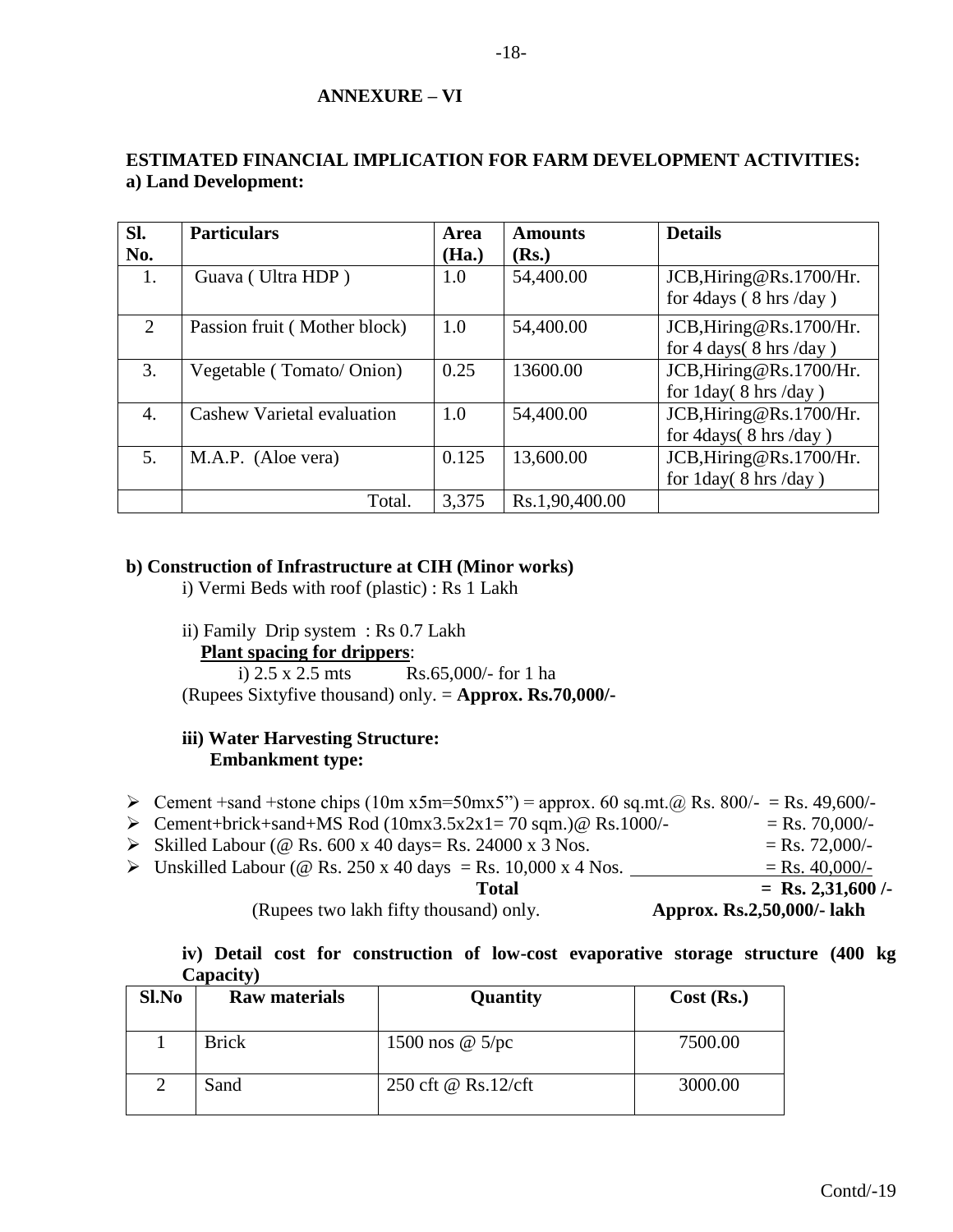| 3              | <b>Bamboo</b>  | 16 nos @ Rs. 80        | 1200.00       |
|----------------|----------------|------------------------|---------------|
| $\overline{4}$ | Gunny cloth    | $12m^2 \tQ$ Rs. 25     | 300.00        |
| 5              | Plastic cloth  | $12m^2 \tQ$ Rs. 60     | 720.00        |
| 6              | Nail, Thread   | $160$ nos              | 160.00        |
| $\tau$         | Cement         | 6 bag @ 450/bag        | 27600.00      |
| 8              | G.I. Sheet     | 10 nos @ Rs. 300/sheet | 3000.00       |
| 9              | Labour charge  | 250/day (8 days)       | 2000.00       |
| 10             | Carrier charge |                        | 2000.00       |
|                |                | <b>Total Cost</b>      | Rs. 22,580.00 |

(Rupees twenty two thousand five hundred and eighty) only. **Approx.Rs. 25,000/-**

| v) BOKASHI UNIT (1000 KG cap)                                                        |                                   |
|--------------------------------------------------------------------------------------|-----------------------------------|
| $\triangleright$ Wheat barn @ Rs. 25 x 300 kg                                        | $=$ Rs.7,500/-                    |
| $\triangleright$ Chicken litter @ Rs. 25 x 300 kg                                    | $=$ Rs.7,500/-                    |
| ► Soil – 300 kg @ Rs. 00                                                             | $=$ ---------                     |
| $\triangleright$ Fermented Soyabean @ Rs. 50 X40 kg                                  | $=$ Rs.2000.00/-                  |
| $\triangleright$ Micro organism                                                      |                                   |
| $\triangleright$ Carriage charge (Mini truck)                                        | $=$ Rs.1000/-                     |
|                                                                                      | Rs. 18,000/-(Approx. Rs.20,000/-) |
| vi) Mini check dam (1 unit):                                                         |                                   |
| ► 2.5ftX6 ft x 2 ft. = 30 sq. ft. (@ Rs. 700/-)                                      |                                   |
| $\triangleright$ Cement + brick + sand                                               | $=$ Rs. 21,000/-                  |
| $\triangleright$ Skilled Labour 1 Nos. Rs. 600/- x 6 days                            | $=$ Rs. 3600/-                    |
| $\triangleright$ Unskilled Labour 1 Nos. @ Rs. 250/- x 6 days                        | $=$ Rs.1500/-                     |
| $\triangleright$ Carriage charge (Mini Truck)                                        | $=$ Rs.1000/-                     |
| <b>Total</b>                                                                         | Rs. 27,100/- (Approx. 30,000/-)   |
| ie. For $3 \text{ units} = 30,000 \text{ X} \cdot 3 = \text{Rs. } 0.90 \text{ lakh}$ |                                   |
|                                                                                      |                                   |

# **vii) Protected Fencing:**

 $=$  Rs. 7.5 lakh

# **c) Fertilizers /manures& chemicals**

| Sl.no. | <b>Particulars</b> | Crops                     | <b>Area</b> | <b>Qty</b> | Rate<br>(Rs.) | Amount<br>(lakh) |
|--------|--------------------|---------------------------|-------------|------------|---------------|------------------|
|        | Manure             | Existing crop<br>Proposed | 8Ha.<br>4ha | 25 truck   | 6000/t        |                  |
|        |                    | Poly houses               | $- -$       | loads      |               | .25              |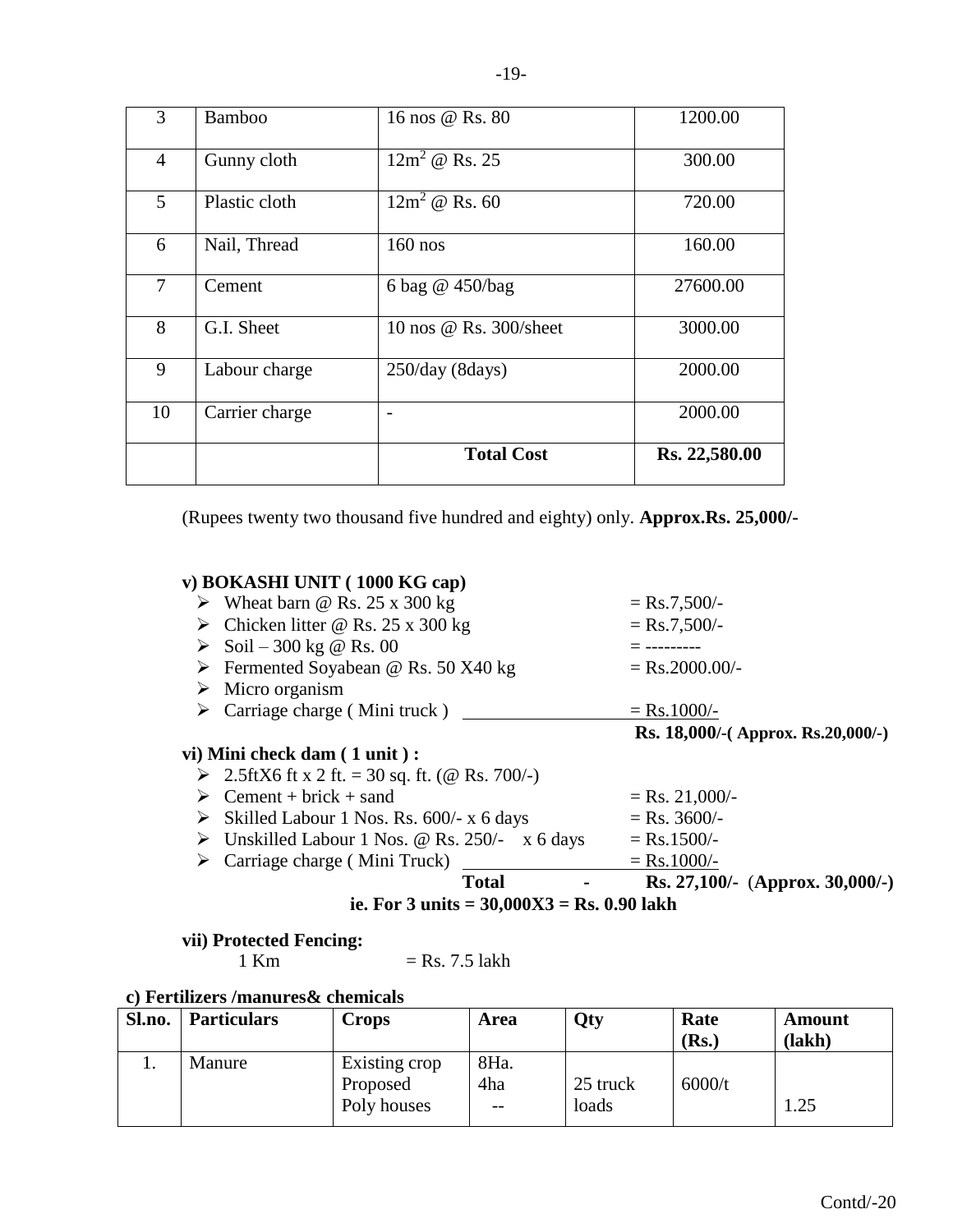| 2. | Fertilizer      | Fruit crops |  |      |
|----|-----------------|-------------|--|------|
|    | (DAP.SSP,N.P.K. | Vegetable   |  |      |
|    | $&$ etc.)       | spices      |  |      |
|    |                 | <b>MAP</b>  |  |      |
|    |                 | Ploy houses |  | 0.50 |
|    |                 | crops       |  |      |
| 3  | Chemical        | Fruit crops |  |      |
|    | (Insecticides & | Vegetable   |  |      |
|    | Pesticides)     | Spices      |  |      |
|    |                 | MAP & Poly  |  | 1.00 |
|    |                 | houses      |  |      |
|    |                 |             |  | 2.75 |

#### **d) Repair & maintenance of polyhouses:**

To maintain 10 of 1000 sq.m & 4 polyhouse of 1000 sq.m an amount of Rs. 2 lakh is required.

#### **ANNEXURE - VII**

# **ESTIMATED FINANCIAL IMPLICATION FOR TECHNOLOGY REFINEMENT & DEMONSTRATIONS**

I) At CIH farm

# a) **Evaluation of different varieties of cashew (1 ha)**

| Sl no | <b>Particulars</b>             | Qty            | <b>Amount</b> (Rs) |
|-------|--------------------------------|----------------|--------------------|
| 1.    | <b>FYM</b>                     | 2truck load    | 10,000.00          |
| 2.    | Planting materials             | 300 Nos        | 15,000.00          |
| 3.    | Pit digging                    | $@$ Rs.20/ pit | 6000.00            |
| 4.    | Planting                       | $@$ Rs.10/ pit | 3,000.00           |
| 5.    | Plant protection chemicals     |                | 6000.00            |
| 6.    | Transportation and handling of |                | 10,000.00          |
|       | inputs                         |                |                    |
|       | <b>TOTAL</b>                   |                | 50,000.00          |

# b) **Establishing of Ultra High Density Planting in Guava (1 ha)**

| Sl no. | <b>Particulars</b>         | Rate      | Quantity     | <b>Amount</b> |
|--------|----------------------------|-----------|--------------|---------------|
| 1.     | Planting materials         | 35        | 1111         | 44,500.00     |
| 2      | Fertilizers                | 9/kg      |              | 4500.00       |
| 3.     | <b>FYM</b>                 | 6000/load | 8 truck load | 42,000.00     |
| 4.     | Plant protection chemicals |           |              | 2000.00       |
| 5.     | Nutrients (micro)          |           |              | 3000.00       |
|        | application                |           |              |               |
| 6      | Transportation and         |           |              | 4000.00       |
|        | handling of inputs         |           |              |               |
|        |                            |           | <b>TOTAL</b> | 1,00,000.00   |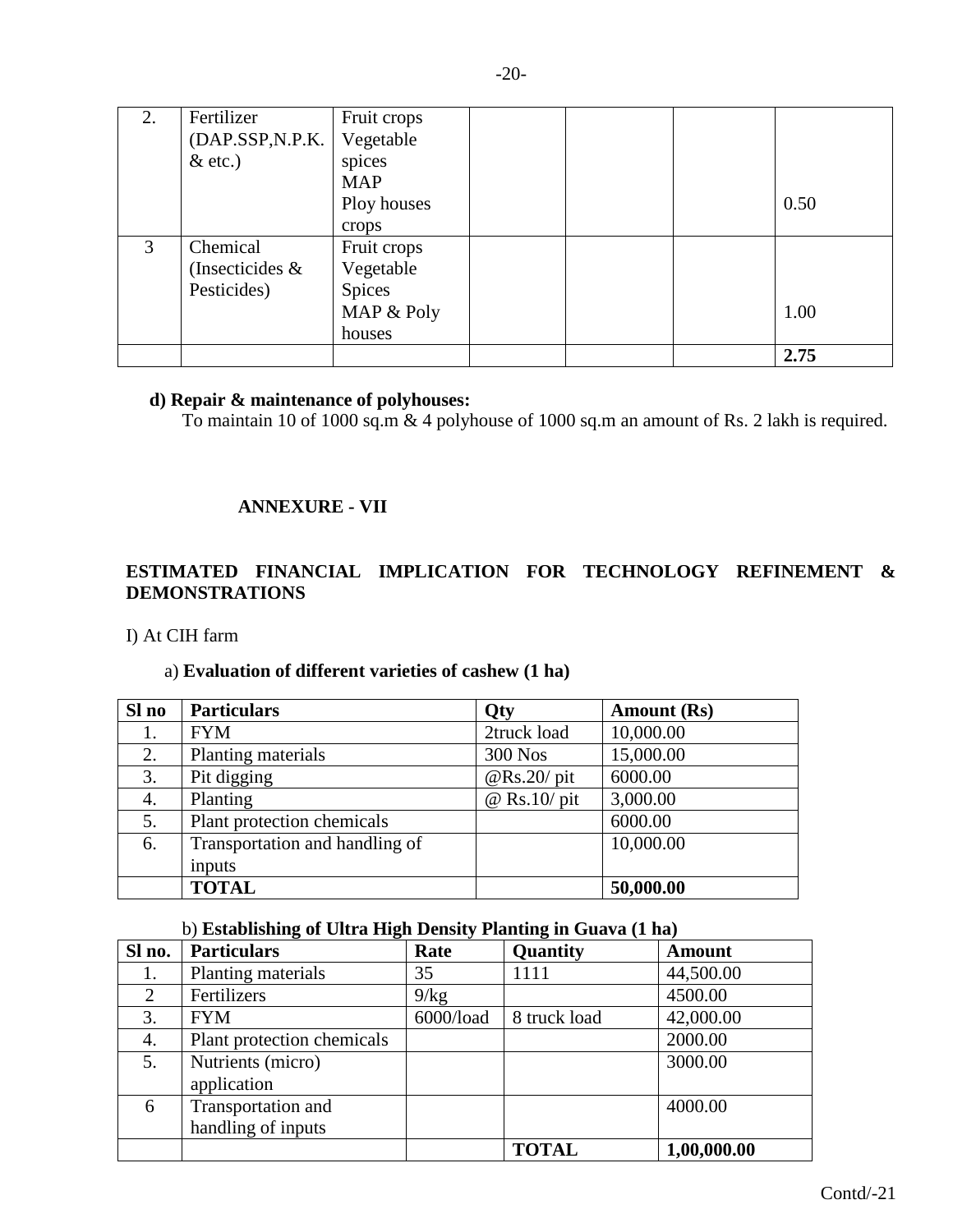# **c) Improved POP of vegetables i) Open cultivation of onion (0.125 ha)**

| Sl.No.         | <b>Particulars</b>        | Cost (Rs.) |  |
|----------------|---------------------------|------------|--|
|                | Poultry manure 15 t       | 20,000.00  |  |
| $\overline{2}$ | Trichoderma viridi (3 kg) | 240.00     |  |
| 3              | Neem oil (100 ml)         | 200.00     |  |
| 4              | Seed rate (3 kg)          | 5000.00    |  |
|                | <b>Total</b>              | 25,440.00  |  |

**Approx. 25,000/-**

# **Open cultivation of tomato( 0.125ha)**

| Sl.No.         | <b>Particulars</b>              | Cost (Rs.) |
|----------------|---------------------------------|------------|
| $\mathbf{1}$   | FYM(4t)                         | 5,000.00   |
| 2              | Vermicompost (0.50t)            | 7000.00    |
| 3              | Trichoderma viridi (1.25 kg)    | 100.00     |
| $\overline{4}$ | Pseudomonas $(1.25 \text{ Kg})$ | 100.00     |
| 5              | Neem cake $(62.5 \text{ kg})$   | 2,500.00   |
| 6              | Phosphotika $(1.25 \text{ kg})$ | 35.00      |
| 7              | Bacillus $(1.25 \text{ kg})$    | 100.00     |
| 8              | Azotobacter $(1.25 \text{ kg})$ | 100.00     |
| 9              | Seed rate (40 gm)               | 5000.00    |
|                | <b>Total</b>                    | 19,935.00  |

Approx. 20,000/-

Total = Rs.  $45,000/$ -

# **ii) Cultivation of capsicum in poly house (1000 Sq.m)**

|    | <b>Sl. No Particulars</b> | Cost (Rs.) |
|----|---------------------------|------------|
|    | <b>FYM 6.5t</b>           | 12,500     |
| 2. | Trichoderma Viridie 2 Kg  | 200.00     |
| 3. | Pseudomonas 2 Kg          | 820.00     |
| 4. | Neemcake 50 Kg            | 2,000.00   |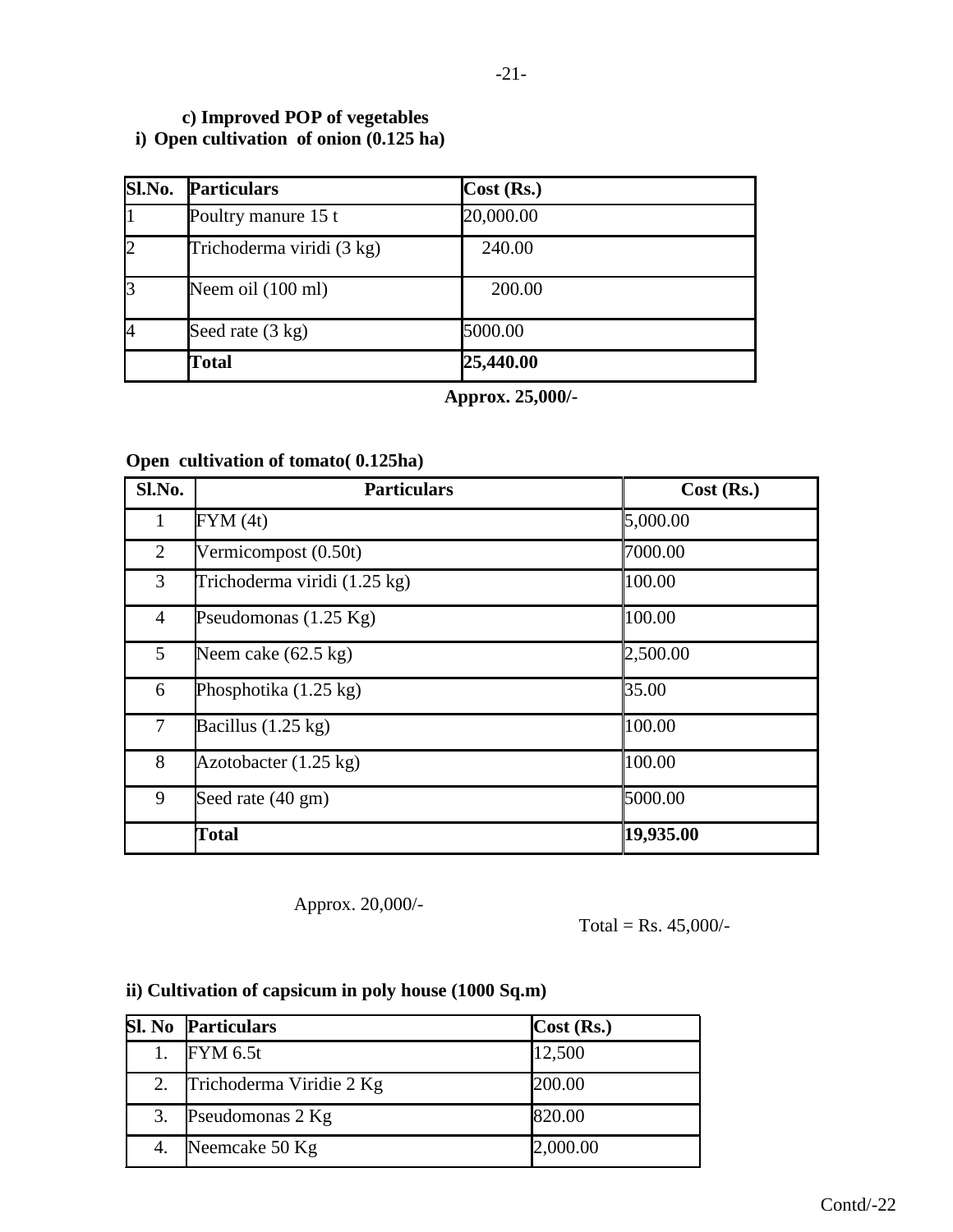| 5. | Phosphotika 2 Kg | 200.00    |
|----|------------------|-----------|
| 6. | Bacillus 2 Kg    | 200.00    |
| 7. | Azotobacter 2 Kg | 200.00    |
| 8. | Seed rate 60g    | 5,000.00  |
| 9. | <b>Staking</b>   | 5,000.00  |
|    | <b>Total</b>     | 26,120.00 |

Approx. = 27,000/-

**Cultivation of tomato in poly house (200 Sq.m)**

| Sl. No | <b>Particulars</b>       | $Cost$ (Rs.)                            |
|--------|--------------------------|-----------------------------------------|
| 1.     | <b>FYM</b>               | 5000.00                                 |
| 2.     | Trichoderma Viridie 1 Kg | 100.00                                  |
| 3.     | Pseudomonas 1 Kg         | 400.00                                  |
| 4.     | Neemcake 25 Kg           | 1,000.00                                |
| 5.     | Phosphotika 1Kg          | 100.00                                  |
| 6.     | Bacillus 1 Kg            | 100.00                                  |
| 7.     | Azotobacter 1Kg          | 100.00                                  |
| 8.     | Seed rate 30g            | 3,000.00                                |
| 9.     | <b>Staking</b>           | 3,000.00                                |
|        | <b>Total</b>             | 12,800.00<br>100001<br>$\blacktriangle$ |

Approx. 13,000/-  **Total = 40,000/-**

# **d) Establishment of Aloe vera block (0.125 ha)**

| Sl no | <b>Particulars</b> | Qty                                        | <b>Amount</b> (Rs) |
|-------|--------------------|--------------------------------------------|--------------------|
|       | <b>FYM</b>         | truck load                                 | 5000.00            |
|       | Biofertilizer      | $5 \text{ kg}$                             | 500.00             |
|       | Neem cake          | $5 \text{ kg}$                             | 700.00             |
|       | Aloe Vera suckers  | 3700 nos $\omega$ Rs.20/ sucker (including | 80,000.00          |
|       |                    | transportation cost)                       |                    |
|       | <b>TOTAL</b>       |                                            | 86,200.00          |

Approx. 90,000/-

# **e) Setting up of cashew processing unit (1 unit)**

| Sl no | <b>Particulars</b>                                | Qty | <b>Amount</b> (Rs) |
|-------|---------------------------------------------------|-----|--------------------|
|       | Cashew steam boiler (40 kg capacity)              |     | 50,000.00          |
|       | Cashew nut kernel extractor $(9.3 \text{ kg/hr})$ |     | 6,500.00           |
|       | Kernel dryer (14 tray capacity)                   |     | 35,000.00          |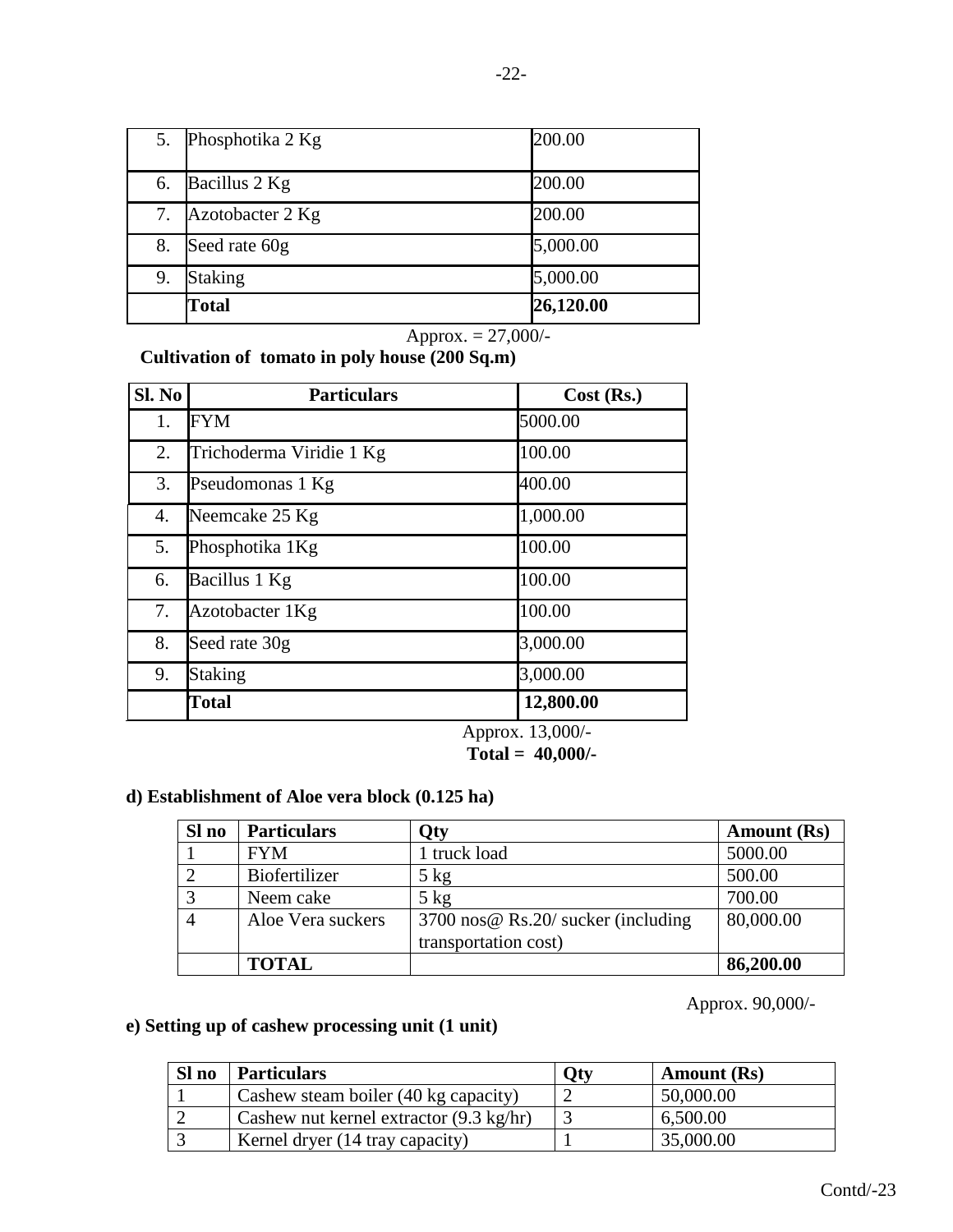| Cashew apple juice extractor | 45,000.00   |
|------------------------------|-------------|
|                              | 15.000.00   |
| <b>TOTAL</b>                 | 1,36,500.00 |

 **Approx. 1,50,000/-**

#### **Annexure -VIII**

# **ESTIMATED FINANCIAL IMPLICATION OF TECHNOLOGY REFINEMENT AND DEMONSTRATION**

# **(II) For Farmer/ beneficiaries**

**a) Fruit village- 1 ha (Approx.)**

| Sl/No.                                             | <b>Particulars</b>             | Quantity         | Rate (Rs.) | Amount (Rs.) |
|----------------------------------------------------|--------------------------------|------------------|------------|--------------|
|                                                    | <b>INPUT COST</b>              |                  |            |              |
| 1.                                                 | Planting material              | 378 nos.         | 40         | 15120        |
| 2.                                                 | Organic manure (FYM)           | 7 truck loads    | 5000       | 35000        |
| 3.                                                 | Inorganic fertilizers          | $250 \text{ kg}$ | 9/kg       | 2250         |
| 4.                                                 | Cost of biofertilizers         |                  |            | 1000         |
| 5.                                                 | Knapsack sprayer (16 ltrs.)    | $1$ no.          | 2000       | 2000         |
| 6.                                                 | Micro-nutrients                |                  |            | 2000         |
| 7.                                                 | Plant protection chemicals     |                  |            | 2000         |
| 8.                                                 | Transportation and handling of |                  |            | 5000         |
|                                                    | inputs                         |                  |            |              |
| Rs. 64,370/-<br><b>Sub Total</b><br>$\blacksquare$ |                                |                  |            |              |

Grand Total  $=$  Rs. 64,370

Therefore, for 6 ha, the amount  $=$  Rs. 64,370 x 6 ha  $=$  Rs. 3,86,220/-

= **Rs. 4 lakh/- (approx**.)

#### **b) Establishment of HDP and Canopy management in Cashew (1 ha approx.)**

| Sl/No. | <b>Particulars</b>                 | Amount (Rs.) |
|--------|------------------------------------|--------------|
|        | 400 grafts @ Rs. $40$ /graft       | 16000        |
| 2.     | FYM $(4$ truck loads $@$ Rs. 5000) | 20000        |
| 3.     | Inorganic fertilizers              | 2000         |
| 4.     | Plant protection chemicals         | 1800         |
|        | <b>Total</b><br>$\blacksquare$     | Rs. 39,800/- |

Total cost  $(1 \text{ Unit})$  = Rs. 39,800/-Therefore, for 10 units (10 ha)  $=$  (39,800 x 10)  $=$  **Rs. 3,98,000/- (approx.)** 

Approx.  $=$  4 lakh

# **c) Organic demonstration farm**

#### **1. APPLE** (Arunachal Pradesh) Area = 2 ha

- $\triangleright$  Detail cost of cultivation (as per prevailing rate)
- Planting material 400 plants  $\textcircled{R}$  Rs. 35 = Rs. 14000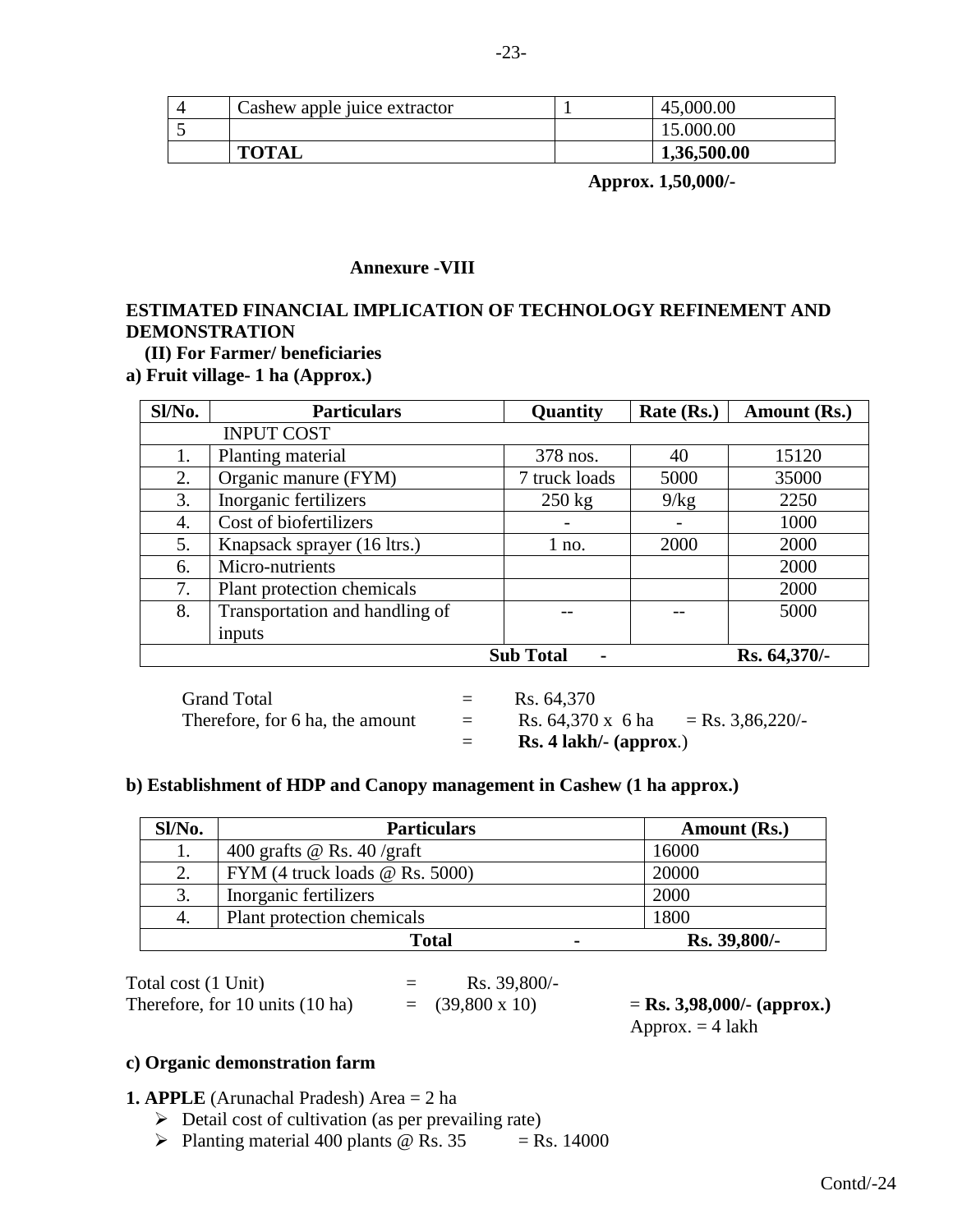| $\triangleright$ FYM 20 t/ha (5 truck load @ Rs. 5000) | $=$ Rs. 25,000   |
|--------------------------------------------------------|------------------|
| $\triangleright$ Pseudomonas 8 kg @ Rs. 80/kg          | $=$ Rs. 640      |
| $\triangleright$ Azotobater 3 kg @ Rs. 25 per kg       | $=$ Rs. 75       |
| $\triangleright$ Phosphotika 2 kg @ Rs. 25 per kg      | $=$ Rs. 50       |
| $\triangleright$ Trichoderma 3 kg @ Rs. 80 per kg      | $=$ Rs. 240      |
| Total cost for 1 ha                                    | $=$ Rs. 40,005/- |
| Therefore, for 2 ha                                    | $=$ Rs. 80,010/- |

| Sl/No.         | <b>Components</b>                                  | Year 1           | Year 2         | Year 3                   |
|----------------|----------------------------------------------------|------------------|----------------|--------------------------|
|                |                                                    | $Cost$ (Rs.)     | Cost (Rs.)     | Cost (Rs.)               |
| 1.             | Recurring Expenditure                              |                  |                |                          |
| (A)            | Cultivation cost:                                  | $80,010/-$       | 32004          | 32004                    |
|                | Cost of FYM, Bio-agents                            |                  |                |                          |
|                | Cost of feeding & animal husbandry misc. expenses  | 12000            | 12000          | 12000                    |
|                | (2000/month)                                       |                  |                |                          |
|                | Miscellaneous expenses (bucket, farm tools etc.)   | 20000            | 4000           | 4000                     |
| (B)            | Consultancy Cost @ Rs. 5000/day x 2 days x 2       | 60,000           | 60,000         | 60,000                   |
|                | persons x 3 visits                                 |                  |                |                          |
|                | Sub-Total                                          | $1,72,010/-$     | 108004/-       | 108004/-                 |
| $\overline{2}$ | Non-recurring expenditure                          | Year 1           | Year 2         | Year 3                   |
|                | Particulars                                        | Cost (Rs).       | Cost(Rs)       | Cost(Rs)                 |
| (a)            | Setting up of Vermicompost (1 Unit)                | 30,000           |                |                          |
| (b)            | Setting up of NADEP Compost unit (1 unit)          | 10,000           | $\blacksquare$ | $\overline{\phantom{a}}$ |
| (c)            | Preparation of concrete tank (1 nos) for botanical | 5000             |                |                          |
|                | preparations                                       |                  |                |                          |
| (d)            | Animal Husbandry (1 cow)                           | 9000             |                |                          |
|                | $Sub-Total(B)$                                     | Rs.54,000/-      |                |                          |
|                | Sub-Total $(A+B)$                                  | <b>Rs.226010</b> | Rs. 108004     | 108004/                  |
|                | <b>Grand Total</b>                                 |                  | Rs. 442018/-   |                          |

# **2. MANDARIN (**Mizoram) Area = 2 ha

Details of cost of cultivation

- Planting material 400 plants  $\textcircled{R}$  Rs. 30 = Rs. 12000
- $\triangleright$  FYM 20 t/ha (6 truck loads @ Rs.5000) = Rs. 30000
- $\triangleright$  Pseudomonas 10 kg @ Rs. 80/kg = Rs. 800
- Azotobacter 3 kg @ Rs  $25/kg = Rs. 75$
- Phosphotika 3 kg @ Rs. 25/kg = Rs. 75  $\triangleright$  Trichoderma 3 kg @ Rs.80/kg = Rs. 240
	- **Total Cost for 1 ha**  $=$  **Rs. 43190/-** (For 2 ha = Rs. 86380/-)

**First year = Rs. 2,32,380/-** Second Year = Rs.  $110552$ Third year = Rs.  $110552/-$ **Grand Total = Rs. 453484/-**

# **3. BANANA** (HDP) (NAGALAND) Area = 2 ha

Details of cost of cultivation

- Planting material 2500 plants @ Re.25/sucker = Rs. 62500
- $\triangleright$  FYM 25t/ha (7 truck loads @ Rs. 5000) = 35000
- $\blacktriangleright$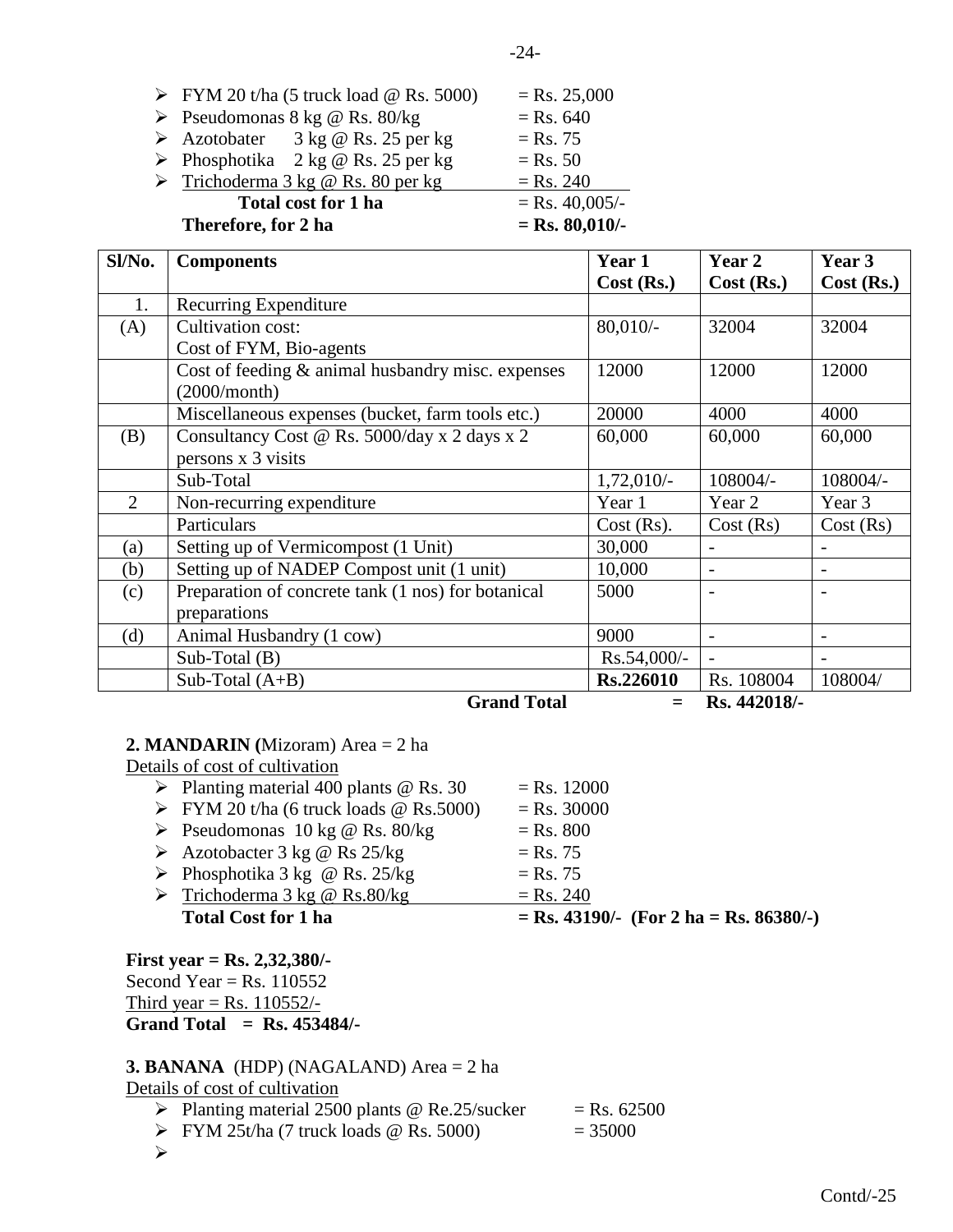| $\triangleright$ Pseudomonas 10 kg @ Rs80/kg    | $=$ Rs. 800                                                                                   |
|-------------------------------------------------|-----------------------------------------------------------------------------------------------|
| $\triangleright$ Azotobacter 3 kg @ Rs, 25/kg   | $=$ Rs.75                                                                                     |
| $\triangleright$ Phosphotika 3 kg @ Rs.25/kg    | $=$ Rs. 75                                                                                    |
| $\triangleright$ Trichoderma 3 kg @ Rs 80/kg    | $=$ Rs. 240                                                                                   |
| <b>Total Cost for 1 ha</b>                      | $=$ Rs. 98,690/- (For 2 ha $=$ Rs. 1,97,380)                                                  |
| Sub-Total $(A+B)$                               | $=$ <b>Rs.</b> 2,89,380 + 54,000+ 154952 + 154952                                             |
| <b>Grand Total</b>                              | $=$ Rs. 6,53,284/-                                                                            |
| <b>4. MANDARIN</b> (SIKKIM) Area $= 2$ ha       |                                                                                               |
| Details of cost of cultivation                  |                                                                                               |
| Planting material 400 nos @ Rs. 40/plant        | $=$ Rs. 16,000                                                                                |
| FYM 20t/ha (6 truck loads @ Rs. 5000)           | $=$ Rs. 30000                                                                                 |
| Pseudomonas 10 kg @ Rs80/kg                     | $=$ Rs. 800                                                                                   |
| Azotobacter 3 kg @ Rs, 25/kg                    | $=$ Rs. 75                                                                                    |
| Phosphotika 3 kg @ Rs.25/kg                     | $=$ Rs. 75                                                                                    |
| Trichoderma 3 kg @ Rs 80/kg                     | $=$ Rs. 240                                                                                   |
| <b>Total Cost for 1 ha</b>                      | $=$ Rs.47190 /- (For 2 ha = Rs. 94,380)                                                       |
| First year = Rs.2,40,380/-                      |                                                                                               |
| Second Year = Rs. 79400/-                       |                                                                                               |
| Third year $=$ Rs. 79400/-                      |                                                                                               |
| <b>Grand Total -Rs. 3,89,180</b>                |                                                                                               |
| <b>5. PASSION FRUIT</b> (MANIPUR) Area $= 2$ ha |                                                                                               |
| Details of cost of cultivation                  |                                                                                               |
| FYM 12t/ha (3 truck loads @ Rs. 5000)           | $=$ Rs. 15000                                                                                 |
| Pseudomonas 10 kg @ Rs80/kg                     | $=$ Rs. 800                                                                                   |
| Azotobacter 12 kg @ Rs, 25/kg                   | $=$ Rs.300                                                                                    |
| Phosphotika 12 kg @ Rs.25/kg                    | $=$ Rs.300                                                                                    |
| Trichoderma 3 kg @ Rs 80/kg                     | $=$ Rs. 240                                                                                   |
| <b>Total Cost for 1 ha</b>                      | $=$ Rs.15840 /- (For 2 ha $=$ Rs.31,680)                                                      |
| <b>First year = Rs. 123680/-</b>                |                                                                                               |
| Second Year = Rs. $88672/-$                     |                                                                                               |
| Third year = Rs. $81070/-$                      |                                                                                               |
| <b>Grand Total -Rs. 3,47,422/-</b>              |                                                                                               |
|                                                 | Total financial requirement for establishing Organic demonstration farm in North-East states: |
| 1. Apple (Arunachal Pradesh)<br>$=$             | Rs. 442018/- First year = $\text{Rs.}226010$                                                  |
| 2. Mandarin (Mizoram)<br>$\equiv$               | Rs. 453484/-First year = Rs. 2,32,380/-                                                       |
| 3. Banana (Nagaland)<br>$=$                     | Rs. 6,53,284/- First year = Rs. 2,89,380                                                      |

4. Mandarin (Sikkim) = Rs. 3,89,180/- **First year**= **Rs. 2,40,380/-**<br>**GRAND TOTAL** = Rs. 9,88,150

**GRAND TOTAL =** 

**Approx. 10,00,000 lakh**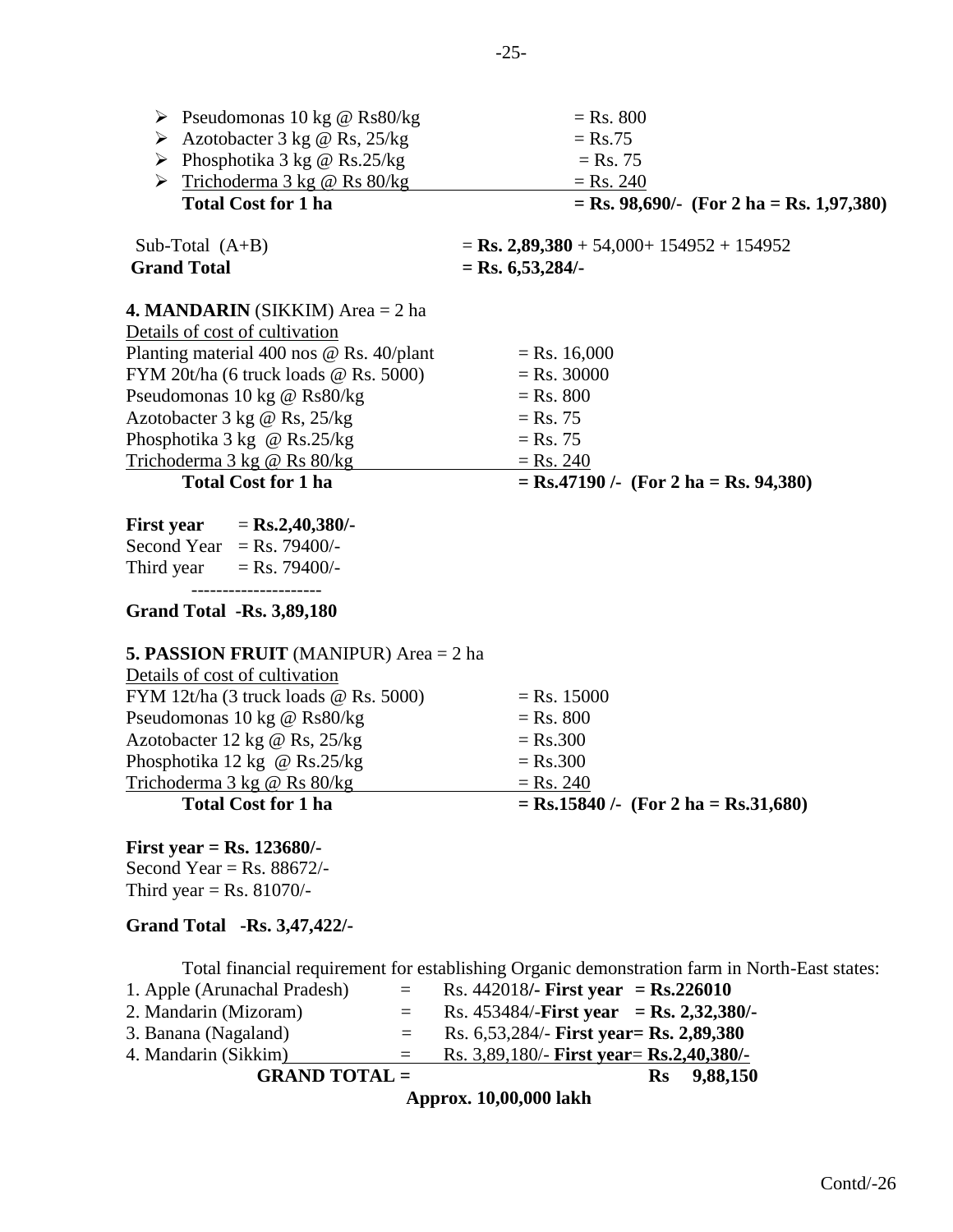# **d) BIOVILLAGE (Horti based )**

# FIRST YEAR

| Sl/No.         | <b>Heads</b>                                     | <b>Cost Basis</b>     | <b>Amount</b> |
|----------------|--------------------------------------------------|-----------------------|---------------|
| 1.             | <b>Non-Recurring Expenses</b>                    |                       |               |
|                |                                                  |                       |               |
| i.             | <b>Field Activities</b>                          |                       |               |
|                | (a) Identification of clusters/farmer group      |                       |               |
|                | (b) Registration of farmers                      |                       |               |
|                | (c) Documentation and database management        | Rs. 500/farmer        | 50,000        |
| ii.            | <b>Infrastructure Facilities</b>                 |                       |               |
|                | (a) Computer                                     | 1 set                 | 25000         |
|                | (b) Furniture                                    |                       | 10000         |
|                | (c) Telephone                                    |                       | 2000          |
| iii.           | Training of the Project Staff (12 days)          |                       |               |
|                | Two person (Project Coordinator and field        | Rs. 5000 per Man days | 120000        |
|                | assistant) including travel, Boarding and        | (For 12 day)          |               |
|                | Lodging etc                                      |                       |               |
|                |                                                  | Sub Total $(1)$       | 2,07,000      |
| $\overline{2}$ | <b>Recurring Expenses</b>                        |                       |               |
| i.             | Setting up of office at village (rent)           | 3000/monthx12         | 36000         |
| ii.            | <b>Salary for Project Staff</b>                  |                       |               |
|                | a. Project Co-ordinator                          | 10000x12              | 120000        |
|                | $b$                                              | 6000x12               | 72000         |
|                | c. Field Assistant.                              | 2000x12               | 24000         |
|                | d. Local Conveyance TA/DA etc                    |                       |               |
| iii.           | Organizing the Training programs (3 times/year   |                       |               |
|                | for two days during sowing, mid season and       |                       |               |
|                | harvest)                                         |                       |               |
|                | a. Cost of the resource person (Experts)         | 7000/personx3x2       | 42000         |
|                | b. Travel cost of the resource person            | 12000/personx3x       | 36000         |
|                | c. Boarding and lodging                          | 2000x3x2              | 12000         |
|                | d. Cost of the venue, food, presentation etc     | 60 xRs.300x2x3        | 108000        |
| iv.            | Regular Monitoring and Evaluation (4 times/yr)   |                       |               |
|                | for $3$ months)                                  |                       |               |
|                | a. Travel Cost                                   | Rs.12000x4            | 48000         |
|                | b. Boarding and Lodging                          | Rs. 6000x4            | 24000         |
|                | c. Consultancy                                   | Rs. 5500x3x4          | 66000         |
| V.             | Farmer's Field visits/exposure visits to organic |                       | 35000         |
|                | farms for two days (travel and food) combined    |                       |               |
|                | with Farmer's meeting and orientation program    |                       |               |
| vi.            | <b>Setting up Vermicompost Unit</b>              | 20 units              | 600000        |
|                | $(1 \text{ unit in } 5 \text{ ha})$              | $(QRS. 30,000)$ - per |               |
|                |                                                  | unit)                 |               |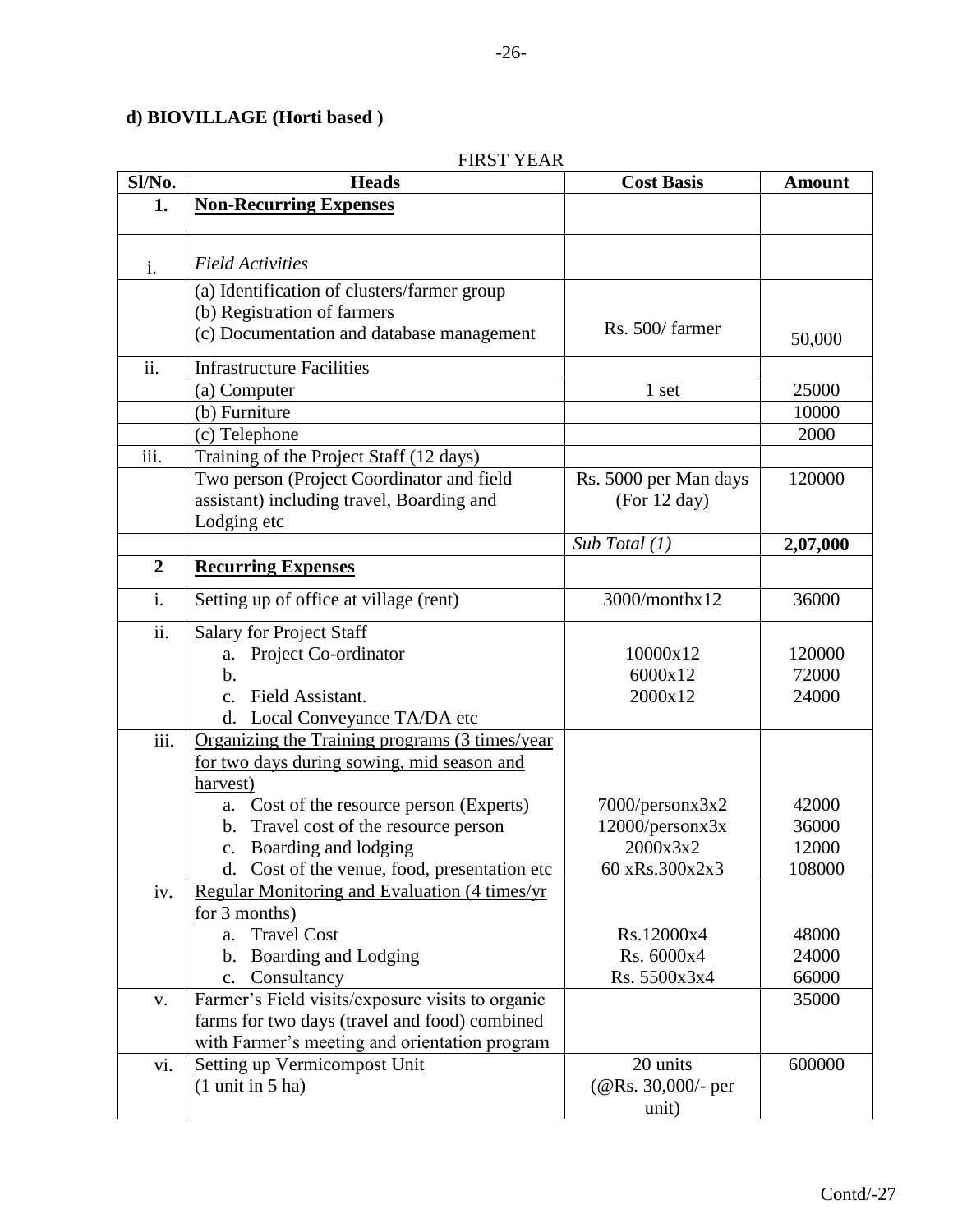| Vii.  | Certification                               |                         |           |
|-------|---------------------------------------------|-------------------------|-----------|
|       | a. Setting up and Monitoring of ICS         |                         |           |
|       | b. Documentation and Maintenance of Record  | $Rs. 700/-$ per year    | 70000     |
|       | c. Database Management                      | Rs. 500/- per year      | 50000     |
|       | d. Audit by approved External Certification | Rs. 300/- per year      | 30000     |
|       | Agency                                      | Rs. 900/- per year      | 90000     |
|       |                                             |                         |           |
| viii. |                                             | 1 unit each village     | 30000     |
|       | Setting up of Low cost Bio Gas unit         | $(Rs.30,000$ each unit) |           |
| ix.   | Setting up of Dairy Unit in each village    | For 3 dairy unit        |           |
|       | a. Cow (4 cow in each unit)                 | Rs. 9000 per cow        | 108000    |
|       | b. Feeding Material (Rs. 1000 per month)    | Rs. 12000 per cow       | 144000    |
|       | Shelter for cattle<br>$\mathbf{c}$ .        | Rs. 10000 each shelter  | 30000     |
|       |                                             | Sub Total (2)           | 1775000   |
|       | $Recuring + Non-recurring = SubTotal of$    | Total                   | 1982000   |
|       | $(1+2)$                                     |                         |           |
|       | <b>Administrative Expenses</b>              |                         | 18000     |
|       |                                             | <b>GRAND TOTAL</b>      | 20,00,000 |

# **e) Low-cost evaporative storage structure (1 Unit of 100 kg Capacity)**

| S1.No          | <b>Particulars</b> | Quantity              | Cost (Rs.) |
|----------------|--------------------|-----------------------|------------|
| 1              | <b>Brick</b>       | 250 nos @ 3.5/pc      | 875.00     |
| 2              | Sand               | 35 cft @ Rs.12/cft    | 420.00     |
| 3              | <b>Bamboo</b>      | 4 nos @ Rs. 40        | 160.00     |
| $\overline{4}$ | Gunny cloth        | $3m^2 \omega$ Rs. 25  | 75.00      |
| 5              | Plastic cloth      | $3m^2 \omega$ Rs. 40  | 120.00     |
| 6              | Nail, Thread       | $40$ nos              | 40.00      |
| $\overline{7}$ | Cement             | 1.5 bag @ 320/bag     | 480.00     |
| 8              | G.I. Sheet         | 5 nos @ Rs. 200/sheet | 1000.00    |
| 9              | Labour charge      | 250/day (4 days)      | 1200.00    |
| 10             | Carrier charge     |                       | 650.00     |
|                |                    | <b>Total Cost</b>     | Rs. 5020/- |

**Therefore, for 10 units**  $=$  Rs. 5020 x 10

$$
=
$$
 Rs. 50,200/-

= **Rs. 50,000/-** (Approx.)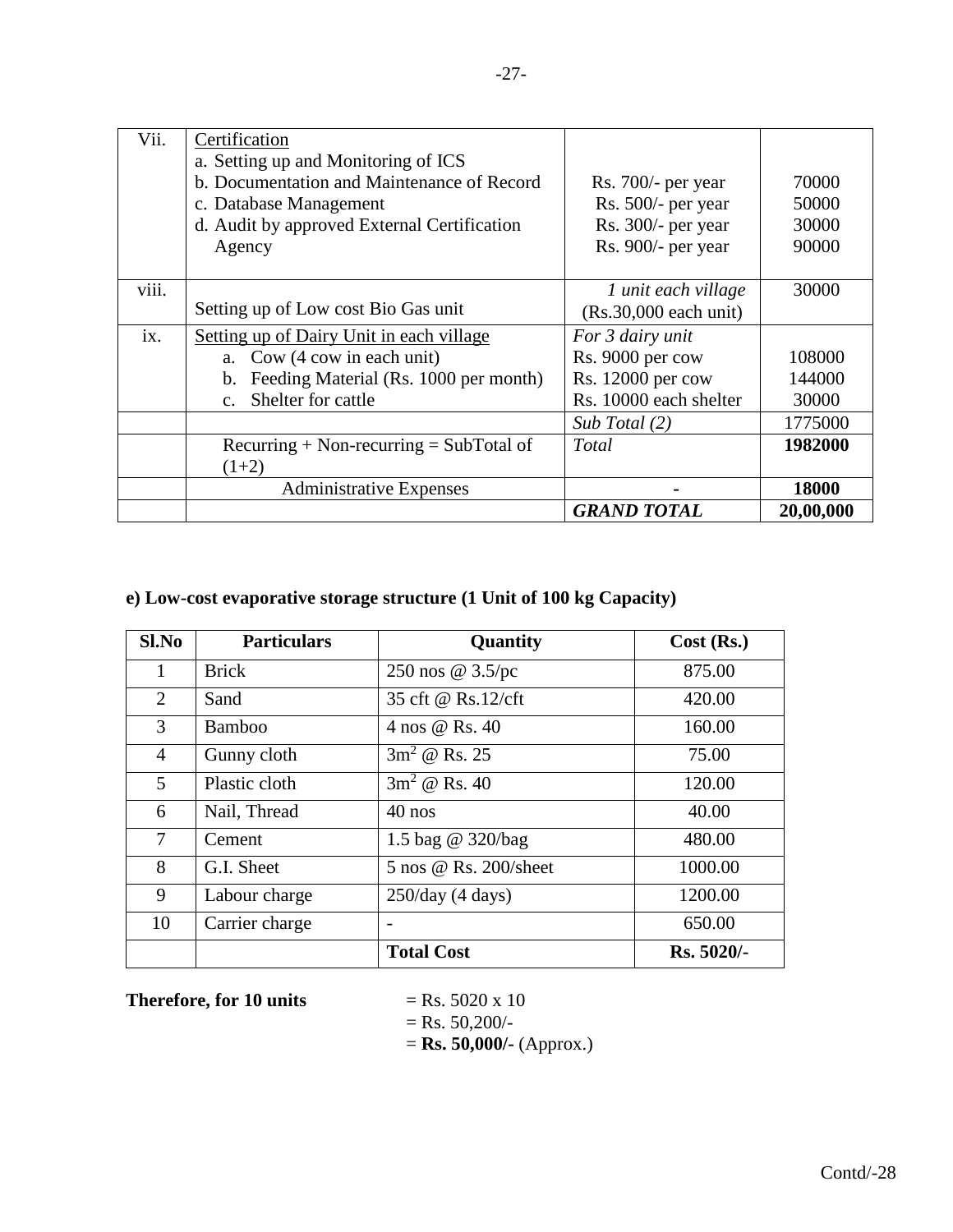# **ANNEXURE – IX**

# **ESTIMATED FINANCIAL IMPLICATION FOR PHM/MARKETING/AGRIBUSINESS PROMOTION**

| 1. Exposure trips for officials and farmers:                                             |                                       |                    |                                      |
|------------------------------------------------------------------------------------------|---------------------------------------|--------------------|--------------------------------------|
| (a) National/Regional trip:-                                                             |                                       |                    |                                      |
| i) TA/DA (Rs. 600/day/person)                                                            |                                       |                    |                                      |
| Max. number of farmers/ Beneficiaries (40)                                               |                                       |                    |                                      |
|                                                                                          | $= 40 \times 600$                     |                    | $=$ Rs.<br>$24,000/-$                |
| ii) Total amount for 7 days for 40 nos. (Rs. 24,000 x 7)----------------- Rs. 1,68,000/- |                                       |                    |                                      |
| Total amount for one trip                                                                | $=$ Rs. 1,68,000/-                    |                    |                                      |
| Total amount for 2 (two) trips = Rs. $2 \times 1,68,000$                                 |                                       |                    | $=$ Rs. 3,36,000/- (say 6 lakh)      |
| (b) International trips:                                                                 |                                       |                    |                                      |
| TA/DA for 5 persons = $5xrs$ . 1,00,000                                                  |                                       | $=$ Rs. 5,00,000/- |                                      |
| Other expenses (Insurance, visa etc)                                                     |                                       | $=$ Rs. 50,000/-   |                                      |
|                                                                                          |                                       | Rs. 5,50,000/-     |                                      |
| $Rs. 336000 + Rs. 550000$                                                                | $=$ <b>Rs.</b> 8,86,000 (Say, 9 lakh) |                    |                                      |
|                                                                                          |                                       |                    |                                      |
| 2. Participations in exhibitions /trade fair/meets:                                      |                                       |                    |                                      |
| a) At National/ Regional Level (10 Lakhs) (2 Nos.)                                       |                                       |                    |                                      |
| Number of Participants = $40$ Nos. (Max)                                                 |                                       |                    |                                      |
| 1. Stall booking & arrangement                                                           | $=$                                   |                    | Rs. 1,50,000/-                       |
| 2. TA/DA for 40 Participants                                                             | $=$                                   |                    | Rs. 2,50,000/-                       |
| 3. Miscellaneous expenses                                                                |                                       |                    |                                      |
| (Carriage Charges, taxes, etc)                                                           | $=$                                   | Rs.                | $50,000/$ -                          |
| 4. Publications                                                                          |                                       | Rs.                | $50,000/-$                           |
|                                                                                          | $=$                                   |                    | Rs 5,00,000 x 2times = Rs. 10,00,000 |
| b) At International level (5 Lakhs) (1 No.)                                              |                                       |                    |                                      |
| 1. Stall booking & arrangement                                                           |                                       | $\!\!\!=\!\!\!$    | Rs. $3,00,000/$ -                    |
| 2. TA/DA for 5 Persons                                                                   |                                       | $=$                | Rs. 5,00,000                         |
| 3. Other expenses (Registration, carriage charges,                                       |                                       |                    |                                      |
| insurance etc)                                                                           |                                       | $\equiv$           | Rs. 1,50,000/-                       |
| 4. Publications                                                                          |                                       | $=$                | Rs. $50,000/-$                       |
|                                                                                          |                                       | Ξ                  | Rs.10,00,000                         |
| <b>Total:</b>                                                                            |                                       | $=$                | Rs.20,00,000/-                       |
|                                                                                          |                                       |                    |                                      |

# **3. Buyer Seller meet (For 1 day):**

| SI. No | <b>Particulars</b>                                                              | Rs.   |
|--------|---------------------------------------------------------------------------------|-------|
|        | Development of Meets' Materials                                                 | 50000 |
|        | (Keynote, presidential address, agenda, notes)                                  |       |
|        | Printed Materials: Invitation cards, badges, folders, banners, literature, kit, | 30000 |
|        | etc                                                                             |       |
|        | Hall arrangements                                                               | 10000 |
|        | TA for farmers outside district Rs. 500 x 50 Nos.                               | 25000 |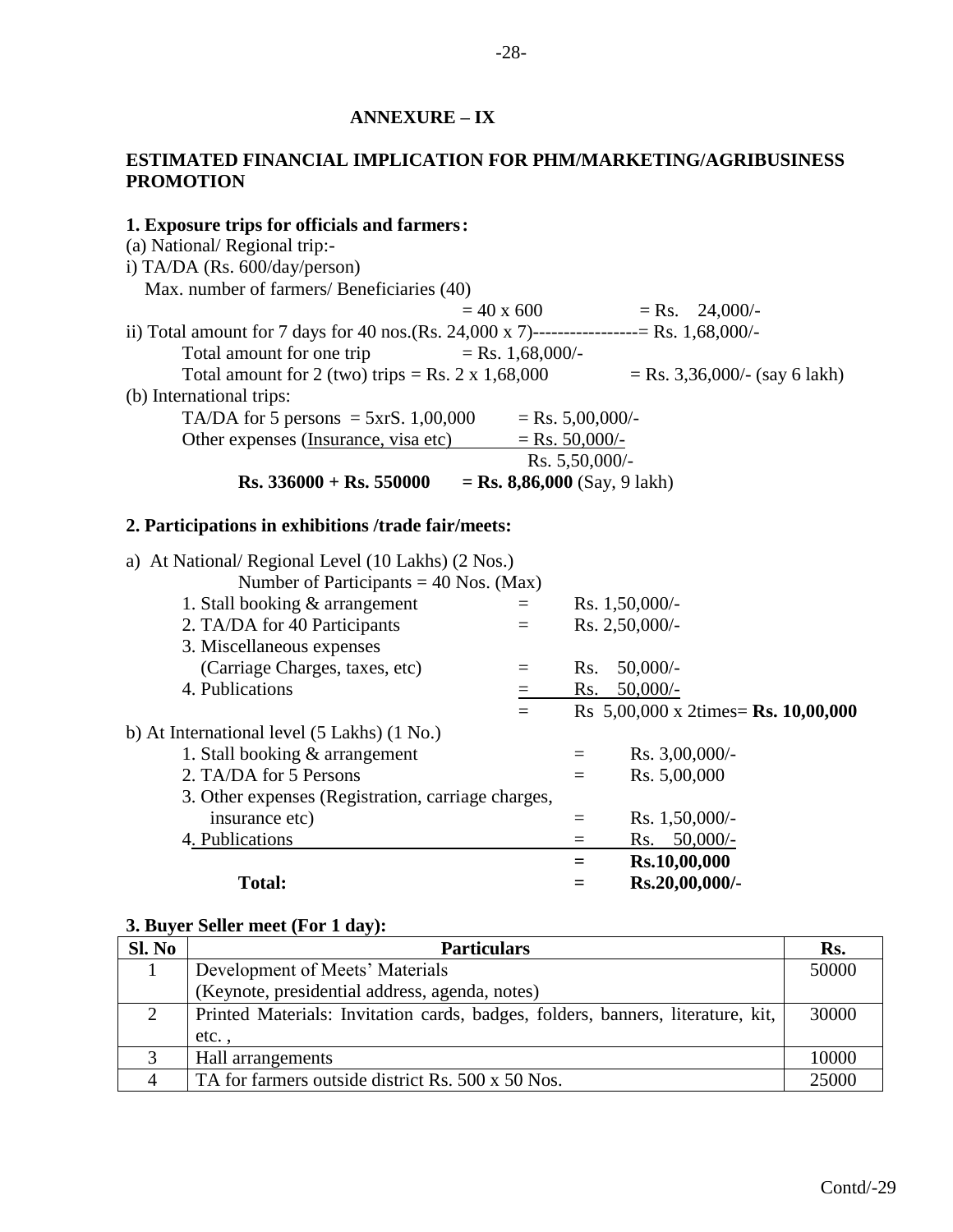|   | Fooding/Lodging for participants outside Dimapur for 1 day (50 Nos. x Rs. | 10000    |
|---|---------------------------------------------------------------------------|----------|
|   | 200)                                                                      |          |
| 6 | Refreshment: Tea, Lunch etc @Rs. 200 for 100 participants (One Day)       | 20000    |
|   | Honorarium to resource personals $@1000/person$                           | 5000     |
|   | TA to resource persons                                                    | 50000    |
|   | <b>Other Miscellaneous Expenditures</b>                                   | 5000     |
|   | <b>Total</b>                                                              | 2,00,000 |

**Buyers/ Sellers Meet- 1 No. Rs. 2,00,000/-**

# **4. Setting up Banana Fibre Extractor Unit:**

| <b>Machine/Equipments</b>                          | Amount (Rs.)        |
|----------------------------------------------------|---------------------|
| Cost of one machine (inclusive of freight changes) | 40,000<br>Rs.       |
| Cost of 5 (five) machines $=$ 5 x 40,000           | <b>Rs. 2,00,000</b> |

#### **5. Establishment of nursery unit:**

| Sl/No. | <b>Item</b>                                 | Cost (Rs.)     |
|--------|---------------------------------------------|----------------|
| 1.     | Polygreen house (259 sq. mtrs)              | 150000         |
| 2.     | Minor Equipment                             | 25000          |
| 3.     | Furniture                                   | 10000          |
| 4.     | Water Pump & Overhead tank                  | 30000          |
| 5.     | Planting Material, seeds/mother plants etc. | 40000          |
| 6.     | Irrigation system                           | 20000          |
| 7.     | Tools & implements                          | 10000          |
| 8.     | Contingencies                               | 15000          |
|        | <b>Total</b>                                | Rs. 3,00,000/- |

**(Rupees three lakh only)**

# **6. Processing unit (Home scale)**

| Sl.No | <b>Equipments</b>                               | Nos. | Rate          | <b>Amount</b> |
|-------|-------------------------------------------------|------|---------------|---------------|
|       | Pineapple Stripper                              |      |               | 60000         |
| 2.    | Pineapple slizer cum corer 10-12 fruits machine |      | $Rs. 60000/-$ | 120000        |
| 3.    | Fruit pulper 50 kg/h                            |      | Rs. 40000     | 80000         |
| 4.    | Fruit mill $(100 \text{ kg/h})$                 |      | Rs. 50000     | 100000        |
|       | Juice extractor (screw type machine             |      | Rs. 30000     | 90000         |
| 6.    | Juice filter                                    |      | Rs. 25000     | 50000         |
|       | <b>Total</b>                                    |      |               | 500000        |

**(Rupees five lakh only)**

# **ANNEXURE – X**

# **LIST OF PUBLICATIONS**

# **A) Annual report 2009-2010**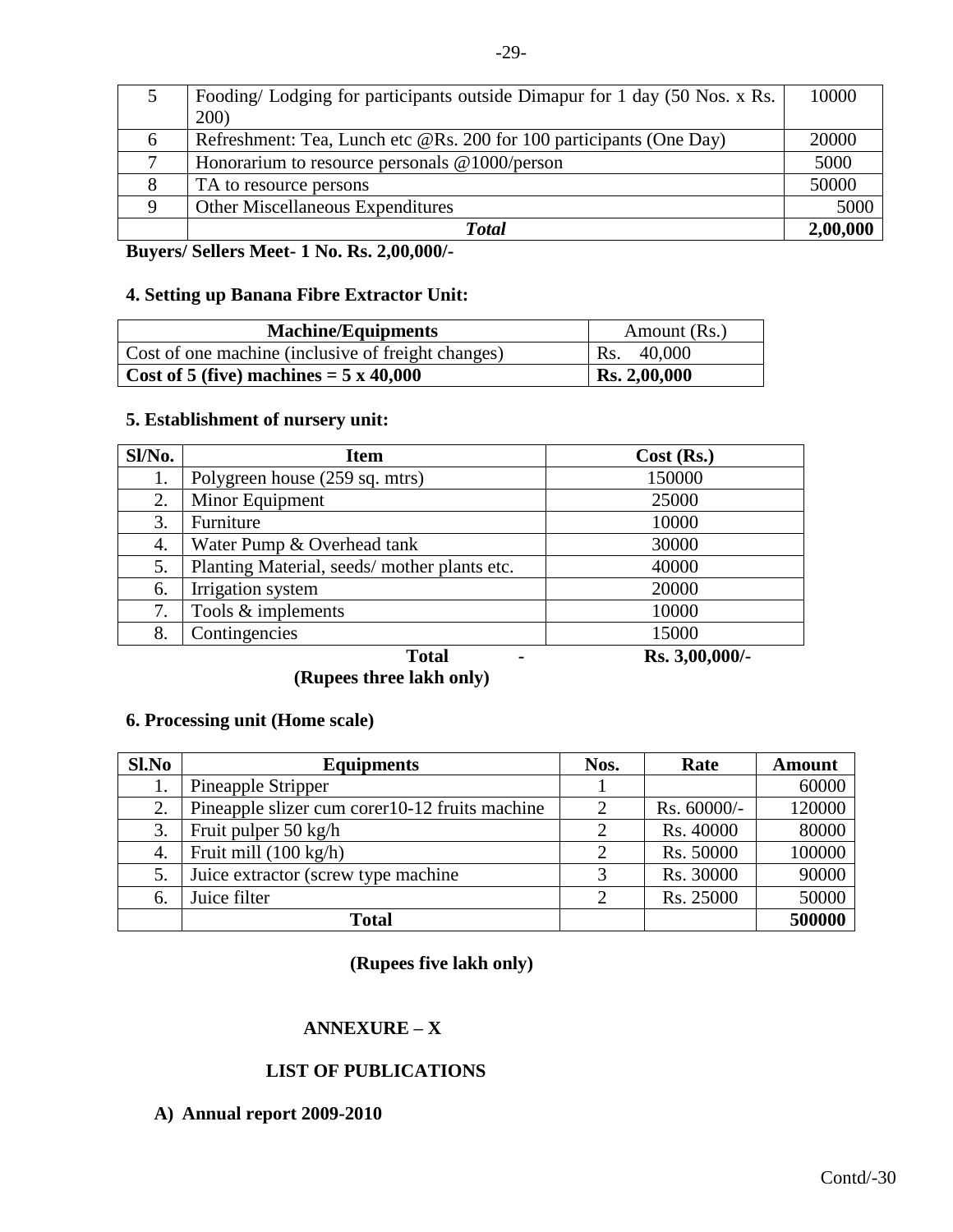# **B) Training manual**

- 1. Post harvest management of important horticultural crops of NER
- 2. Protected cultivation of focused ornamental crops of NER
- 3. Important pest and disease of focus horticultural crops in NER

# **C) Extension bulletin -**

- 1. Package of practices for organic ginger, turmeric & black pepper
- 2. Propagation techniques in citrus
- 3. Propagation techniques in cashew
- 4. Dry flowers techniques
- 5. Drip irrigation system
- 6. Catalogue of focus horticultural crops in NER
- 7. Propagation techniques of important Horticultural crops
- 8. Pest & disease management of focus flower crops of NER under protected cultivation
- 9. Practical tips for successful protected cultivation.
- 10. Guidelines for tomato cultivation under protected cultivation.

# **D) Folders (in English & Local dialects) -**

- 1. Value addition in ginger
- 2. Right stage of harvesting important horticultural crops of NER
- 3. Canopy management in fruit crops
- 4. Post harvest management of Passion fruit
- 5. Post harvest management of Capsicum
- 6. Post harvest management of Gerbera
- 7. Post harvest management of Ginger
- 8. Cashew Cultivation and Processing
- 9. Fibre Extraction of Banana & pineapple
- 10. Status of market & marketing channel in NER
- 11. Direct marketing of Horticultural produce
- 12. Government subsidies for Horticulture development in NER
- 13. Techniques for off-season onion production in NER
- 14. Package of practices for organic tomatoes
- 15. Bee keeping for better pollination in Horticulture crops
- 16. Enhanced Horticulture development through capacity building.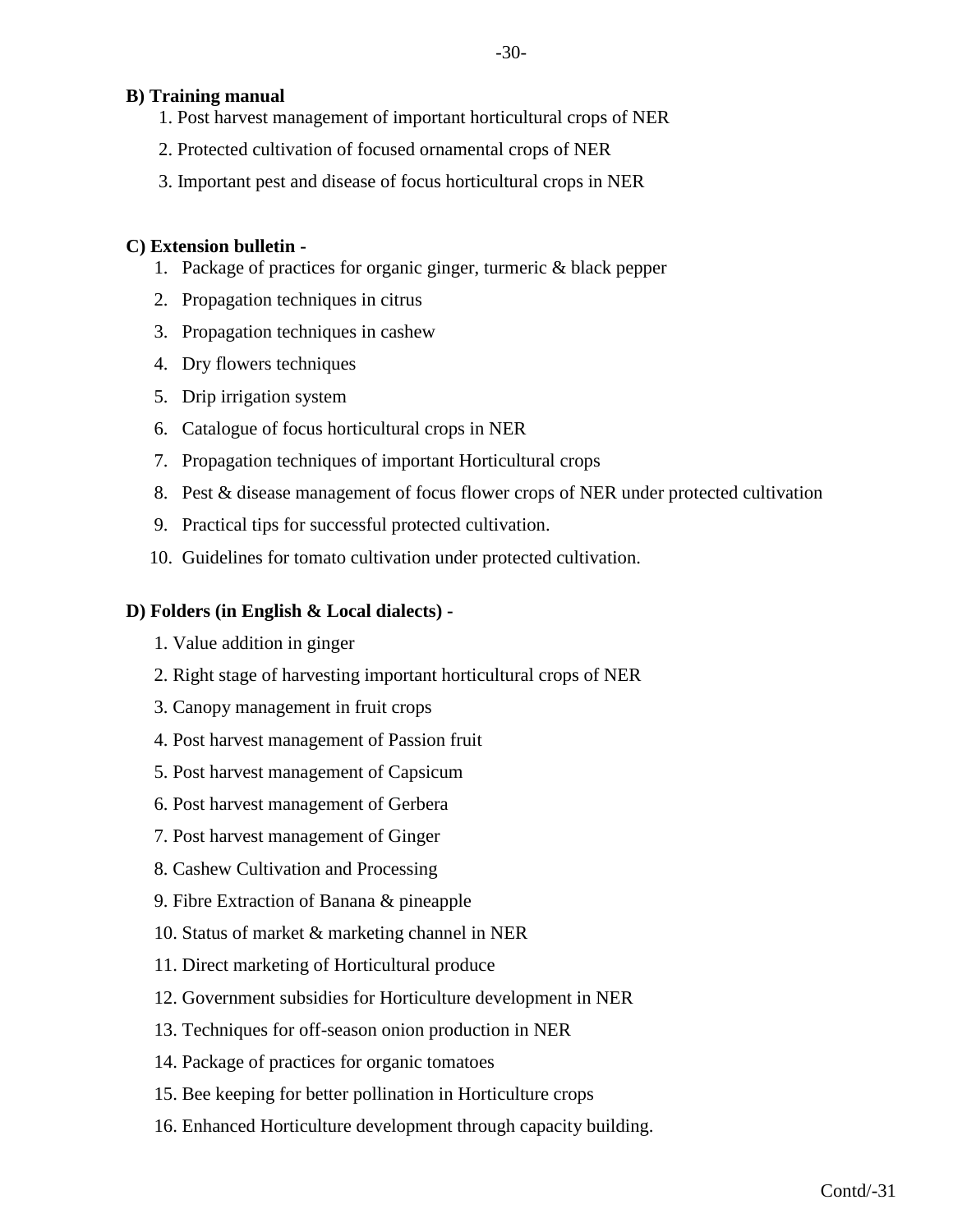- 17. Value addition of wild aonla
- 18. Post harvest management of Strawberry
- 19. Post harvest management of Tomato
- 20. Post harvest management of Rose
- 21. Post harvest management of Cardamom

# **ANNEXURE – XI**

# **FINANCIAL IMPLICATION FOR CONDUCTING SEMINAR/ WORKSHOP/ CONFERENCE/ MEETINGS**

#### (I) International seminar/ conference/ summit

| Sl/No. | <b>Particulars</b>                                    | <b>Financial requirement (Rs.)</b> |
|--------|-------------------------------------------------------|------------------------------------|
| 1.     | Development of seminar/conference materials (Keynote, | Rs. 1,00,000.00                    |
|        | presidential address, agenda notes etc.)              |                                    |
| 2.     | Printing invitation cards, badges, folders, banners,  | Rs. 1,00,000.00                    |
|        | literatures etc.                                      |                                    |
| 3.     | Hall arrangements                                     | Rs. 50,000.00                      |
| 4.     | Refreshment – Tea, Lunch etc. @ Rs. $200$ /-for 500   | Rs. 2,00,000.00                    |
|        | participants x 2 days                                 |                                    |
| 5.     | Honorarium to resource personals                      | Rs. 1,00,000.00                    |
| 6.     | TA to resource personnel and farmers                  | Rs. 2,00,000.00                    |
| 7.     | POL (transportation for delegates)                    | Rs. 1,00,000.00                    |
| 8.     | Printing of Souvenir/Abstracts                        | Rs. 1,00,000.00                    |
| 9.     | Other expenditure (misc.)                             | Rs. 50,000.00                      |
|        | <b>Total</b>                                          | Rs. 10,00,000.00                   |

The total financial requirement to organize one International Seminar/ conference/ summit is estimated to be **Rs. 10.00 lakh**.

(II) National seminar/ conference/symposia as per the details shown below-

| Sl/No. | <b>Particulars</b>                                    | <b>Financial requirement</b> |
|--------|-------------------------------------------------------|------------------------------|
|        |                                                       | (Rs.)                        |
| 1.     | Development of seminar/conference materials (Keynote, | Rs. 80,000.00                |
|        | presidential address, agenda notes etc.)              |                              |
| 2      | Printing invitation cards, badges, folders, banners,  | Rs. 80,000.00                |
|        | literatures etc.                                      |                              |
| 3      | Hall arrangements                                     | Rs. 30,000.00                |
| 4      | Refreshment – Tea, Lunch etc. @ Rs. 200/ for 300      | Rs. 1,20,000.00              |
|        | participants x 2 days                                 |                              |
| 5      | Honorarium to resource personals $@Rs.1,000/person$   | Rs. 10,000.00                |
| 6      | TA to resource personnels and farmers                 | Rs. 80,000.00                |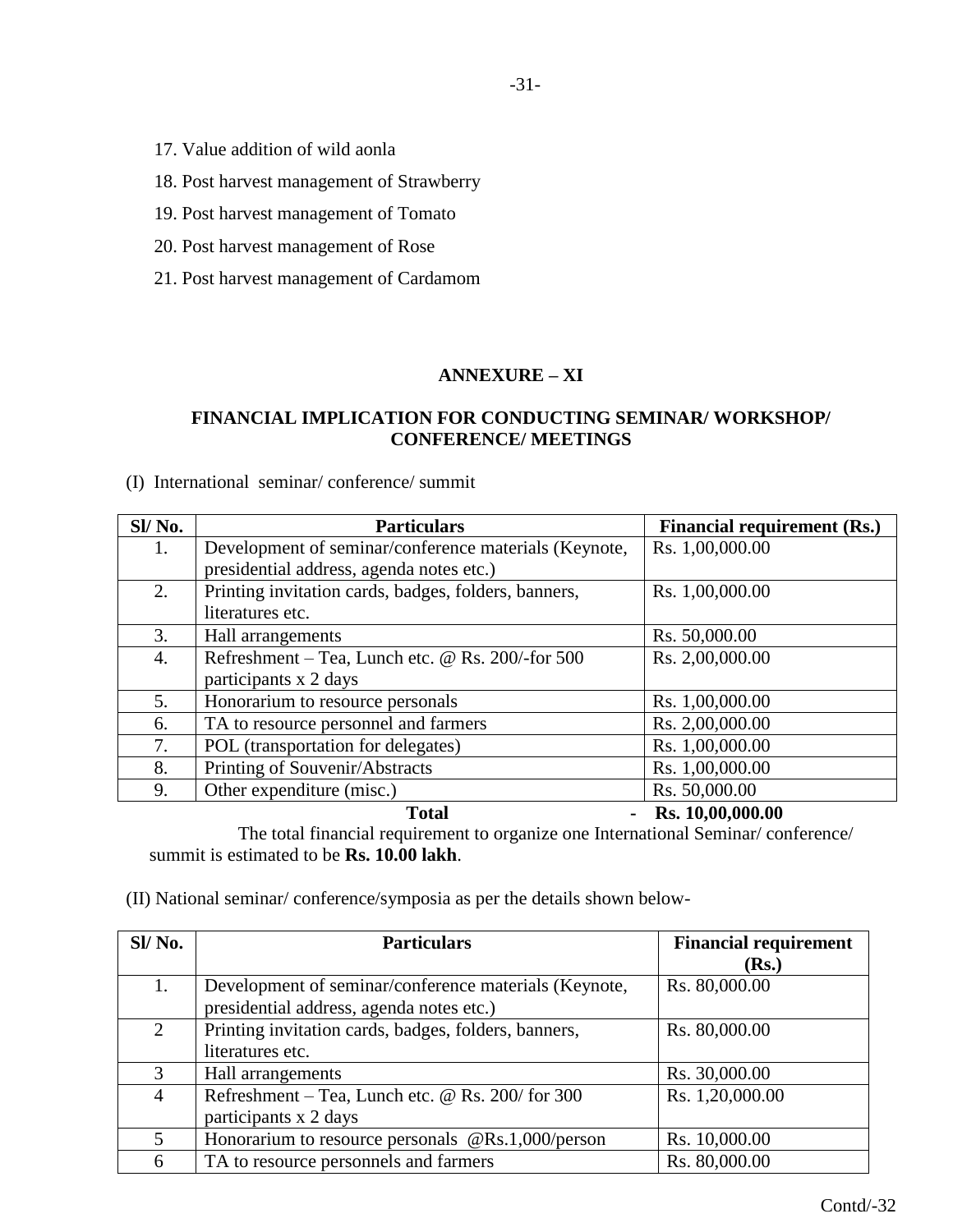| POL (transportation for delegates) | Rs. 70,000.00   |
|------------------------------------|-----------------|
| Printing of Souvenir/Abstracts     | Rs. 80,000.00   |
| Other expenditure                  | Rs. 50,000.00   |
| Total                              | Rs. 6,00,000.00 |

The total financial requirement to organize one national seminar/ conference/ symposia is estimated to be **Rs. 6.00 lakh.**

#### (III) National/ Regional workshop.

| Sl/No. | <b>Particulars</b>                                 | <b>Financial requirement (Rs.)</b> |
|--------|----------------------------------------------------|------------------------------------|
| 1.     | Development of workshop materials                  | Rs. 50,000.00                      |
| 2.     | Printing invitation, badges, folders, banners etc. | Rs. 50,000.00                      |
| 3.     | Hall arrangement                                   | Rs. 30,000.00                      |
| 4.     | Refreshment-Tea, Lunch @ Rs. 200/- for 300         | Rs. 1,20,000.00                    |
|        | participants x 2 days                              |                                    |
| 5.     | Honorarium to Res. Persons                         | Rs. 10,000.00                      |
| 6.     | TA (Res. Personnels & farmers)                     | Rs. 75,000.00                      |
| 7.     | POL (transportation for delegates)                 | Rs. 50,000.00                      |
| 8.     | Other expenses                                     | Rs. 15,000.00                      |
|        | <b>Total</b>                                       | Rs. 4,00,000.00                    |

The total financial requirement in this regard to organize for 2 (two) regional workshop is estimated to be **Rs. 8.00 lakh**.

(IV) State level workshop.

| Sl/No. | <b>Particulars</b>                                 | <b>Financial requirement (Rs.)</b> |
|--------|----------------------------------------------------|------------------------------------|
| 1.     | Development of workshop materials                  | Rs.10,000.00                       |
| 2.     | Printing invitation, badges, folders, banners etc. | Rs.10,000.00                       |
| 3.     | Hall arrangement                                   | Rs.5,000.00                        |
| 4.     | Refreshment-Tea, Lunch @ Rs. 200/- for 150         | Rs.30,000.00                       |
|        | participants x 1 days                              |                                    |
| 5.     | Honorarium to Res. Persons                         | Rs.5,000.00                        |
| 6.     | TA (Res. Personnels & farmers)                     | Rs.10,000.00                       |
| 7.     | POL (transportation for delegates)                 | Rs.20,000.00                       |
| 8.     | Other expenses                                     | Rs.10,000.00                       |
|        | <b>Total</b>                                       | Rs. 1,00,000.00                    |

The total financial requirement in this regard to organize for 1 (one) state level workshop is estimated to be **Rs. 1.00 lakh.**

(V) Meetings (BOM + TAC)

|                                            | Total | Rs. 2,00,000.00 |
|--------------------------------------------|-------|-----------------|
| 6. Other expenses (banner, gift items etc) |       | Rs. 10,000.00   |
| 5. Transportation                          |       | Rs. 30,000.00   |
| 4. TA of Res. Persons                      |       | Rs. 1,00,000.00 |
| 3. Hall hiring                             |       | Rs. 10,000.00   |
| 2. Lodging                                 |       | Rs. 30,000.000  |
| 1. Fooding                                 |       | Rs. 20,000.00   |
|                                            |       |                 |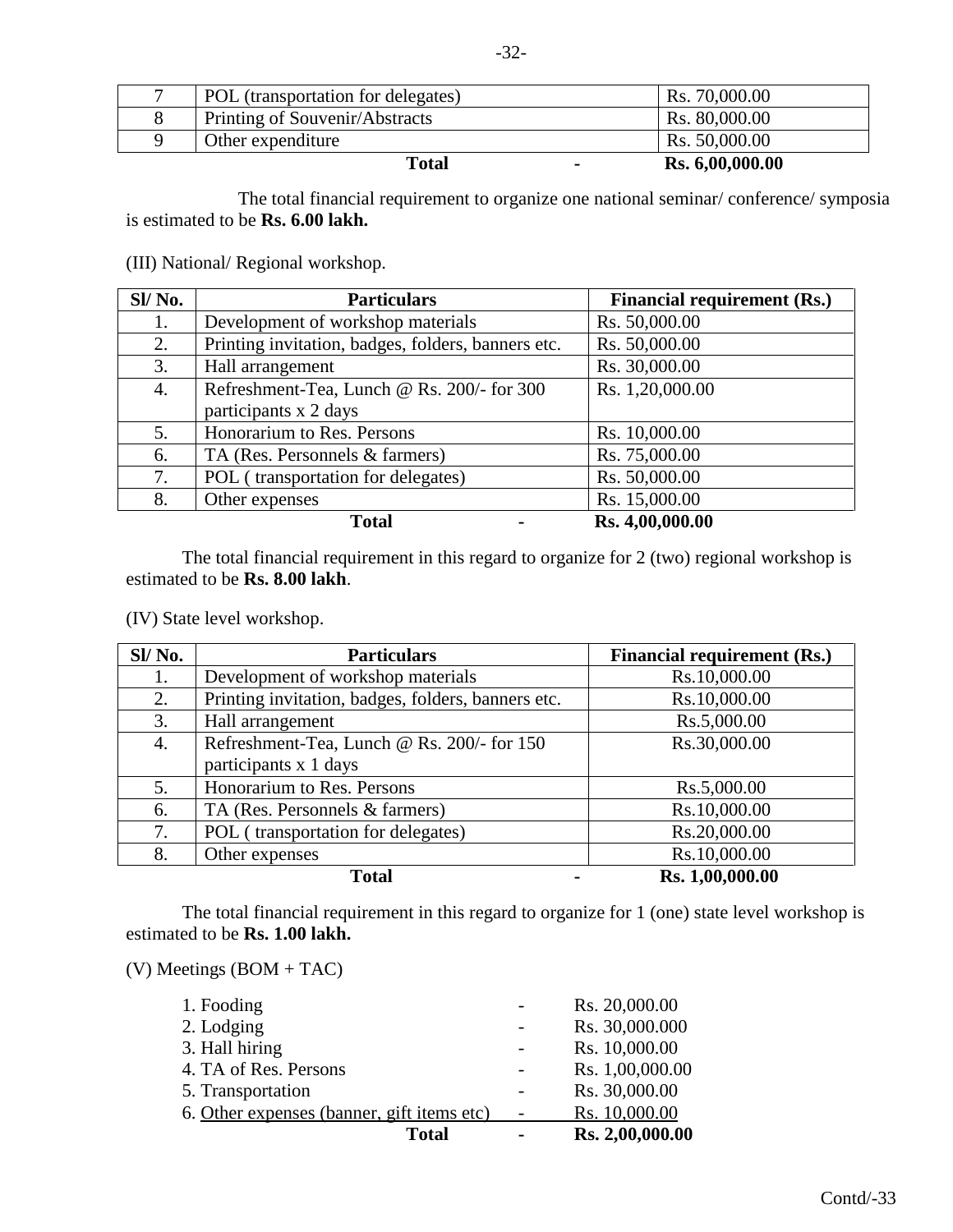The total financial requirement to organize 1 (one) Board of Management meetings (BOM) and TAC meeting is estimated to be **Rs. 4,00,000.00 Lakh**

(VI) Interface/ Departmental meeting.

| <b>Total</b>                               | $\blacksquare$ | Rs. 1,00,000.00 |
|--------------------------------------------|----------------|-----------------|
| 6. Other expenses (banner, gift items etc) |                | Rs. 5,000.00    |
| 5. Transportation                          |                | Rs. 20,000.00   |
| 4. TA of Res. Persons                      |                | Rs. 45,000.00   |
| 3. Hall hiring                             |                | Rs. 5,000.00    |
| 2. Lodging                                 |                | Rs. 15,000.000  |
| 1. Fooding                                 |                | Rs. 10,000.00   |
|                                            |                |                 |

The total financial requirement to organize 1 (one) departmental meeting is estimated to be **Rs. 1,00,000.00 lakh**

# **ANNEXURE - XII**

# **LIST OF EQUIPMENT AND MACHINERIES**

| Sl. no         | <b>Name of equipments/ Machineries</b> | Qty                         |
|----------------|----------------------------------------|-----------------------------|
|                | Vernier caliper                        | 2                           |
| $\overline{2}$ | Leaf area meter (digital)              |                             |
| 3              | Top pan balance                        | 2                           |
| $\overline{4}$ | Electronic weighing balance            | $\overline{2}$              |
| 5              | Oven                                   |                             |
| 6              | Hand Magnifying glass                  | $\mathcal{D}_{\mathcal{L}}$ |
|                | Megnascope                             |                             |
| 8              | Spectophotometer                       |                             |
| 9              | E.C tester (0 to 1990 $\mu$ s)         |                             |
| 10             | Digester (for $'N'$ )                  |                             |
| 11             | Refrigerator                           |                             |
| 12             | Flame photometer                       |                             |
| 13             | Home scale processing unit Equipments  |                             |
| 14             | Grinder/mixer                          |                             |
| 15             | Farm tools and Implements              | List below                  |

( Naga Dao, Hammer,Tyre tube (Hand cart), Wheel bearing (Hand Cart), Seed dibbler, Bucket (aluminium) (10lts), Harvesting bag (2x2) ft, Harvesting bag (2x1) ft, Pro trays (6-7 inches), Catapult, Dao holder with belt, umbrella, Manual Loud speaker(battery operated), Head basket (Naga style), Winnow, Sickle, Manual chaff cutter, Seed treatment drum (50/100 kg capacity), Scissor, Citrus harvester, Ruining Saw.

Total requirement  $=$  Rs. 20 lakh